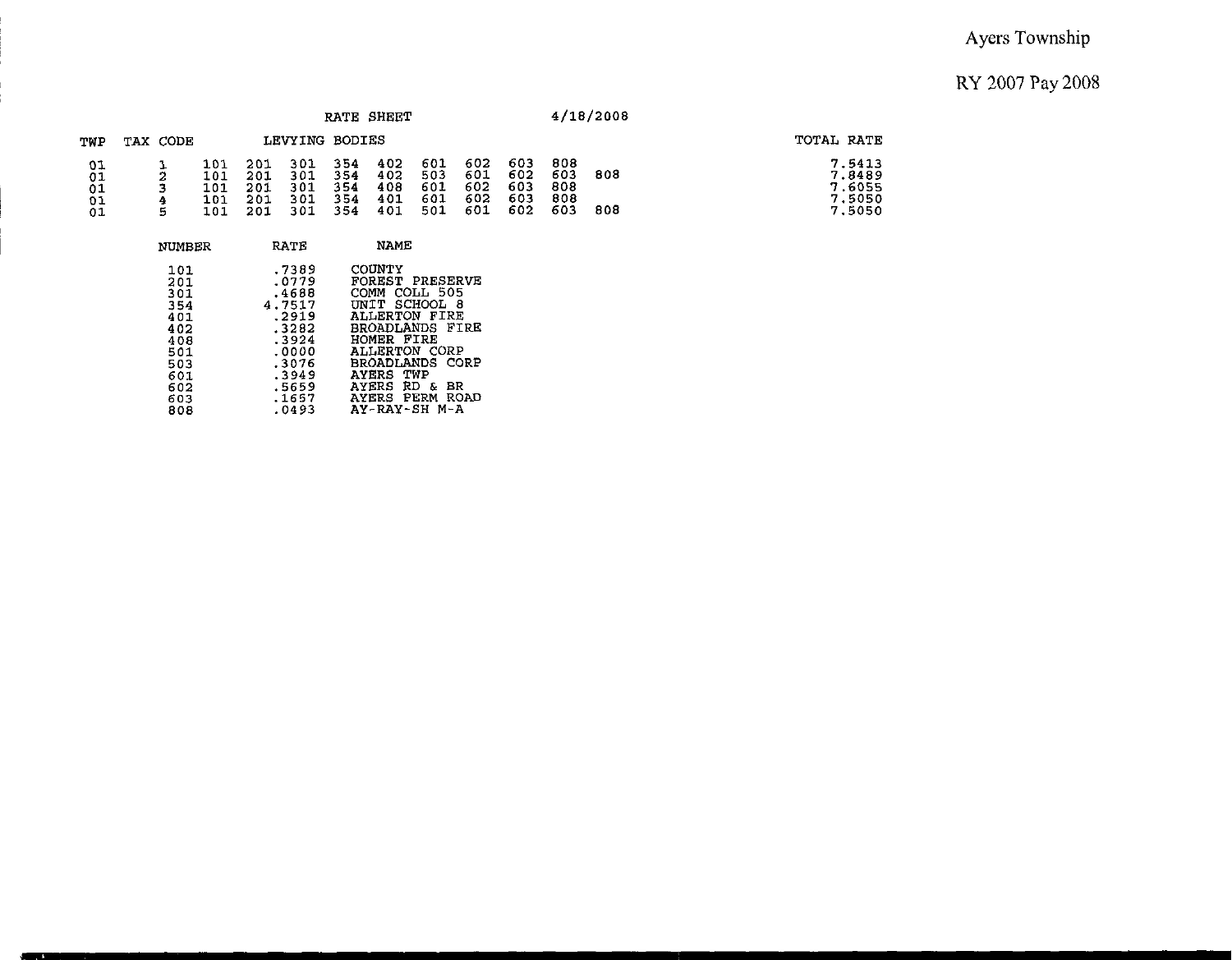|                            |          |                                 |                                 |                                 |                                 | RATE SHEET                      |                                 |                                 |                                 |                          | 4/18/2008 |     |            |                                                |
|----------------------------|----------|---------------------------------|---------------------------------|---------------------------------|---------------------------------|---------------------------------|---------------------------------|---------------------------------|---------------------------------|--------------------------|-----------|-----|------------|------------------------------------------------|
| TWP                        | TAX CODE |                                 |                                 | LEVYING BODIES                  |                                 |                                 |                                 |                                 |                                 |                          |           |     | TOTAL RATE |                                                |
| 02<br>02<br>02<br>02<br>02 | 4<br>53  | 101<br>101<br>101<br>101<br>101 | 201<br>201<br>201<br>201<br>201 | 301<br>301<br>301<br>301<br>301 | 356<br>341<br>341<br>356<br>341 | 417<br>417<br>417<br>417<br>417 | 607<br>607<br>509<br>510<br>509 | 608<br>608<br>607<br>607<br>607 | 609<br>609<br>608<br>608<br>608 | 946<br>609<br>609<br>609 | 946       | 509 |            | 7.7065<br>7.6460<br>7.9596<br>7.9847<br>7.9596 |

T

| NUMBER                                                                           | RATE                                                                                                       | NAME                                                                                                                                                                                                                              |
|----------------------------------------------------------------------------------|------------------------------------------------------------------------------------------------------------|-----------------------------------------------------------------------------------------------------------------------------------------------------------------------------------------------------------------------------------|
| 101<br>201<br>301<br>341<br>356<br>417<br>509<br>510<br>607<br>608<br>609<br>946 | .7389<br>.0779<br>.4688<br>5.3052<br>5.1697<br>.1460<br>.3136<br>.2782<br>.3694<br>.3698<br>.1700<br>.1960 | COUNTY<br>FOREST PRESERVE<br>COLL 505<br><b>COMM</b><br>UNIT SCHOOL 1C<br>UNIT SCHOOL 5F<br>SANG VALLY FIRE<br>FISHER CORP<br>FOOSLAND CORP<br>TWP<br><b>BROWN</b><br>RD &<br>BROWN<br>вR<br>ROAD<br>BROWN PERM<br>MOYER DIST LIB |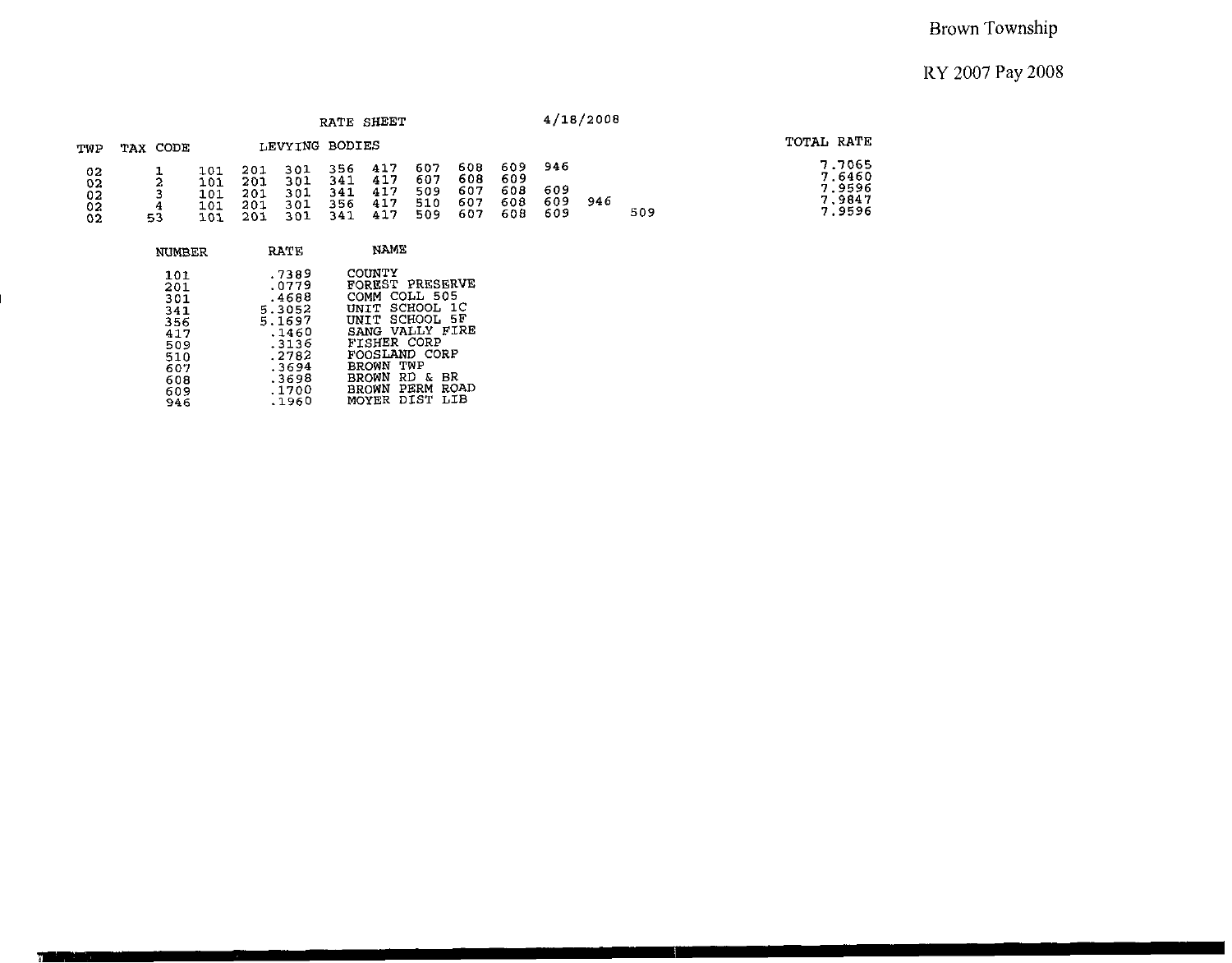Champaign Township

RY 2007 Pay 2008

|                         |            |                                                                         |                                                  |                                      |                                     |    |                               |  |                       |                    |                           |                   |              |                         |             |                                        |                   | $\mathbf{\Omega}$<br>$\sim$<br>ጣ        |                    | m.<br>$\sim$<br>Ю  |                                    |                                               |             |                                                    |     |  |
|-------------------------|------------|-------------------------------------------------------------------------|--------------------------------------------------|--------------------------------------|-------------------------------------|----|-------------------------------|--|-----------------------|--------------------|---------------------------|-------------------|--------------|-------------------------|-------------|----------------------------------------|-------------------|-----------------------------------------|--------------------|--------------------|------------------------------------|-----------------------------------------------|-------------|----------------------------------------------------|-----|--|
|                         |            |                                                                         |                                                  | $\blacksquare$<br>$\sim$<br>$\sigma$ |                                     |    |                               |  | ᆏ<br>₩<br>O)          |                    |                           |                   | N<br>N<br>o. |                         | W<br>$\sim$ | o.                                     | ᆏ<br>$\sim$<br>o. |                                         | ᆏᅁᆏ<br>N N<br>ጣ ጥጣ | LO.<br>$\sim$<br>m |                                    |                                               |             |                                                    |     |  |
| œ<br>0<br>$\frac{0}{2}$ |            |                                                                         | ਜ਼ਿਜ਼ਜ਼<br>N<br>თთთთ                             |                                      | ᆏᆏ<br>M<br>ው ወነ                     |    |                               |  | ਜਜਜ<br>H N N<br>ጣጣው   | r.<br>$\sim$<br>o. |                           | N<br>$\sim$<br>o. |              | НN<br>$\sim$<br>- 01:01 |             | HNN<br><b>MMM</b><br>നസെ               |                   | ਜ਼ਜ਼ਜ਼ਜ਼ਜ਼<br>44 <i>34404</i><br>თთთთთთ |                    |                    |                                    | $\mathbf{\Omega}$<br>$\mathbf{\hat{N}}$<br>o. |             |                                                    |     |  |
| $\frac{3}{4}$<br>╮<br>4 |            |                                                                         | addadad<br>ONNOHOO<br>_________<br>മ <b>െ</b> രണ |                                      | ᆔᆏᆏ<br>$\circ \circ \bullet$<br>ററെ |    | $\rightarrow$<br>$\sim$<br>o. |  | ਜ਼ਜ਼ਜ਼<br>0000<br>തരത |                    | $H$ $H$ $N$<br>೦೦೧<br>თთთ |                   |              |                         |             | dadaaaddaddadadad<br>aaoaaaooaaoodoooa |                   |                                         |                    |                    |                                    | नन<br>$\sim$<br>ጣጣ                            |             |                                                    |     |  |
|                         |            |                                                                         |                                                  |                                      |                                     |    |                               |  |                       |                    |                           |                   |              |                         |             |                                        |                   |                                         |                    |                    |                                    |                                               |             |                                                    |     |  |
|                         |            | <b>ՠՠ֍ՠՠ֍֎֎֍ՠ֍֎֍ՠ֍֍֍֍֍֎֍֍֎֍ՠ֍ՠՠՠՠՠ֍ՠ֍ՠ֍֎֍ՠ֍ՠ֍ՠ֍ՠ</b> ֍                  |                                                  |                                      |                                     |    |                               |  |                       |                    |                           |                   |              |                         |             |                                        |                   |                                         |                    |                    |                                    |                                               |             | 岡<br>⊳<br><b>GUM</b>                               |     |  |
|                         |            |                                                                         |                                                  |                                      |                                     |    |                               |  |                       |                    |                           |                   |              |                         |             |                                        |                   |                                         |                    |                    |                                    |                                               |             | 望つ<br>のいけば<br>ERTOO                                |     |  |
| <b>SHEET</b>            | ω<br>凹     | munuwww.44wdmowoooooow444wdwmo4444900444440004                          |                                                  |                                      |                                     |    |                               |  |                       |                    |                           |                   |              |                         |             |                                        |                   |                                         |                    |                    |                                    |                                               | NAME        | ouu<br>បច្ចុប<br>En                                |     |  |
| RATE                    | BODI       | លាលាលាលាលាលាលាលាលាលាលាលាលាលាលាលាងការាលាលាលាលាលាលាលាលាលាលាលាលាលាលាលាលាលា |                                                  |                                      |                                     |    |                               |  |                       |                    |                           |                   |              |                         |             |                                        |                   |                                         |                    |                    |                                    |                                               |             | <b>DENETH</b><br>COMMIT<br>COMMIT<br>COMMIT        |     |  |
|                         | <b>TNG</b> |                                                                         |                                                  |                                      |                                     |    |                               |  |                       |                    |                           |                   |              |                         |             |                                        |                   |                                         |                    |                    |                                    |                                               | Ŀ.<br>H     | თთთთა<br>$\infty$ r $\infty$ mon<br>mroon<br>00000 |     |  |
|                         | ГЛЯТ       |                                                                         |                                                  |                                      |                                     |    |                               |  |                       |                    |                           |                   |              |                         |             |                                        |                   |                                         |                    |                    |                                    |                                               | Ŕ.          | .                                                  | e w |  |
|                         |            |                                                                         |                                                  |                                      |                                     |    |                               |  |                       |                    |                           |                   |              |                         |             |                                        |                   |                                         |                    |                    |                                    |                                               | 旨           |                                                    |     |  |
|                         | CODE       | ≮m                                                                      |                                                  | K.                                   | A.                                  | r. | r.                            |  |                       |                    |                           |                   |              |                         |             |                                        |                   |                                         |                    |                    | HHHHHHHHMNNNNNNNNNMMMMMH4444MMM000 |                                               | <b>NUMB</b> | ユユユーラ<br>00044<br><b>HNMMM</b>                     |     |  |
|                         | TΆX        |                                                                         |                                                  |                                      |                                     |    |                               |  |                       |                    |                           |                   |              |                         |             |                                        |                   |                                         |                    |                    |                                    |                                               |             |                                                    |     |  |
|                         | Ë          |                                                                         |                                                  |                                      |                                     |    |                               |  |                       |                    |                           |                   |              |                         |             |                                        |                   |                                         |                    |                    |                                    |                                               |             |                                                    |     |  |

TOTAL RATE

N **m**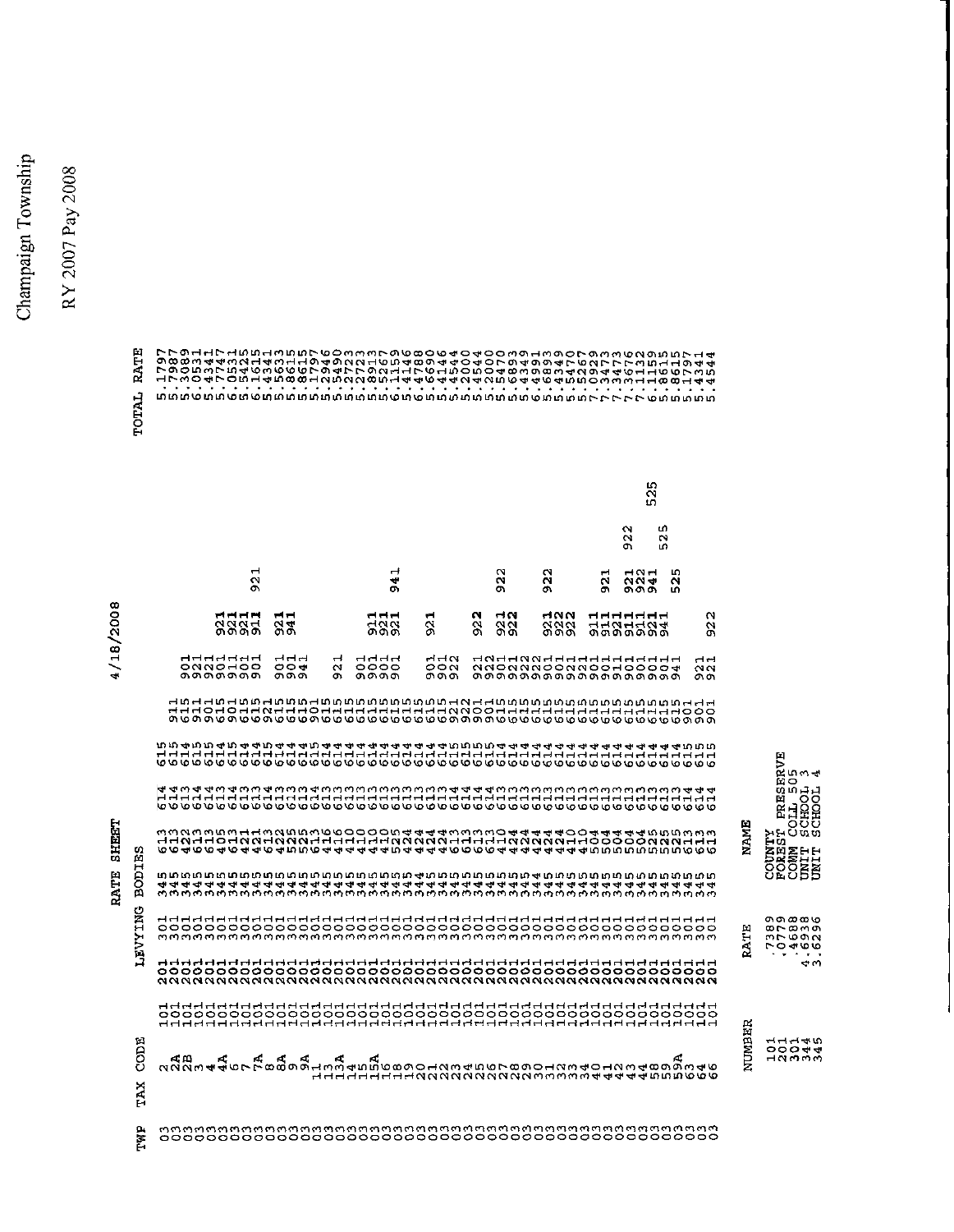| 405 | .3406  | FIRE<br>E PRAIRIE     |
|-----|--------|-----------------------|
| 410 | .0926  | LINCLNSHR FIRE        |
| 416 | .1149  | ROLL ACRE FIRE        |
| 421 | .1084  | WINDSOR PK FIRE       |
| 422 | .1292  | CHERRY HIL FIRE       |
| 424 | .2349  | SCOTT FIRE            |
| 504 | 1.2942 | CHAMPAIGN CORP        |
| 525 | .5684  | SAVOY CORP            |
| 613 | .0373  | CHAMPAIGN TWP         |
| 614 | .0875  | CHAMP RD & BR         |
| 615 | .1397  | CHAMP PERM ROAD       |
| 901 | .0000  | <b>U - C SANITARY</b> |
| 911 | .6190  | CHAMPAIGN PARK        |
|     | .2544  | CU MASS TRANSIT       |
| 921 |        |                       |
| 922 | .0203  | SW MASS TRANSIT       |
| 941 | .1134  | TOLONO PUBL LIB       |

J.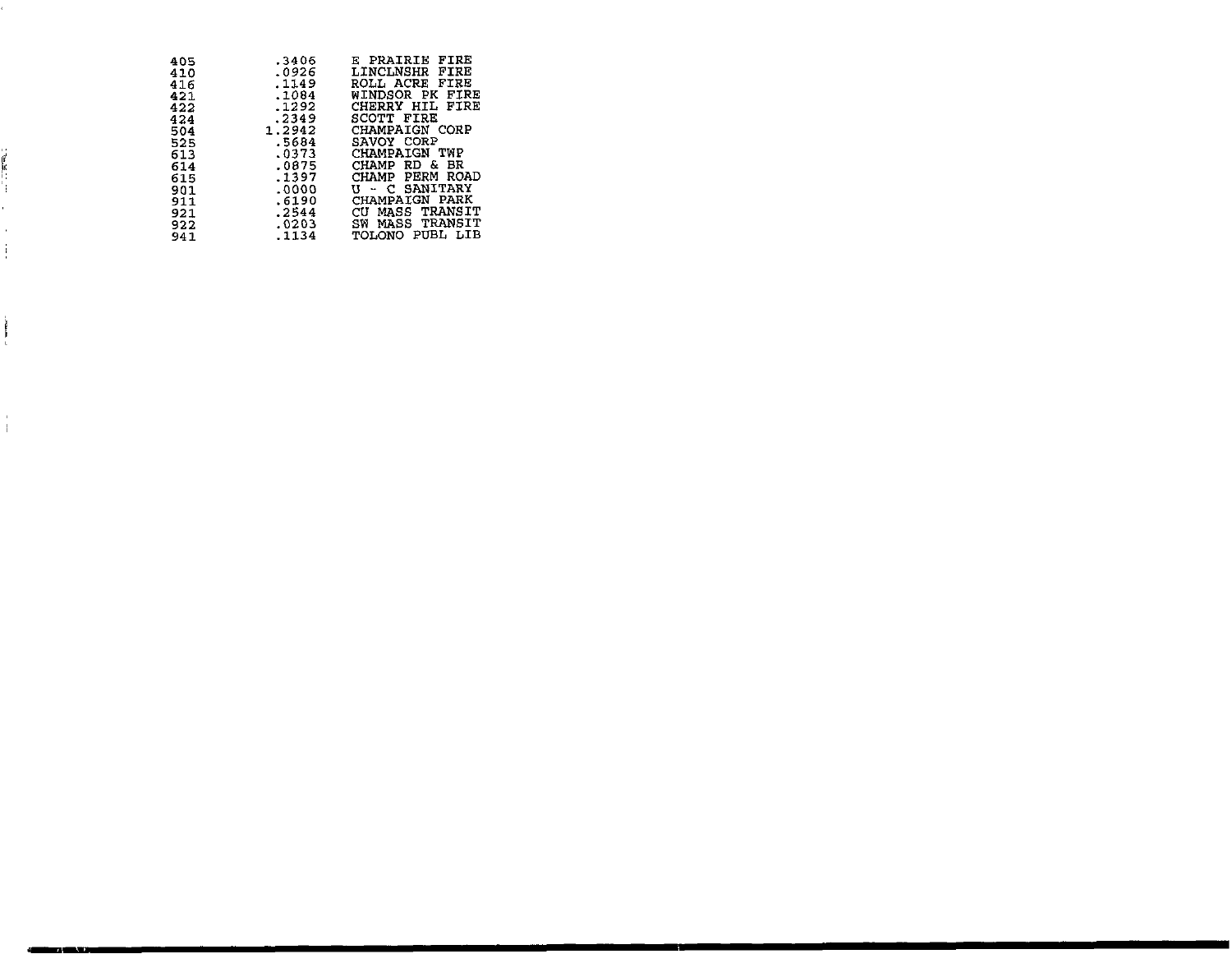|                            |          |                                                                                  |                                 |                                                                                                            | RATE SHEET                       |                                                                                                                                                                                                          |                                 |                                 |                                 | 4/18/2008                       |                                                |
|----------------------------|----------|----------------------------------------------------------------------------------|---------------------------------|------------------------------------------------------------------------------------------------------------|----------------------------------|----------------------------------------------------------------------------------------------------------------------------------------------------------------------------------------------------------|---------------------------------|---------------------------------|---------------------------------|---------------------------------|------------------------------------------------|
| TWP                        | TAX CODE |                                                                                  |                                 | LEVYING BODIES                                                                                             |                                  |                                                                                                                                                                                                          |                                 |                                 |                                 |                                 | TOTAL RATE                                     |
| 05<br>05<br>05<br>05<br>05 | 4<br>5   | 101<br>101<br>101<br>101<br>101                                                  | 201<br>201<br>201<br>201<br>201 | 301<br>301<br>301<br>301<br>301                                                                            | 348.<br>348<br>349<br>349<br>348 | 425<br>409<br>424<br>409<br>424                                                                                                                                                                          | 624<br>624<br>624<br>624<br>624 | 625<br>625<br>625<br>625<br>625 | 626<br>626<br>626<br>626<br>626 | 806<br>806<br>806<br>806<br>806 | 7.3321<br>7.5586<br>5.9871<br>6,2880<br>7.2577 |
|                            |          | <b>NUMBER</b>                                                                    |                                 | RATE                                                                                                       |                                  | NAME                                                                                                                                                                                                     |                                 |                                 |                                 |                                 |                                                |
|                            |          | 101<br>201<br>301<br>348<br>349<br>409<br>424<br>425<br>624<br>625<br>626<br>806 |                                 | .7389<br>.0779<br>.4688<br>4.5943<br>3.3237<br>.5358<br>.2349<br>.3093<br>.4140<br>.5071<br>.1665<br>.0553 |                                  | <b>COUNTY</b><br>FOREST PRESERVE<br>COMM COLL 505<br>UNIT SCHOOL 7<br>UNIT SCHOOL 25P<br>IVESDALE FIRE<br>SCOTT FIRE<br>SADORUS FIRE<br>COLFAX TWP<br>COLFAX RD & BR<br>COLFAX PERM RD<br>CLFX-SADRS M-A |                                 |                                 |                                 |                                 |                                                |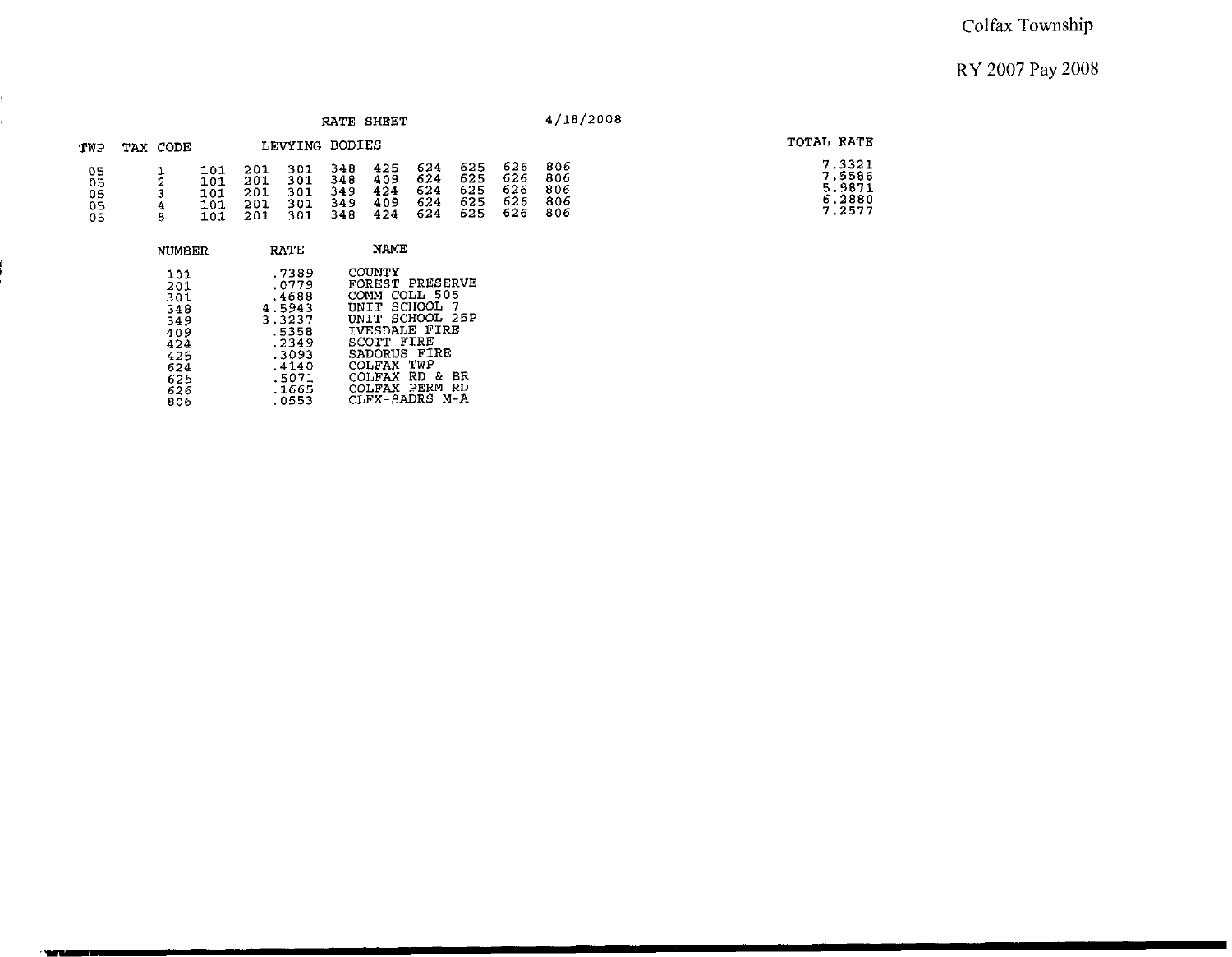|                                              |                |                                                      |                                                      |                                                      | RATE SHEET                                           |                                                      |                                                      |                                                      |                                                      |                                                      | 4/18/2008                                            |     |                                                                              |
|----------------------------------------------|----------------|------------------------------------------------------|------------------------------------------------------|------------------------------------------------------|------------------------------------------------------|------------------------------------------------------|------------------------------------------------------|------------------------------------------------------|------------------------------------------------------|------------------------------------------------------|------------------------------------------------------|-----|------------------------------------------------------------------------------|
| TWP                                          | TAX CODE       |                                                      |                                                      | LEVYING BODIES                                       |                                                      |                                                      |                                                      |                                                      |                                                      |                                                      |                                                      |     | TOTAL RATE                                                                   |
| 06<br>06<br>06<br>06<br>06<br>06<br>06<br>06 | 10<br>11<br>12 | 101<br>101<br>101<br>101<br>101<br>101<br>101<br>101 | 201<br>201<br>201<br>201<br>201<br>201<br>201<br>201 | 301<br>301<br>301<br>302<br>302<br>302<br>302<br>301 | 316<br>315<br>315<br>315<br>315<br>316<br>332<br>331 | 331<br>331<br>331<br>332<br>332<br>332<br>358<br>358 | 407<br>407<br>407<br>413<br>407<br>413<br>413<br>407 | 630<br>630<br>511<br>630<br>630<br>630<br>630<br>630 | 631<br>631<br>630<br>631<br>631<br>631<br>631<br>631 | 632<br>632<br>631<br>632<br>632<br>632<br>632<br>632 | 804<br>804<br>632<br>804<br>804<br>804<br>804<br>804 | 804 | 5.2006<br>8.5308<br>9.0435<br>9.3084<br>9.4941<br>5.9782<br>8.6797<br>7.9021 |

| NUMBER                                                                                                 | RATE.                                                                                                                                   | NAME                                                                                                                                                                                                                                                              |
|--------------------------------------------------------------------------------------------------------|-----------------------------------------------------------------------------------------------------------------------------------------|-------------------------------------------------------------------------------------------------------------------------------------------------------------------------------------------------------------------------------------------------------------------|
| 101<br>201<br>301<br>302<br>315<br>316<br>331<br>332<br>358<br>407<br>413<br>511<br>630<br>631<br>632. | .7389<br>.0779<br>.4688<br>.6016<br>3.3302<br>.0000<br>2.4111<br>3.2416<br>2.7015<br>.4468<br>.2611<br>.5127<br>.4528<br>.3996<br>.1706 | COUNTY<br>FOREST PRESERVE<br>COMM COLL 505<br>COMM COLL 507<br>SCHOOL DIST 188<br>SCHOOL DIST 192<br>HIGH SCHOOL 193<br>HTGH SCHOOL 225<br>SCHOOL DIST 197<br>GIFFORD FIRE<br>OGDN/ROYAL FIRE<br>GIFFORD CORP<br>COMPROMISE TWP<br>COMPR RD & BR<br>COMPR PERM RD |
| 804                                                                                                    | .0341                                                                                                                                   | COM HWD KER M-A                                                                                                                                                                                                                                                   |

ŕ.

i.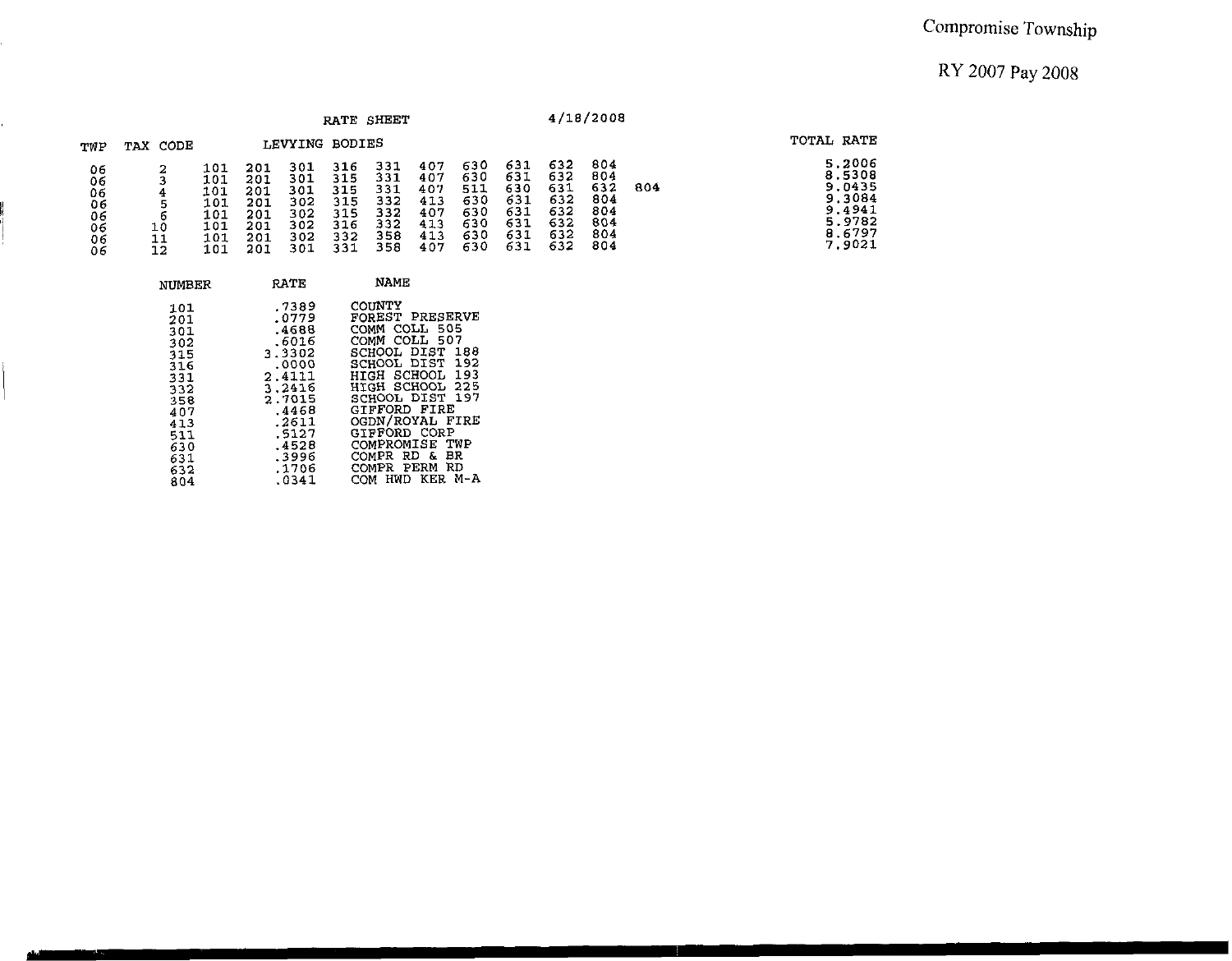#### **Condit Township**

#### **RY 2007 Pay** 2008

|                                              |              |                                                      |                                                      |                                                      | <b>RATE SHEET</b>                                    |                                                      |                                                      |                                                      |                                                      |                                                      | 4/18/2008                              |     |                                                                              |
|----------------------------------------------|--------------|------------------------------------------------------|------------------------------------------------------|------------------------------------------------------|------------------------------------------------------|------------------------------------------------------|------------------------------------------------------|------------------------------------------------------|------------------------------------------------------|------------------------------------------------------|----------------------------------------|-----|------------------------------------------------------------------------------|
| TWP                                          | TAX CODE     |                                                      |                                                      | LEVYING BODIES                                       |                                                      |                                                      |                                                      |                                                      |                                                      |                                                      |                                        |     | TOTAL RATE                                                                   |
| 07<br>07<br>07<br>07<br>07<br>07<br>07<br>07 | 6<br>7<br>52 | 101<br>101<br>101<br>101<br>101<br>101<br>101<br>101 | 201<br>201<br>201<br>201<br>201<br>201<br>201<br>201 | 301<br>301<br>301<br>301<br>301<br>301<br>301<br>301 | 341<br>341<br>341<br>311<br>311<br>312<br>312<br>341 | 417<br>417<br>420<br>331<br>331<br>331<br>331<br>417 | 636<br>509<br>636<br>420<br>417<br>420<br>417<br>509 | 637<br>636<br>637<br>636<br>636<br>636<br>636<br>636 | 638<br>637<br>638<br>637<br>637<br>637<br>637<br>637 | 802<br>638<br>802<br>638<br>638<br>638<br>638<br>638 | 802<br>802<br>802<br>802<br>802<br>802 | 509 | 7.6217<br>7.9353<br>7.7978<br>7.7692<br>7.5931<br>8,0884<br>7.9123<br>7.9353 |

| NUMBER                                                                            | RATE                                                                                                         | NAME                                                                                                                                                                                                                 |  |
|-----------------------------------------------------------------------------------|--------------------------------------------------------------------------------------------------------------|----------------------------------------------------------------------------------------------------------------------------------------------------------------------------------------------------------------------|--|
| 101<br>201<br>301<br>311<br>312<br>331<br>341<br>417<br>420<br>509.<br>636<br>637 | .7389<br>.0779<br>.4688<br>2.8655<br>3.1847<br>2.4111<br>5.3052<br>.1460<br>.3221<br>.3136<br>.2635<br>.4171 | COUNTY<br><b>FOREST PRESERVE</b><br>COMM COLL 505<br>SCHOOL DIST 130<br>SCHOOL DIST 137<br>HIGH SCHOOL 193<br>UNIT SCHOOL 1C<br>SANG VALLY FIRE<br>THOMASBORO FIRE<br>FISHER CORP<br>CONDIT TWP<br>CONDIT RD &<br>ВR |  |
| 638                                                                               | .1746                                                                                                        | CONDIT PERM<br>RD                                                                                                                                                                                                    |  |
| 802                                                                               | .0297                                                                                                        | CN EB HE NE M-A                                                                                                                                                                                                      |  |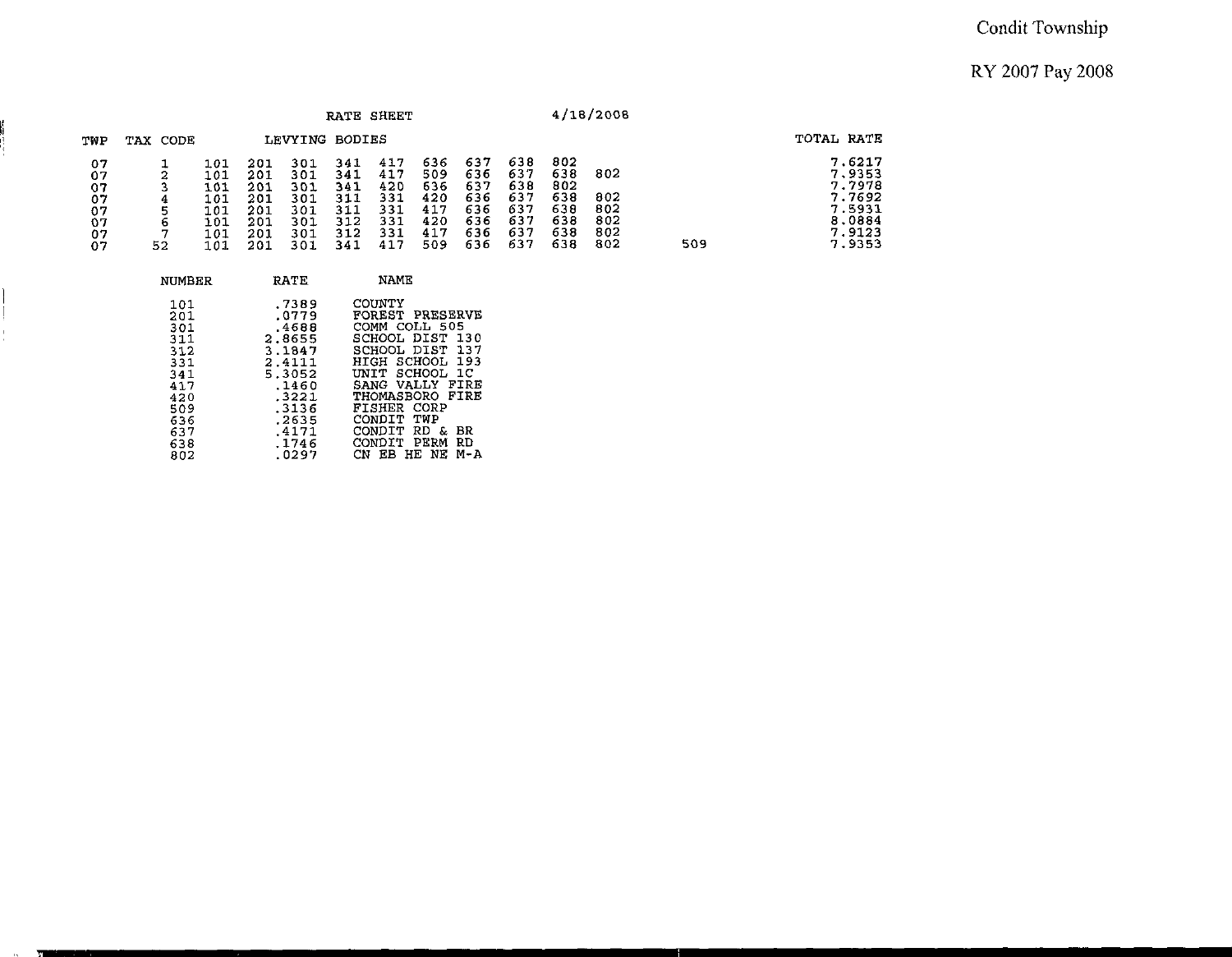$7.3114$ <br>  $7.3482$ <br>  $7.3058$ <br>  $7.4454$ <br>  $7.4010$ <br>  $7.1172$ 

|                                        |                  |                                                |                                        |                                               | RATE SHEET                             |                                               |                                               |                                                |                                               |                                               | 4/18/2008         |                                                                    |
|----------------------------------------|------------------|------------------------------------------------|----------------------------------------|-----------------------------------------------|----------------------------------------|-----------------------------------------------|-----------------------------------------------|------------------------------------------------|-----------------------------------------------|-----------------------------------------------|-------------------|--------------------------------------------------------------------|
| TWP                                    | TAX CODE         |                                                |                                        | LEVYING BODIES                                |                                        |                                               |                                               |                                                |                                               |                                               |                   | TOTAL RATE                                                         |
| 08<br>08<br>08<br>08<br>08<br>08<br>08 | ◠<br>4<br>6<br>− | 101<br>101<br>101<br>101<br>101<br>101<br>1.01 | 201<br>201<br>201<br>201<br>201<br>201 | 301<br>301<br>301<br>301<br>301<br>301<br>301 | 348<br>348<br>348<br>353<br>353<br>353 | 426<br>414<br>415<br>415<br>402<br>414<br>642 | 642<br>642<br>642<br>642<br>642<br>642<br>643 | 643<br>-643<br>643<br>643<br>643<br>643<br>644 | 644<br>644<br>644<br>644<br>644<br>644<br>807 | 807<br>807<br>807<br>807<br>807<br>807<br>943 | 943<br>943<br>943 | 7.3114<br>7.3482<br>7.3058<br>7.3586<br>7.4454<br>7.4010<br>7.1172 |

| NUMBER                                                                           | RATE                                                                                                         | NAME                                                                                                                                                                                                        |
|----------------------------------------------------------------------------------|--------------------------------------------------------------------------------------------------------------|-------------------------------------------------------------------------------------------------------------------------------------------------------------------------------------------------------------|
| 101<br>201<br>301<br>348<br>353<br>402<br>414<br>415<br>426<br>642<br>643<br>644 | .7389<br>.0779<br>.4688<br>4.5943<br>4.4385<br>.3282<br>.2838<br>. 24 14<br>.2470<br>.5894<br>.4064<br>.1674 | COUNTY<br>FOREST PRESERVE<br>COMM COLL 505<br>UNIT SCHOOL 7<br>UNIT SCHL 302D<br>BROADLANDS FIRE<br>PESOTUM FIRE<br>PHILO FIRE<br>TOLONO FIRE<br>CRITTENDEN<br>TWP<br>CR TTT.<br>RD & BR<br>CRITT PERM ROAD |
| 807<br>943                                                                       | .0213<br>.2086                                                                                               | CRITT-PESOT M-A<br>CAMARGO LIB DIS                                                                                                                                                                          |

è<br>F

 $\mathbb{C}^{\mathbb{Z}}$ 

 $\sqrt{2}$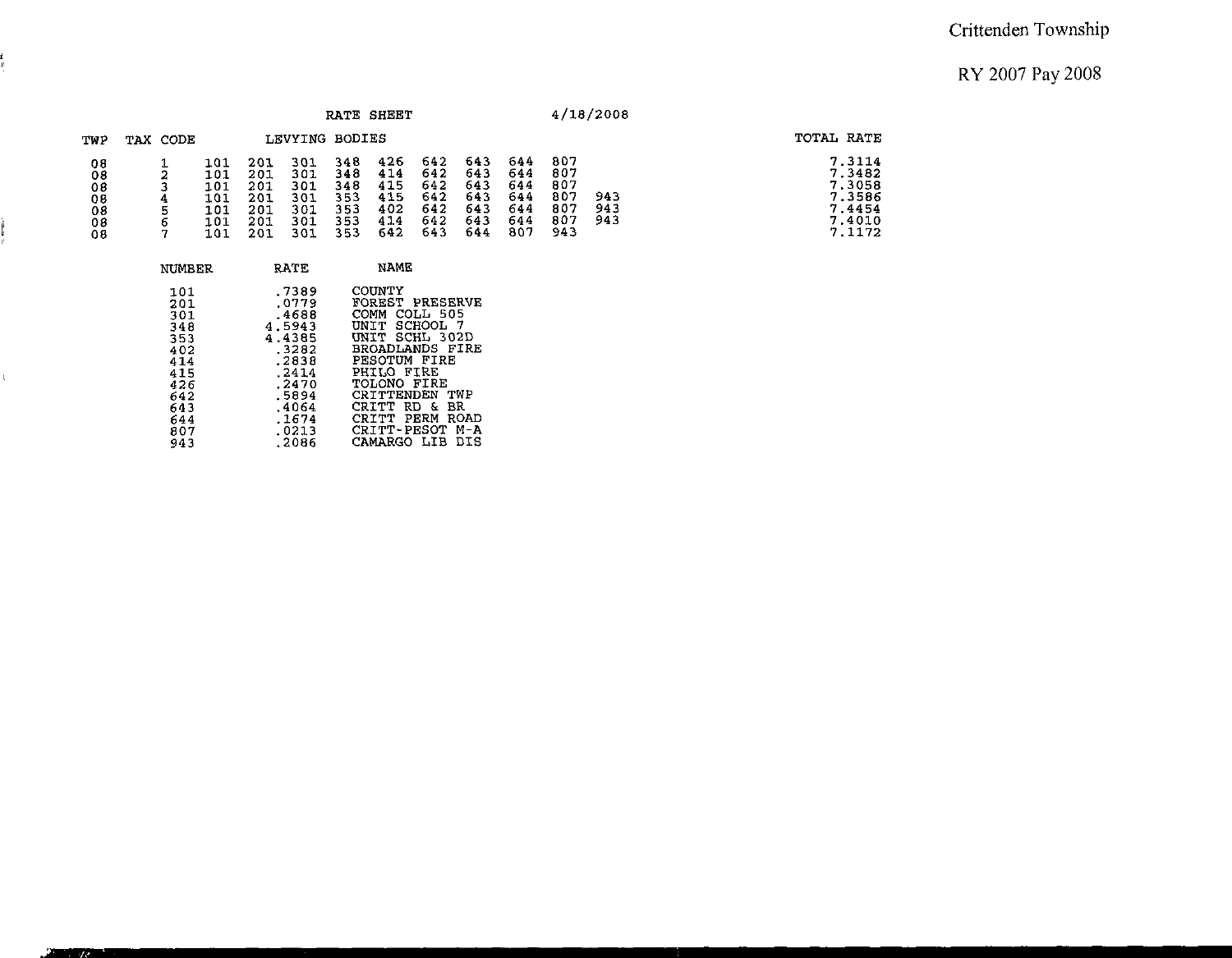|                                  |          |                                        |                                        |                                        |                                        | RATE SHEET                             |                                        |                                        |                                        |                                 | 4/18/2008                |     |                                                          |
|----------------------------------|----------|----------------------------------------|----------------------------------------|----------------------------------------|----------------------------------------|----------------------------------------|----------------------------------------|----------------------------------------|----------------------------------------|---------------------------------|--------------------------|-----|----------------------------------------------------------|
| TWP                              | TAX CODE |                                        |                                        |                                        | LEVYING BODIES                         |                                        |                                        |                                        |                                        |                                 |                          |     | TOTAL RATE                                               |
| 10<br>10<br>10<br>10<br>10<br>10 | 52       | 101<br>101<br>101<br>101<br>101<br>101 | 201<br>201<br>301<br>201<br>201<br>201 | 301<br>301<br>341<br>301<br>301<br>301 | 341<br>341<br>417<br>312<br>356<br>341 | 417<br>417<br>653<br>331<br>417<br>417 | 653<br>509<br>654<br>417<br>653<br>509 | 654<br>653<br>655<br>653<br>654<br>653 | 655<br>654<br>802<br>654<br>655<br>654 | 802<br>655<br>655<br>802<br>655 | 802<br>802<br>946<br>802 | 509 | 7.6715<br>7.9851<br>7.5936<br>7.9621<br>7.7320<br>7.9851 |

| NUMBER                                                                           | <b>RATE</b>                                                                                                           | <b>NAME</b>                                                                                                                                                                                                                                                                     |
|----------------------------------------------------------------------------------|-----------------------------------------------------------------------------------------------------------------------|---------------------------------------------------------------------------------------------------------------------------------------------------------------------------------------------------------------------------------------------------------------------------------|
| 101<br>201<br>301<br>312<br>331<br>341<br>356<br>417<br>509<br>653<br>654<br>655 | .7389<br>.0779<br>.4688<br>3.1847<br>2.4111<br>5.3052<br>5.1697<br>.1460<br>.3136<br>.3492<br>.3901<br>.1657<br>.0297 | COUNTY<br>FOREST PRESERVE<br>COMM COLL 505<br>SCHOOL DIST<br>-137<br>SCHOOL 193<br>HTCH<br>UNIT SCHOOL 1C<br>UNIT SCHOOL<br>- 5 F<br>SANG VALLY FIRE<br>FISHER CORP<br>EAST BEND TWP<br>BEND RD<br>вĸ<br>Е<br>s.<br>PERM<br>Е<br><b>BEND</b><br>RD.<br>HE NE<br>CN<br>EB<br>м-а |
| 802<br>946                                                                       | .1960                                                                                                                 | MOYER<br>DIST LIB                                                                                                                                                                                                                                                               |

 $\mathbf{r}^{(i)}$ 

J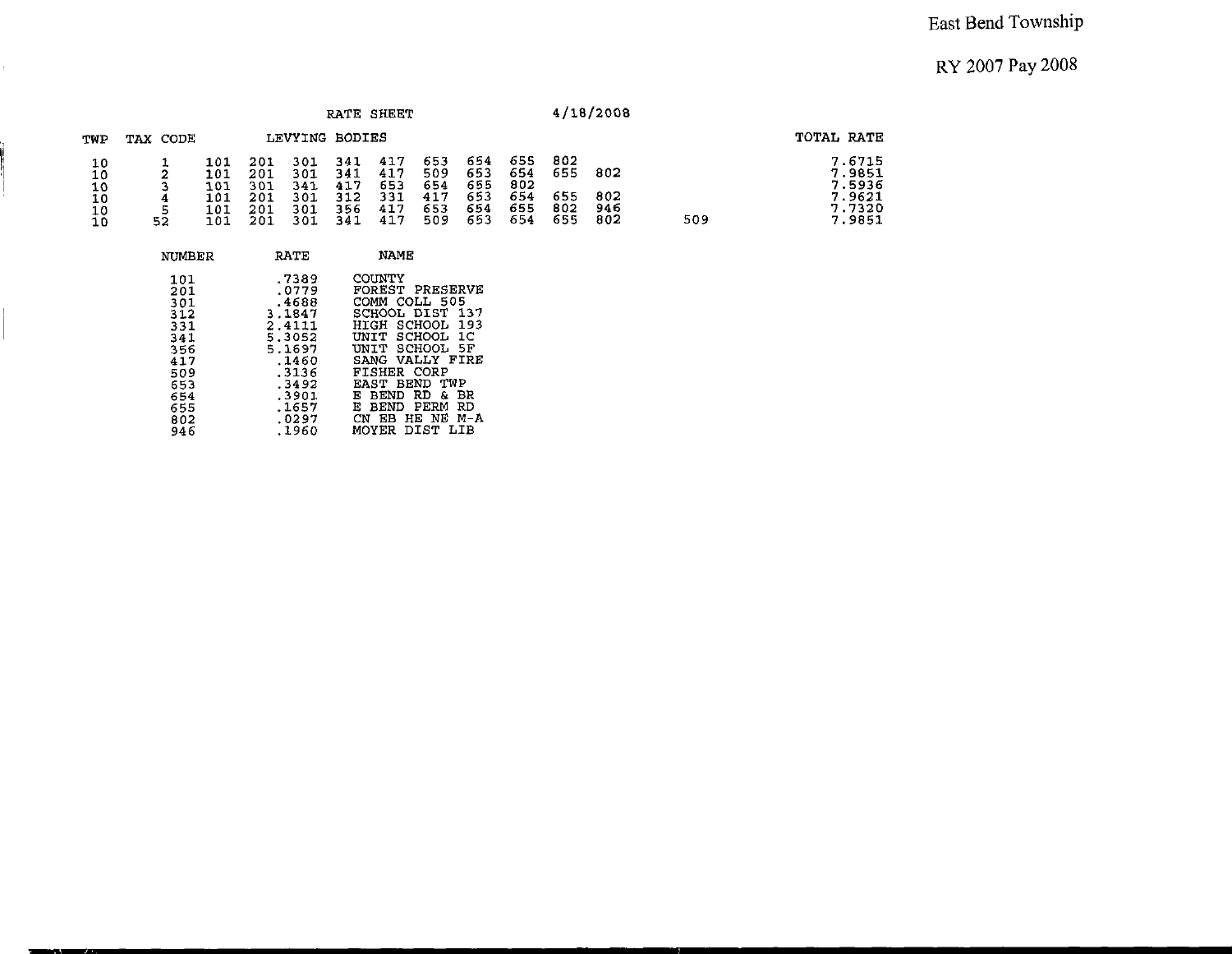|                                        |             |                                                             |                                                             |                                                             |                                                             | RATE SHEET                                                  |                                                             |                                                             |                                                             |                                                             | 4/18/2008                              |     |                                                                                        |
|----------------------------------------|-------------|-------------------------------------------------------------|-------------------------------------------------------------|-------------------------------------------------------------|-------------------------------------------------------------|-------------------------------------------------------------|-------------------------------------------------------------|-------------------------------------------------------------|-------------------------------------------------------------|-------------------------------------------------------------|----------------------------------------|-----|----------------------------------------------------------------------------------------|
| TWP                                    | TAX CODE    |                                                             |                                                             | LEVYING                                                     | <b>BODIES</b>                                               |                                                             |                                                             |                                                             |                                                             |                                                             |                                        |     | TOTAL RATE                                                                             |
| 11<br>11<br>11<br>11<br>11<br>11<br>11 | 6<br>8<br>9 | 101<br>101<br>101<br>101<br>101<br>101<br>101<br>101<br>101 | 201<br>201<br>201<br>201<br>201<br>201<br>201<br>201<br>201 | 301<br>301<br>301<br>301<br>301<br>302<br>302<br>301<br>301 | 355<br>355<br>313<br>313<br>315<br>315<br>315<br>313<br>315 | 411<br>407<br>331<br>331<br>331<br>332<br>332<br>331<br>331 | 659<br>659<br>659<br>411<br>407<br>407<br>411<br>407<br>407 | 660<br>660<br>660<br>659<br>659<br>659<br>659<br>659<br>511 | 661<br>661<br>661<br>660<br>660<br>660<br>660<br>660<br>659 | 804<br>804<br>804<br>661<br>661<br>661<br>661<br>661<br>660 | 804<br>804<br>804<br>804<br>804<br>661 | 804 | 8.3012<br>8.4208<br>8.1824<br>8.5096<br>8.7578<br>9.7211<br>9.6015<br>8.6292<br>9.2705 |

| NUMBER                                                                                         | RATE                                                                                                                            | NAME                                                                                                                                                                                                                                              |
|------------------------------------------------------------------------------------------------|---------------------------------------------------------------------------------------------------------------------------------|---------------------------------------------------------------------------------------------------------------------------------------------------------------------------------------------------------------------------------------------------|
| 101<br>201<br>301<br>302<br>313<br>315<br>331<br>332<br>355<br>407<br>411<br>511<br>659<br>660 | .7389<br>.0779<br>.4688<br>.6016<br>3.2016<br>3.3302<br>2.4111<br>3.2416<br>5.4043<br>.4468<br>.3272<br>.5127<br>.3181<br>.7469 | COUNTY<br>FOREST PRESERVE<br>COMM COLL 505<br>COMM COLL 507<br>SCHOOL DIST<br>142<br>SCHOOL DIST 188<br>HIGH SCHOOL 193<br>HIGH SCHOOL 225<br>UNIT SCHOOL 10F<br>GIFFORD FIRE<br>LUDLOW FIRE<br>GIFFORD CORP<br>HARWOOD TWP<br>HARWOOD RD &<br>вR |
| 661<br>804                                                                                     | .1850<br>.0341                                                                                                                  | HARWOOD PERM<br>RD<br>COM HWD<br>KFR M-A                                                                                                                                                                                                          |

 $\frac{1}{2}$ 

 $\overline{\mathbf{r}}$ 

Í

 $\frac{1}{2}$ 

 $\frac{1}{2}$ 

ł

 $\mathbb{R}^{N}$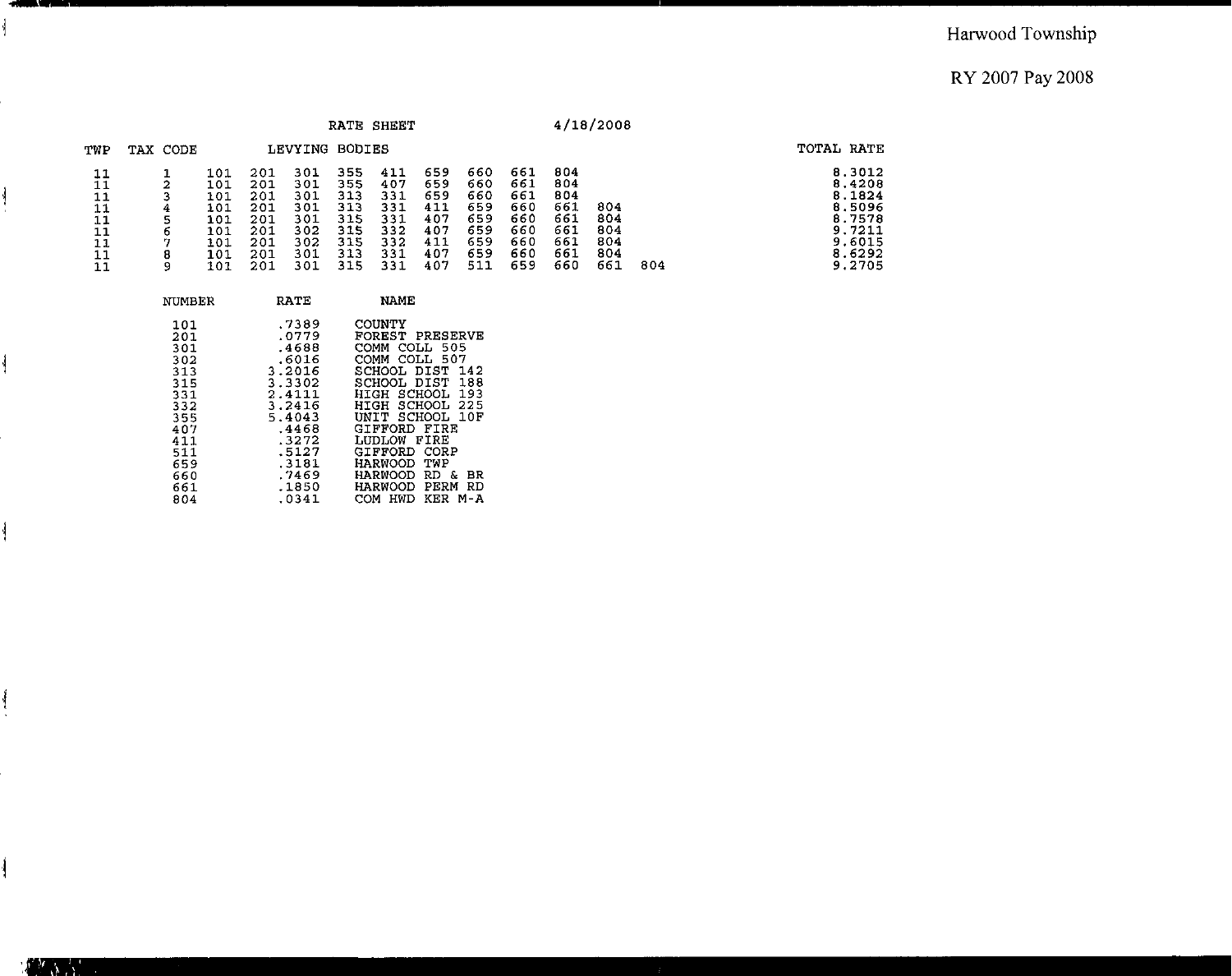#### Hensley Township

RY 2007 Pay 2008

|                                                                                  |                                                                  |                                                                                                |                                                                                                |                                                                                                |                                                                                                | RATE SHEET                                                                                     |                                                                                                |                                                                                                |                                                                                                |                                                                                         | 4/18/2008                              |            |            |                                                                                                                                          |
|----------------------------------------------------------------------------------|------------------------------------------------------------------|------------------------------------------------------------------------------------------------|------------------------------------------------------------------------------------------------|------------------------------------------------------------------------------------------------|------------------------------------------------------------------------------------------------|------------------------------------------------------------------------------------------------|------------------------------------------------------------------------------------------------|------------------------------------------------------------------------------------------------|------------------------------------------------------------------------------------------------|-----------------------------------------------------------------------------------------|----------------------------------------|------------|------------|------------------------------------------------------------------------------------------------------------------------------------------|
| TWP                                                                              | TAX CODE                                                         |                                                                                                |                                                                                                | LEVYING                                                                                        | <b>BODIES</b>                                                                                  |                                                                                                |                                                                                                |                                                                                                |                                                                                                |                                                                                         |                                        |            |            | TOTAL RATE                                                                                                                               |
| 12<br>12<br>12<br>12<br>12<br>12<br>12<br>12<br>12<br>12<br>12<br>12<br>12<br>12 | 2<br>2A<br>4.<br>6А<br>7<br>8<br>9<br>10<br>11<br>12<br>13<br>50 | 101<br>101<br>101<br>101<br>101<br>101<br>101<br>101<br>101<br>101<br>101<br>101<br>101<br>101 | 201<br>201<br>201<br>201<br>201<br>201<br>201<br>201<br>201<br>201<br>201<br>201<br>201<br>201 | 301<br>301<br>301<br>301<br>301<br>301<br>301<br>301<br>301<br>301<br>301<br>301<br>301<br>301 | 345<br>345<br>345<br>345<br>345<br>345<br>344<br>345<br>345<br>345<br>345<br>344<br>344<br>344 | 665<br>665<br>405<br>420<br>405<br>405<br>404<br>405<br>404<br>665<br>424<br>417<br>404<br>404 | 666<br>666<br>665<br>665<br>665<br>665<br>665<br>665<br>665<br>666<br>665<br>665<br>516<br>516 | 667<br>667<br>666<br>666<br>666<br>666<br>666<br>666<br>666<br>667<br>666<br>666<br>665<br>665 | 802<br>802<br>667<br>667<br>667<br>667<br>667<br>667<br>667<br>802<br>667<br>667<br>666<br>666 | 901<br>802<br>802<br>802<br>802<br>802<br>802<br>802<br>901<br>802<br>802<br>667<br>667 | 901<br>921<br>901<br>921<br>802<br>802 | 921<br>911 | 921<br>516 | 5.6592<br>5.6592<br>5.9998<br>5.9813<br>6.2542<br>6.2542<br>7.0583<br>6.8732<br>5.9941<br>5.9136<br>5.8941<br>6.8694<br>7.8627<br>7.8627 |
|                                                                                  | <b>NUMBER</b>                                                    |                                                                                                |                                                                                                | RATE                                                                                           |                                                                                                | <b>NAME</b>                                                                                    |                                                                                                |                                                                                                |                                                                                                |                                                                                         |                                        |            |            |                                                                                                                                          |

| 101<br>201<br>301<br>344<br>345<br>404<br>405<br>417 | .7389<br>.0779<br>.4688<br>4.6938<br>3.6296<br>.3349<br>.3406<br>.1460 | COUNTY<br>FOREST PRESERVE<br>COMM<br>COLL 505<br>UNIT SCHOOL 3<br>UNIT SCHOOL 4<br>CORNBELT FIRE<br>E PRAIRIE FIRE<br>SANG VALLY FIRE |
|------------------------------------------------------|------------------------------------------------------------------------|---------------------------------------------------------------------------------------------------------------------------------------|
| 420<br>424                                           | .3221<br>.2349                                                         | THOMASBORO FIRE<br>SCOTT FIRE                                                                                                         |
| 516<br>665                                           | .8044<br>.1786                                                         | MAHOMET CORP<br><b>HENSLEY TWP</b>                                                                                                    |
| 666                                                  | .3757                                                                  | <b>HENSLEY RD &amp;</b><br>BR                                                                                                         |
| 667<br>802                                           | .1600<br>.0297                                                         | HENSLEY PERM<br>RD<br>CN EB HE NE M-A                                                                                                 |
| 901<br>911                                           | .0000<br>.6190                                                         | U - C SANITARY<br><b>CHAMPAIGN PARK</b>                                                                                               |
| 921                                                  | .2544                                                                  | CU MASS TRANSIT                                                                                                                       |

i.

 $\hat{\mathbf{r}}$ 

 $\epsilon$ 

 $\bar{\rm r}$ 

 $\bar{V}$ 

 $\mathbf{v}$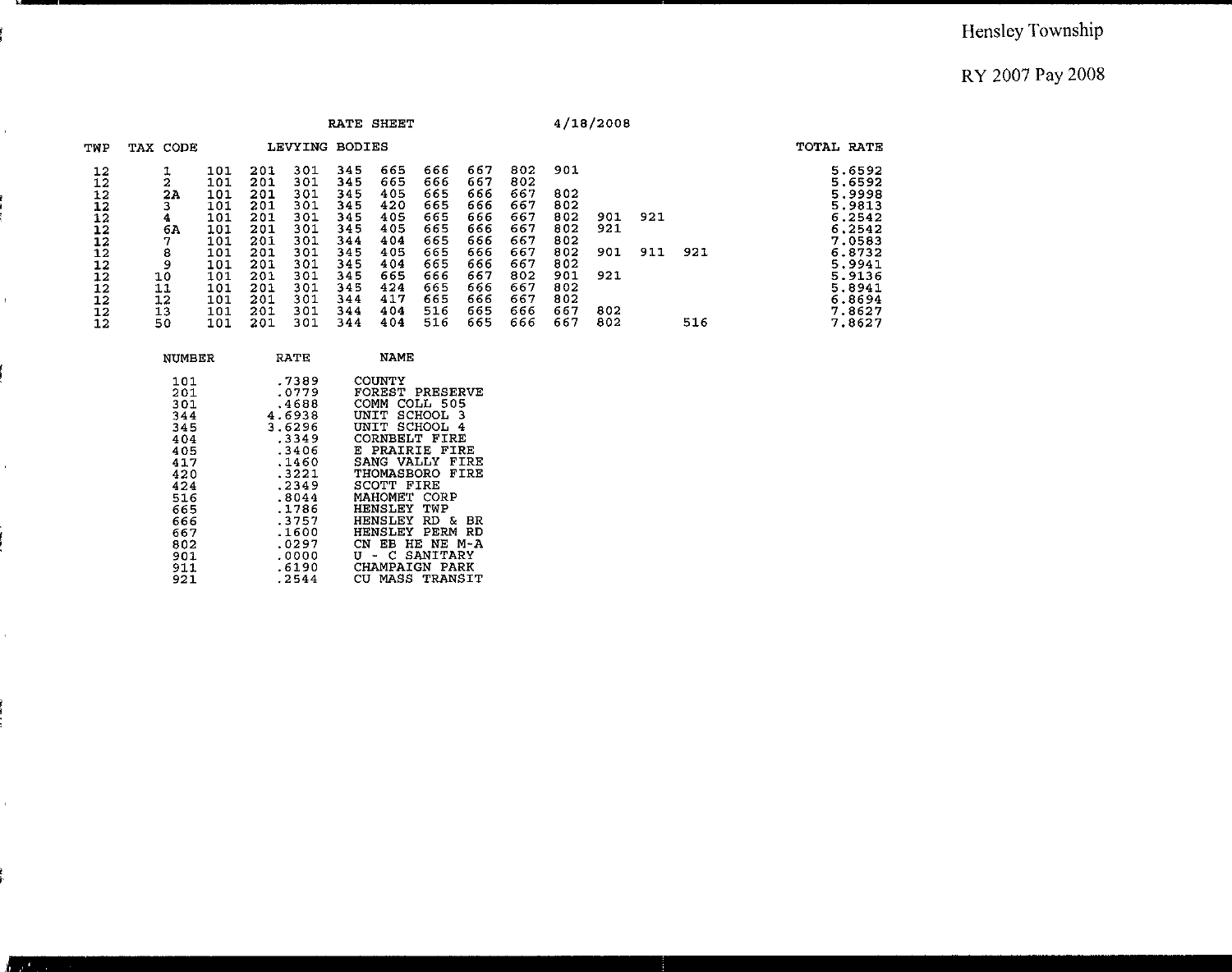|                      |          |                          |                          |                          |                          | RATE SHEET               |                          |                          |                          |                          | 4/18/2008         |                                      |
|----------------------|----------|--------------------------|--------------------------|--------------------------|--------------------------|--------------------------|--------------------------|--------------------------|--------------------------|--------------------------|-------------------|--------------------------------------|
| TWP                  | TAX CODE |                          |                          | LEVYING BODIES           |                          |                          |                          |                          |                          |                          |                   | TOTAL RATE                           |
| 13<br>13<br>13<br>13 | 6        | 101<br>101<br>101<br>101 | 201<br>201<br>201<br>201 | 302<br>302<br>301<br>301 | 315<br>320<br>355<br>315 | 332<br>332<br>407<br>331 | 407<br>407<br>671<br>407 | 671<br>671<br>672<br>671 | 672<br>672<br>673<br>672 | 673<br>673<br>804<br>673 | 804<br>804<br>804 | 9.7146<br>9.4913<br>8.4143<br>8.7513 |
|                      | NUMBER   |                          |                          | <b>RATE</b>              |                          | <b>NAME</b>              |                          |                          |                          |                          |                   |                                      |

|     | .7389  | COUNTY                 |
|-----|--------|------------------------|
| 101 | .0779  | <b>FOREST PRESERVE</b> |
| 201 |        |                        |
| 301 | .4688  | COMM COLL 505          |
| 302 | .6016  | COMM COLL 507          |
| 315 | 3.3302 | SCHOOL DIST 188        |
| 320 | 3.1069 | SCHOOL DIST 61V        |
| 331 | 2.4111 | HIGH SCHOOL 193        |
| 332 | 3.2416 | HIGH SCHOOL 225        |
| 355 | 5.4043 | UNIT SCHOOL 10F        |
| 407 | .4468  | GIFFORD FIRE           |
| 671 | .4485  | KERR TWP               |
| 672 | .5843  | RD & BR<br>KERR        |
| 673 | .2107  | KERR PERM ROAD         |
| 804 | .0341  | HWD KER M-A<br>COM     |

- --- - -

 $\frac{1}{2}$ 

 $\frac{1}{4}$ 

ļ

 $\Delta$ 

医学区

 $-22$ 

 $\mathcal{F}$   $\mathcal{F}$   $\mathcal{F}$   $\mathcal{F}$   $\mathcal{F}$   $\mathcal{F}$   $\mathcal{F}$   $\mathcal{F}$   $\mathcal{F}$   $\mathcal{F}$   $\mathcal{F}$   $\mathcal{F}$   $\mathcal{F}$   $\mathcal{F}$   $\mathcal{F}$   $\mathcal{F}$   $\mathcal{F}$   $\mathcal{F}$   $\mathcal{F}$   $\mathcal{F}$   $\mathcal{F}$   $\mathcal{F}$   $\mathcal{F}$   $\mathcal{F}$   $\mathcal{$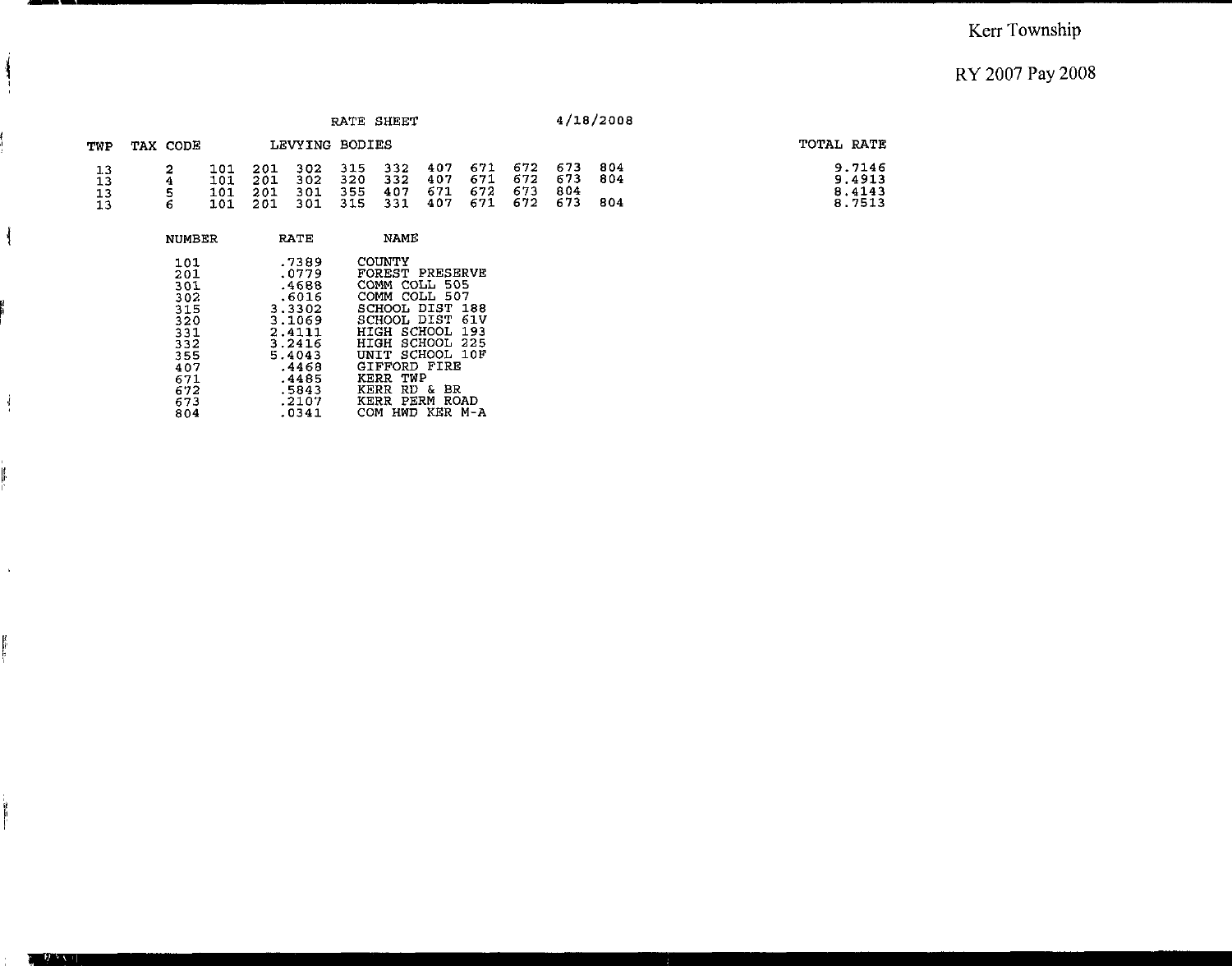|                                                          |                                         |                                                                    |                                                                    |                                                                    | RATE                                                               | SHEET                                                              |                                                                    |                                                                    |                                                                    |                                                                    | 4/18/2008                                                   |                                 |                   |                                                                                                  |
|----------------------------------------------------------|-----------------------------------------|--------------------------------------------------------------------|--------------------------------------------------------------------|--------------------------------------------------------------------|--------------------------------------------------------------------|--------------------------------------------------------------------|--------------------------------------------------------------------|--------------------------------------------------------------------|--------------------------------------------------------------------|--------------------------------------------------------------------|-------------------------------------------------------------|---------------------------------|-------------------|--------------------------------------------------------------------------------------------------|
| TWP                                                      | TAX CODE                                | BODIES<br>LEVYING                                                  |                                                                    |                                                                    |                                                                    |                                                                    |                                                                    |                                                                    |                                                                    |                                                                    |                                                             | TOTAL RATE                      |                   |                                                                                                  |
| 14<br>14<br>14<br>14<br>14<br>14<br>14<br>14<br>14<br>14 | 4<br>5<br>6<br>8<br>9<br>10<br>11<br>60 | 101<br>101<br>101<br>101<br>101<br>101<br>101<br>101<br>101<br>101 | 301<br>201<br>201<br>201<br>201<br>301<br>201<br>201<br>201<br>201 | 355<br>301<br>301<br>301<br>301<br>313<br>301<br>301<br>301<br>301 | 411<br>355<br>312<br>312<br>312<br>331<br>313<br>313<br>313<br>312 | 677<br>411<br>331<br>331<br>331<br>411<br>331<br>331<br>331<br>331 | 678<br>677<br>677<br>520<br>520<br>677<br>411<br>411<br>677<br>520 | 679<br>678<br>678<br>677<br>677<br>678<br>677<br>515<br>678<br>677 | 803<br>679<br>679<br>678<br>678<br>679<br>678<br>677<br>679<br>678 | 961<br>803<br>803<br>679<br>679<br>803<br>679<br>678<br>803<br>679 | 961<br>961<br>803<br>803<br>961<br>803<br>679<br>961<br>803 | 912<br>961<br>961<br>803<br>912 | 961<br>961<br>961 | 7.5757<br>7.6536<br>7.5179<br>8.9230<br>8.7319<br>7.7841<br>7.8620<br>8.0768<br>7.5348<br>8.9230 |

-----

| NUMBER                                 | RATE                                                   | NAME                                                                                                                           |
|----------------------------------------|--------------------------------------------------------|--------------------------------------------------------------------------------------------------------------------------------|
| 101<br>201<br>301<br>312               | .7389<br>.0779<br>.4688<br>3.1847                      | COUNTY<br>FOREST<br>PRESERVE<br>COMM COLL 505<br>SCHOOL<br>DIST<br>137                                                         |
| 313<br>331<br>355<br>411<br>515<br>520 | 3.2016<br>2.4111<br>5.4043<br>.3272<br>.2148<br>1.2140 | SCHOOL DIST<br>142<br>SCHOOL<br>HIGH<br>193<br>SCHOOL<br>10F<br>UNIT<br>FIRE<br>LUDLOW<br>CORP<br>LUDLOW<br>RANTOUL CORP       |
| 677<br>678<br>679<br>803<br>912<br>961 | .1842<br>.1999<br>.1658<br>.0311<br>.1911<br>.0555     | TWP<br>LUDLOW<br>LUDLOW<br>RD.<br>$\mathbf{r}$<br>ВR<br>LUDLOW<br>PERM<br>RD<br>RANTL-LUDL M-A<br>RANTOUL PARK<br>RANT/LUD CEM |

Ã.

 $\frac{1}{2}$ 

 $\frac{1}{2}$ 

i<br>In

 $\Lambda$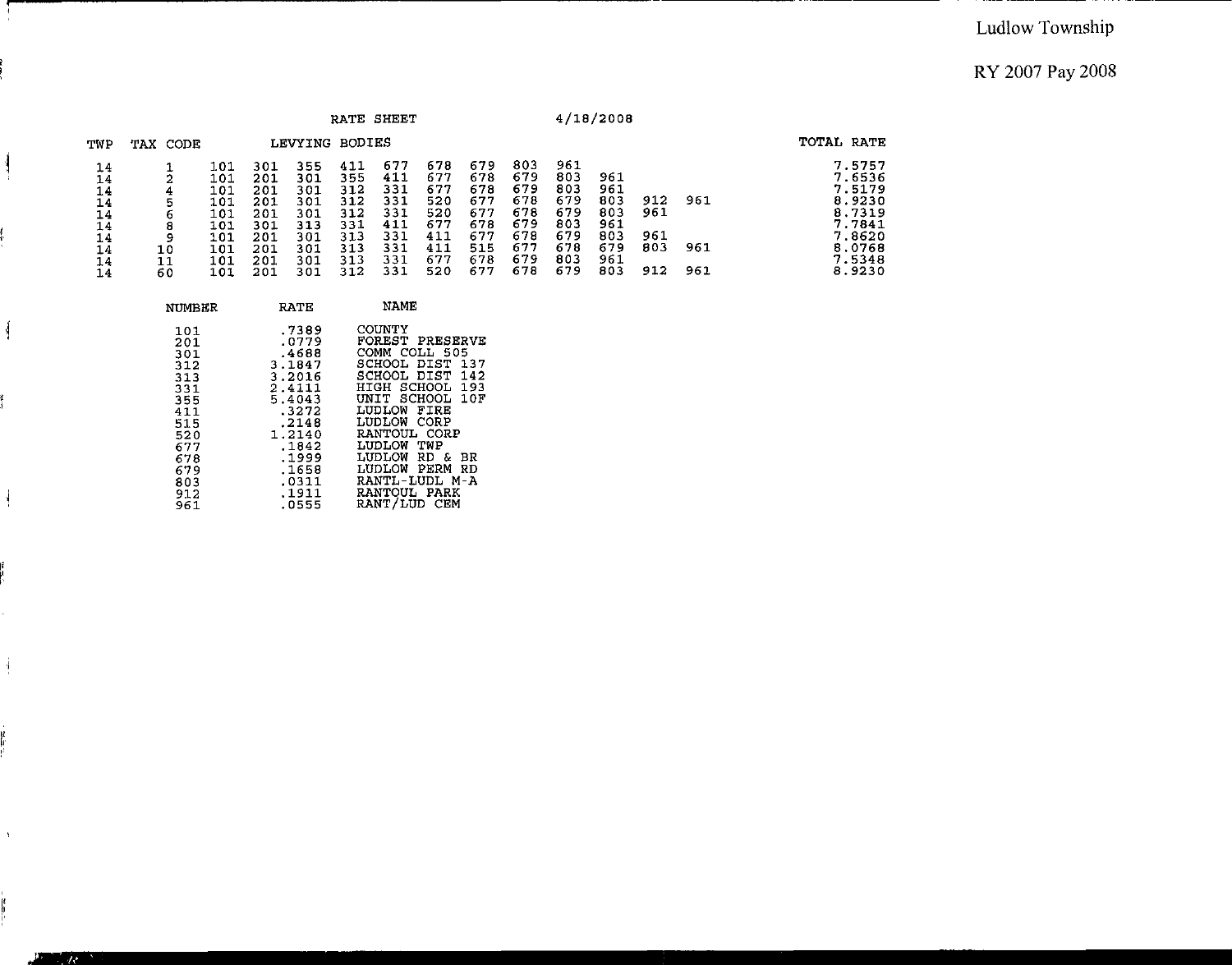#### Mahomet Township

### RY 2007 Pay 2008

|                            |              |                                 |                                 |                                 |                                 | RATE SHEET                      |                                 |                                 |                                 |                                 | 4/18/2008  |     |                                                |
|----------------------------|--------------|---------------------------------|---------------------------------|---------------------------------|---------------------------------|---------------------------------|---------------------------------|---------------------------------|---------------------------------|---------------------------------|------------|-----|------------------------------------------------|
| TWP                        | TAX CODE     |                                 |                                 | LEVYING BODIES                  |                                 |                                 |                                 |                                 |                                 |                                 |            |     | TOTAL RATE                                     |
| 15<br>15<br>15<br>15<br>15 | 2<br>5<br>50 | 101<br>101<br>101<br>101<br>101 | 201<br>201<br>201<br>201<br>201 | 301<br>301<br>301<br>301<br>301 | 344<br>344<br>344<br>344<br>344 | 404<br>404<br>412<br>424<br>404 | 683<br>516<br>683<br>683<br>516 | 684<br>683<br>684<br>684<br>683 | 685<br>684<br>685<br>685<br>684 | 944<br>685<br>944<br>944<br>685 | 944<br>944 | 516 | 6.9410<br>7.7454<br>6.9061<br>6.8410<br>7.7454 |
|                            | NUMBER       |                                 |                                 | RATE                            |                                 | NAME                            |                                 |                                 |                                 |                                 |            |     |                                                |

| 101 | .7389  | COUNTY                   |
|-----|--------|--------------------------|
| 201 | .0779  | FOREST PRESERVE          |
| 301 | .4688  | COMM COLL 505            |
| 344 | 4.6938 | UNIT SCHOOL 3            |
| 404 | .3349  | CORNBELT FIRE            |
| 412 | .3000  | NO PIATT FIRE            |
| 424 | .2349  | SCOTT FIRE               |
| 516 | .8044  | MAHOMET CORP             |
| 683 | .1176  | MAHOMET TWP              |
| 684 | .1718  | MAHOMET RD<br>вR<br>- 82 |
| 685 | .1419  | MAHOMET PERM<br>RD       |
| 944 | .1954  | MAHOMET PUB LIB          |

 $\frac{1}{1}$  ,

*I* 

 $\frac{1}{2}$ 

 $\frac{1}{2}$ 

 $\frac{q}{1}$ 

l.

 $\bar{V}$ 

 $\overline{A}$  As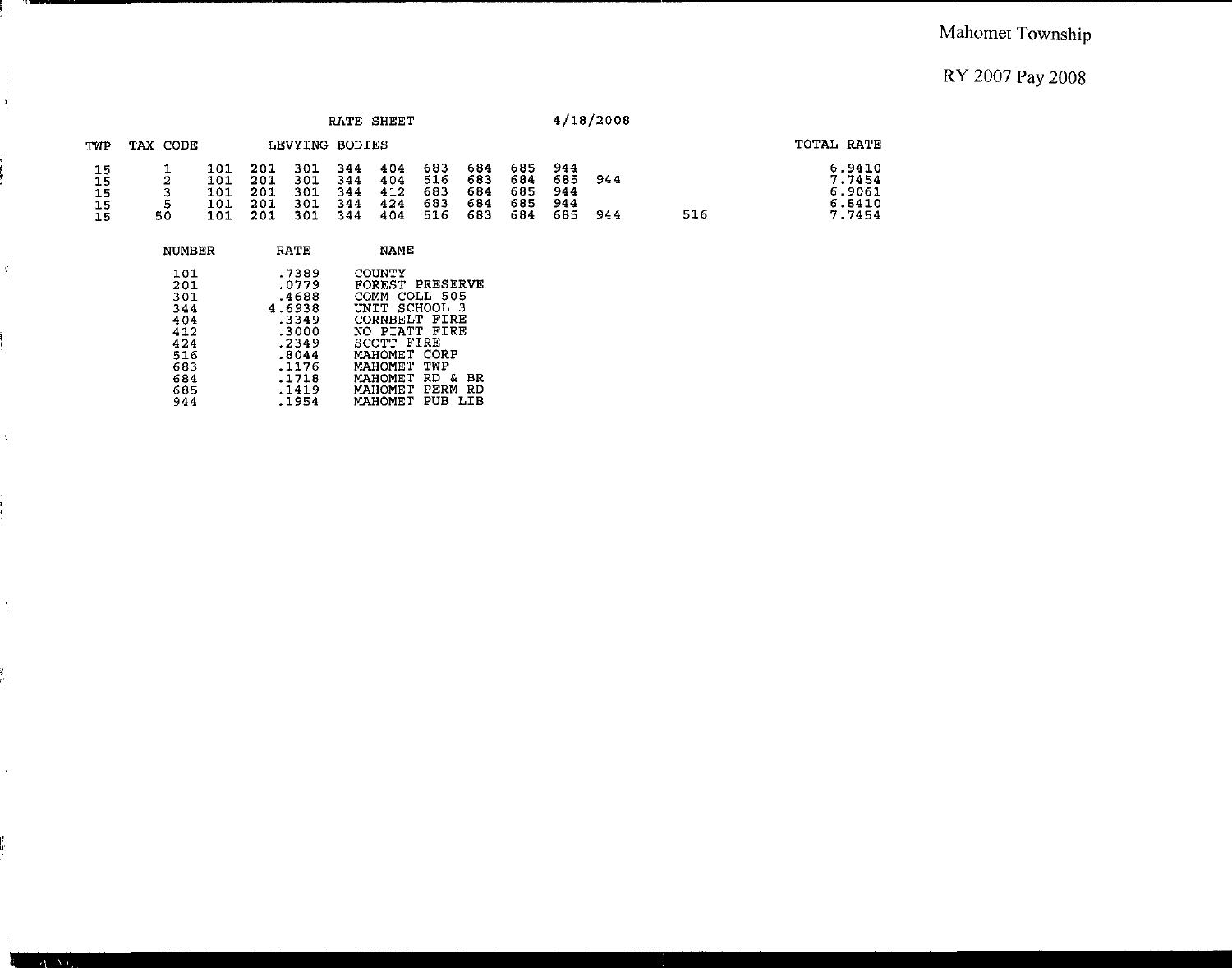## Newcomb Township

## RY 2007 Pay 2008

|                                                               |          |                                                             |                                                             |                                                             | <b>RATE</b>                                                 | SHEET                                                       |                                                             |                                                             |                                                             |                                                             | 4/18/2008         |     |                                                                                        |
|---------------------------------------------------------------|----------|-------------------------------------------------------------|-------------------------------------------------------------|-------------------------------------------------------------|-------------------------------------------------------------|-------------------------------------------------------------|-------------------------------------------------------------|-------------------------------------------------------------|-------------------------------------------------------------|-------------------------------------------------------------|-------------------|-----|----------------------------------------------------------------------------------------|
| TWP                                                           | TAX CODE |                                                             |                                                             | LEVYING BODIES                                              |                                                             |                                                             |                                                             |                                                             |                                                             |                                                             |                   |     | TOTAL RATE                                                                             |
| 16<br>16<br>16<br>16<br>16<br>16<br>16<br>16<br>$1.6^{\circ}$ | 6<br>55  | 101<br>101<br>101<br>101<br>101<br>101<br>101<br>101<br>101 | 201<br>201<br>201<br>201<br>201<br>201<br>201<br>201<br>201 | 301<br>301<br>301<br>301<br>301<br>301<br>301<br>301<br>301 | 341<br>341<br>344<br>344<br>341<br>344<br>344<br>341<br>341 | 417<br>412<br>404<br>412<br>417<br>417<br>404<br>404<br>417 | 689<br>689<br>689<br>689<br>509<br>689<br>516<br>689<br>509 | 690<br>690<br>690<br>690<br>689<br>690<br>689<br>690<br>689 | 691<br>691<br>691<br>691<br>690<br>691<br>690<br>691<br>690 | 802<br>802<br>802<br>802<br>691<br>802<br>691<br>802<br>691 | 802<br>802<br>802 | 509 | 7.6049<br>7.7589<br>7.1824<br>7.1475<br>7.9185<br>6.9935<br>7.9868<br>7.7938<br>7.9185 |

| NUMBER                                                                                  | <b>RATE</b>                                                                                                           | NAME                                                                                                                                                                                                                                                                   |
|-----------------------------------------------------------------------------------------|-----------------------------------------------------------------------------------------------------------------------|------------------------------------------------------------------------------------------------------------------------------------------------------------------------------------------------------------------------------------------------------------------------|
| 101<br>201<br>301<br>341<br>344<br>404<br>412<br>417<br>509<br>516<br>689<br>690<br>691 | .7389<br>.0779<br>.4688<br>5.3052<br>4.6938<br>.3349<br>.3000<br>. 1460<br>.3136<br>.8044<br>. 3195<br>.3642<br>.1547 | COUNTY<br>FOREST PRESERVE<br>COMM COLL 505<br>UNIT SCHOOL 1C<br>UNIT SCHOOL<br>-3<br>CORNBELT FIRE<br>NO PIATT FIRE<br>SANG VALLY FIRE<br><b>FISHER CORP</b><br>MAHOMET CORP<br>NEWCOMB TWP<br>NEWCOMB RD<br>- &<br>ВR<br>PERM<br>RD<br>NEWCOMB<br>HЕ<br>NE M-A<br>CN. |
| 802                                                                                     | .0297                                                                                                                 | EB                                                                                                                                                                                                                                                                     |

-- -

 $\bar{\mathbf{t}}$ 

 $\mathcal{A}^{\pm}$ 

 $\bar{Y}$ 

 $\frac{1}{1}$ 

 $\epsilon$ 

ŧ.

 $\epsilon$ 

 $\mathbf{A}$  and  $\mathbf{A}$  and  $\mathbf{A}$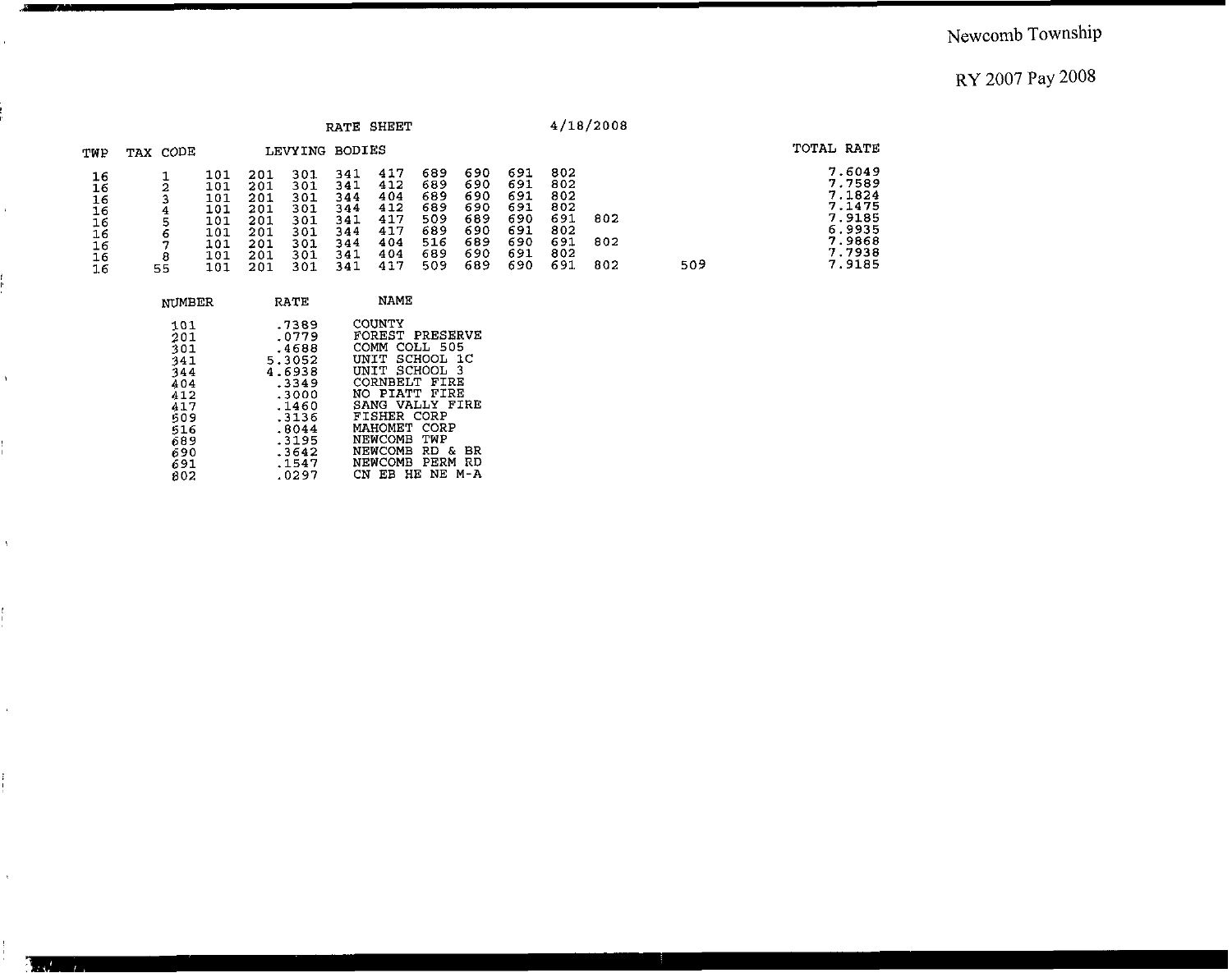#### Ogden Township

#### RY 2007 Pay 2008

|                                                                      |                |                                                                                  |                                                                                  |                                                                                  |                                                                                  | RATE SHEET                                                                       |                                                                                  |                                                                                  |                                                                                  |                                                                                  | 4/18/2008                                                                 |                          |                                                                                                                      |
|----------------------------------------------------------------------|----------------|----------------------------------------------------------------------------------|----------------------------------------------------------------------------------|----------------------------------------------------------------------------------|----------------------------------------------------------------------------------|----------------------------------------------------------------------------------|----------------------------------------------------------------------------------|----------------------------------------------------------------------------------|----------------------------------------------------------------------------------|----------------------------------------------------------------------------------|---------------------------------------------------------------------------|--------------------------|----------------------------------------------------------------------------------------------------------------------|
| TWP                                                                  | TAX CODE       |                                                                                  |                                                                                  | LEVYING BODIES                                                                   |                                                                                  |                                                                                  |                                                                                  |                                                                                  |                                                                                  |                                                                                  |                                                                           |                          | TOTAL RATE                                                                                                           |
| 17<br>17<br>17<br>17<br>17<br>17<br>17<br>17<br>17<br>17<br>17<br>17 | 10<br>11<br>12 | 101<br>101<br>101<br>101<br>101<br>101<br>101<br>101<br>101<br>101<br>101<br>101 | 201<br>201<br>201<br>201<br>201<br>201<br>201<br>201<br>201<br>201<br>201<br>201 | 301<br>301<br>301<br>301<br>301<br>301<br>301<br>301<br>301<br>301<br>301<br>301 | 314<br>318<br>318<br>318<br>316<br>316<br>316<br>357<br>333<br>333<br>333<br>333 | 333<br>333<br>333<br>333<br>333<br>333<br>333<br>413<br>358<br>358<br>358<br>358 | 419<br>413<br>419<br>413<br>419<br>413<br>413<br>695<br>413<br>419<br>413<br>413 | 695<br>695<br>695<br>517<br>695<br>522<br>695<br>696<br>695<br>695<br>517<br>522 | 696<br>696<br>696<br>695<br>696<br>695<br>696<br>697<br>696<br>696<br>695<br>695 | 697<br>697<br>697<br>696<br>697<br>696<br>697<br>805<br>697<br>697<br>696<br>696 | 805<br>805<br>805<br>697<br>805<br>697<br>805<br>805<br>805<br>697<br>697 | 805<br>805<br>805<br>805 | 7.0424<br>4.3478<br>4.2732<br>4.9925<br>4.2732<br>4.4154<br>4.3478<br>6.8992<br>7.0493<br>6.9747<br>7.6940<br>7.1169 |

|   | NUMBER                                        | RATE                                                           | <b>NAME</b>                                                                                                                      |
|---|-----------------------------------------------|----------------------------------------------------------------|----------------------------------------------------------------------------------------------------------------------------------|
|   | 101<br>201<br>301<br>314<br>316<br>318        | .7389<br>.0779<br>.4688<br>2.7692<br>.0000<br>.0000            | COUNTY<br>FOREST PRESERVE<br>COMM COLL 505<br>SCHOOL DIST 169<br>SCHOOL DIST<br>192<br>SCHOOL DIST 212                           |
| i | 333<br>357<br>358<br>413<br>419<br>517<br>522 | 1.9766<br>4.5280<br>2.7015<br>.2611<br>.1865<br>.6447<br>.0676 | HIGH SCHOOL 305<br>UNIT SCHOOL 76V<br>SCHOOL DIST 197<br>OGDN/ROYAL<br>FIRE<br>S JOE STAN<br>FIRE<br>CORP<br>OGDEN<br>ROYAL CORP |
|   | 695<br>696<br>697<br>805                      | .3708<br>.2438<br>.1670<br>.0429                               | OGDEN<br>TWP<br>OGDEN<br>RD.<br>Æ.<br>BR.<br>PERM<br>OGDEN<br>ROAD<br>OGDN-STNTN<br>$M - A$                                      |

'I

 $\mathfrak{q}$ 

tri<br>Tu

 $\bar{Y}$ 

f.<br>1

A Maria  $\mathbf{r}_{\text{t}}$ 

č.<br>Pil

 $\hat{\boldsymbol{\beta}}$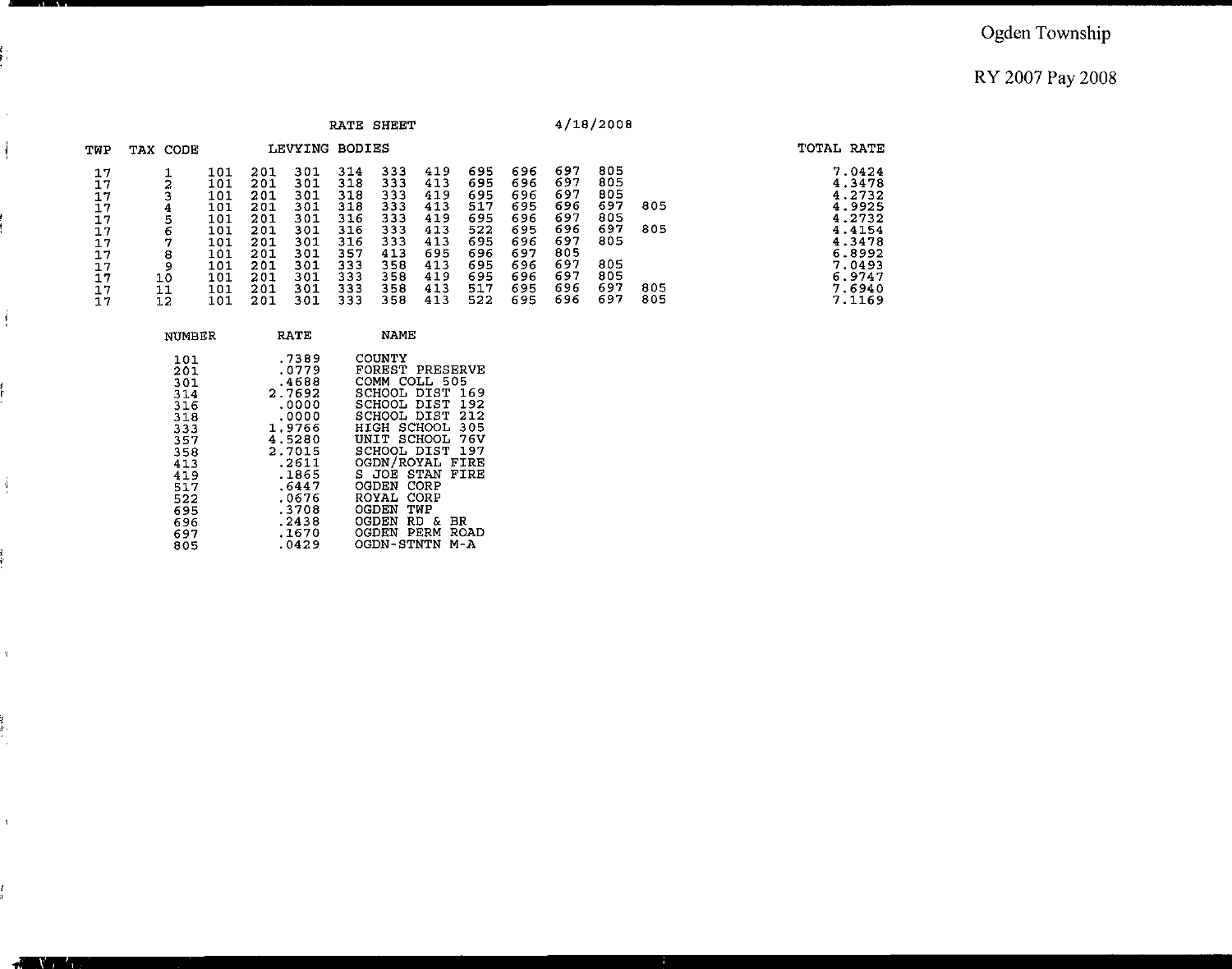|                                                                                                       |             |                                        |                                        |                                        |                                        | RATE SHEET                             |                                        |                                        |                                        |                                        | 4/18/2008  |                                                          |
|-------------------------------------------------------------------------------------------------------|-------------|----------------------------------------|----------------------------------------|----------------------------------------|----------------------------------------|----------------------------------------|----------------------------------------|----------------------------------------|----------------------------------------|----------------------------------------|------------|----------------------------------------------------------|
| TWP                                                                                                   | TAX CODE    |                                        |                                        | LEVYING BODIES                         |                                        |                                        |                                        |                                        |                                        |                                        |            | TOTAL RATE                                               |
| $\frac{18}{18}$<br>$\begin{array}{c} 18 \\ 18 \end{array}$<br>$\begin{array}{c} 18 \\ 18 \end{array}$ | 2<br>4<br>6 | 101<br>101<br>101<br>101<br>101<br>101 | 201<br>201<br>201<br>201<br>201<br>201 | 301<br>301<br>301<br>301<br>301<br>301 | 348<br>348<br>352<br>353<br>348<br>348 | 414<br>414<br>414<br>414<br>426<br>425 | 701<br>518<br>701<br>701<br>701<br>701 | 702<br>701<br>702<br>702<br>702<br>702 | 703<br>702<br>703<br>703<br>703<br>703 | 807<br>703<br>807<br>807<br>807<br>807 | 807<br>943 | 7.0404<br>7.2767<br>6.8734<br>7.0932<br>7.0036<br>7.0659 |

 $-$ 

| NUMBER | RA TE  | NAME            |
|--------|--------|-----------------|
| 101    | .7389  | COUNTY          |
| 201    | .0779  | FOREST PRESERVE |
| 301    | .4688  | COMM COLL 505   |
| 348    | 4.5943 | UNIT SCHOOL 7   |
| 352    | 4.4273 | UNIT SCHL 301D  |
| 353    | 4.4385 | UNIT SCHL 302D  |
| 414    | .2838  | PESOTUM FIRE    |
| 425    | .3093  | SADORUS FIRE    |
| 426    | .2470  | TOLONO FIRE     |
| 518    | .2363  | PESOTUM CORP    |
| 701    | .3122  | PESOTUM TWP     |
| 702    | .3853  | PESOTUM RD & BR |
| 703    | .1579  | PESOTUM PERM RD |
| 807    | .0213  | CRITT-PESOT M-A |
| 943    | .2086  | CAMARGO LIB DIS |

------

 $-$ 

p.

 $\hat{\mathcal{E}}$ 

i<br>H

 $\bar{V}$ 

 $\frac{1}{2}$ 

 $\overline{\phantom{a}}$ 

 $\alpha$ 

in the color

**The Contract of Street**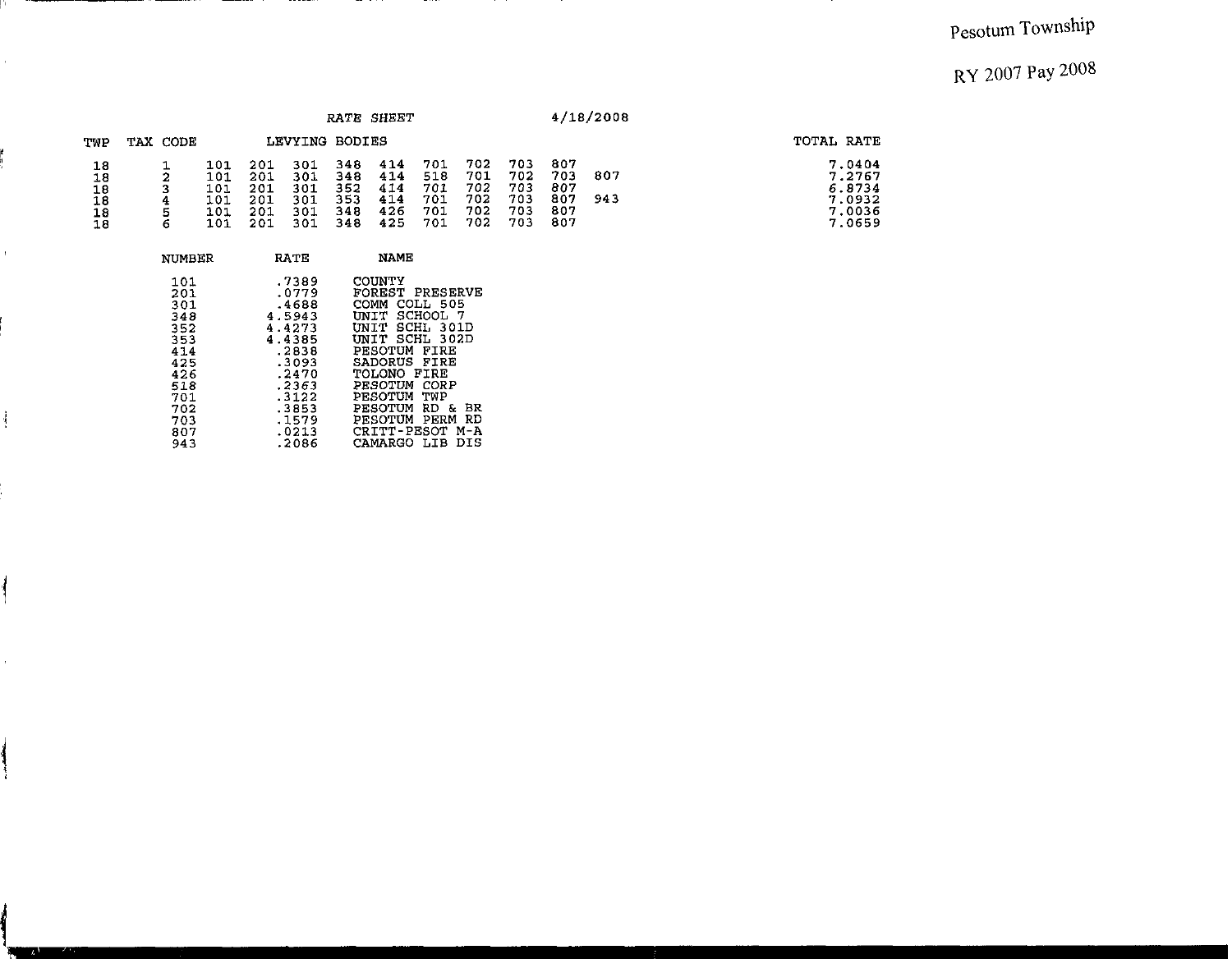## Philo Township

## RY 2007 Pay 2008

|                |                            |                   |                   |                       | RATE SHEET        |                                                                            |                   |                   |                   |                   | 4/18/2008 |                            |
|----------------|----------------------------|-------------------|-------------------|-----------------------|-------------------|----------------------------------------------------------------------------|-------------------|-------------------|-------------------|-------------------|-----------|----------------------------|
| TWP            | TAX CODE                   |                   |                   |                       | LEVYING BODIES    |                                                                            |                   |                   |                   |                   |           | TOTAL RATE                 |
| 19<br>19<br>19 | 2<br>3                     | 101<br>101<br>101 | 201<br>201<br>201 | 301<br>301<br>301     | 348<br>348<br>348 | 415<br>415<br>426                                                          | 707<br>519<br>707 | 708<br>707<br>708 | 709<br>708<br>709 | 942<br>709<br>942 | 942       | 7.4163<br>7.7799<br>7.4219 |
|                | NUMBER                     |                   |                   | RATE                  |                   | <b>NAME</b>                                                                |                   |                   |                   |                   |           |                            |
|                | 101<br>201<br><b>BRACK</b> |                   |                   | .7389<br>0779<br>1000 |                   | COUNTY<br>FOREST PRESERVE<br>$M\triangle MMS$ $M\triangle T$ $\triangle T$ |                   |                   |                   |                   |           |                            |

| 3 U L | . 4000 | comm conn sus   |
|-------|--------|-----------------|
| 348   | 4.5943 | UNIT SCHOOL 7   |
| 415   | .2414  | PHILO FIRE      |
| 426   | .2470  | TOLONO FIRE     |
| 519   | .3636  | PHILO CORP      |
| 707   | .2513  | PHILO TWP       |
| 708   | .6381  | PHILO RD & BR   |
| 709   | .1528  | PHILO PERM ROAD |
| 942   | .2528  | PHILO LIBRARY   |
|       |        |                 |

ii

 $\bar{\rm t}$ 

 $\frac{1}{2}$ 

 $\mathbf{\mathbf{\mathcal{i}}}$ 

 $\overline{\mathcal{C}}$ 

REV.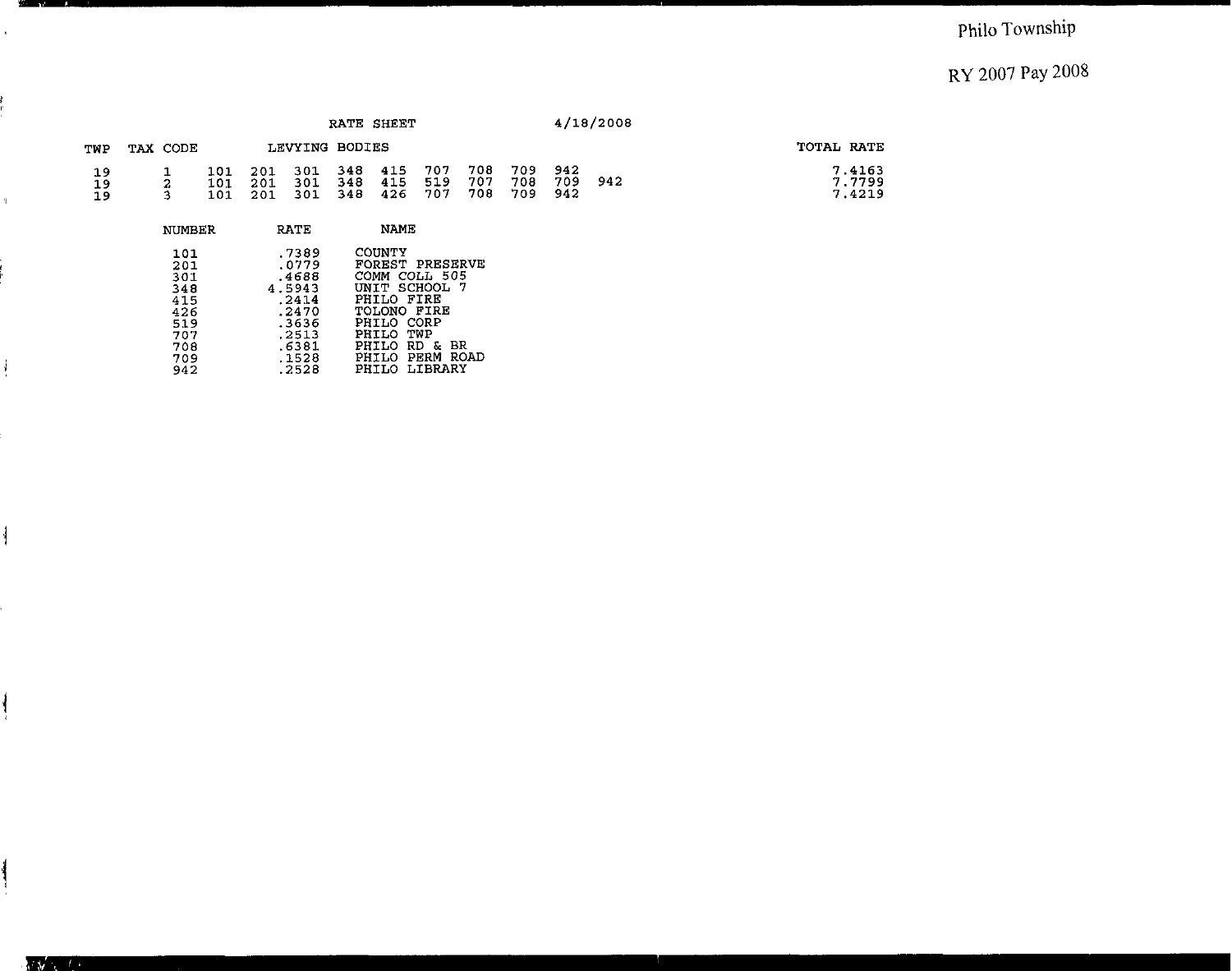#### Rantoul Township

#### RY 2007 Pay 2008

| TWP            |                |                   |                                                                                                                                                                                     |                   |                                                                                                                                                                                                                          |                   |                                                      |                                                               |                                                                                                                                                                                                                                                                                                                                       |                   |                   |                   |                  |            | TOTAL RATE                           |
|----------------|----------------|-------------------|-------------------------------------------------------------------------------------------------------------------------------------------------------------------------------------|-------------------|--------------------------------------------------------------------------------------------------------------------------------------------------------------------------------------------------------------------------|-------------------|------------------------------------------------------|---------------------------------------------------------------|---------------------------------------------------------------------------------------------------------------------------------------------------------------------------------------------------------------------------------------------------------------------------------------------------------------------------------------|-------------------|-------------------|-------------------|------------------|------------|--------------------------------------|
| 20<br>20       | ı<br>2         | 101<br>101        | 201<br>201                                                                                                                                                                          | 301<br>301        | 311<br>311                                                                                                                                                                                                               | 331<br>331        | 420<br>420                                           | 713<br>527                                                    | 714<br>713                                                                                                                                                                                                                                                                                                                            | 715<br>714        | 803<br>715        | 961<br>803        | 961              |            | 7.4762<br>$8.1722$<br>7.4733         |
| 20<br>20<br>20 | 4<br>5<br>6    | 101<br>101<br>101 | 201<br>201<br>201                                                                                                                                                                   | 301<br>301<br>301 | 312<br>312<br>316                                                                                                                                                                                                        | 331<br>331<br>331 | 520<br>520<br>420                                    | 713<br>713<br>713                                             | 714<br>714<br>714                                                                                                                                                                                                                                                                                                                     | 715<br>715<br>715 | 803<br>803<br>803 | 961<br>912<br>961 | 961              |            | 8.6873<br>8.8784<br>4.6107           |
| 20<br>20<br>20 | 9<br>10<br>11  | 101<br>101<br>101 | 201<br>201<br>201                                                                                                                                                                   | 301<br>301<br>301 | 311<br>312<br>315                                                                                                                                                                                                        | 331<br>331<br>331 | 713<br>420<br>407                                    | 714<br>713<br>713                                             | 715<br>714<br>714                                                                                                                                                                                                                                                                                                                     | 803<br>715<br>715 | 961<br>803<br>803 | 961<br>961        |                  |            | 7.6188<br>7.1541<br>7.7954<br>8.0656 |
| 20<br>20<br>20 | 13<br>55<br>58 | 101<br>101<br>101 | 201<br>201<br>201                                                                                                                                                                   | 301<br>301<br>301 | 331<br>312<br>311                                                                                                                                                                                                        | 358<br>331<br>331 | 420<br>520<br>520                                    | 713<br>713<br>713                                             | 714<br>714<br>714                                                                                                                                                                                                                                                                                                                     | 715<br>715<br>715 | 803<br>803<br>803 | 961<br>912<br>912 | 961<br>961       | 520<br>520 | 8.3681<br>7.3122<br>8.8784<br>8.5592 |
|                |                |                   |                                                                                                                                                                                     |                   |                                                                                                                                                                                                                          |                   |                                                      |                                                               |                                                                                                                                                                                                                                                                                                                                       |                   |                   |                   |                  |            |                                      |
|                |                |                   |                                                                                                                                                                                     |                   |                                                                                                                                                                                                                          |                   |                                                      |                                                               |                                                                                                                                                                                                                                                                                                                                       |                   |                   |                   |                  |            |                                      |
|                | 20<br>20<br>20 | 3<br>7<br>12      | TAX CODE<br>101<br>101<br>101<br><b>NUMBER</b><br>101<br>201<br>301<br>311<br>312<br>315<br>316<br>331<br>358<br>407<br>420<br>520<br>527<br>713<br>714<br>715<br>803<br>912<br>961 | 201<br>201<br>201 | 301<br>301<br>301<br><b>RATE</b><br>,7389<br>.0779<br>.4688<br>2.8655<br>3.1847<br>3.3302<br>$0000$<br>2.4111<br>2.7015<br>.4468<br>$.3221$<br>1.2140<br>.6960<br>.1373<br>.2031<br>$.1649$<br>$.0311$<br>.1911<br>.0555 | 312<br>315<br>311 | <b>LEVYING BODIES</b><br>331<br>331<br>331<br>COUNTY | RATE SHEET<br>713<br>713<br>520<br><b>NAME</b><br>RANTOUL TWP | 714<br>714<br>713<br>FOREST PRESERVE<br>COMM COLL 505<br>SCHOOL DIST 130<br>SCHOOL DIST 137<br>SCHOOL DIST 188<br>SCHOOL DIST 192<br>HIGH SCHOOL 193<br>SCHOOL DIST 197<br>GIFFORD FIRE<br>THOMASBORO FIRE<br>RANTOUL CORP<br>THOMASBORO CORP<br>RANTOUL RD & BR<br>RANTOUL PERM RD<br>RANTL-LUDL M-A<br>RANTOUL PARK<br>RANT/LUD CEM | 715<br>715<br>714 | 803<br>803<br>715 | 961<br>961<br>803 | 4/18/2008<br>961 |            |                                      |

ł

j

 $\frac{4}{3}$ 

 $\bar{1}$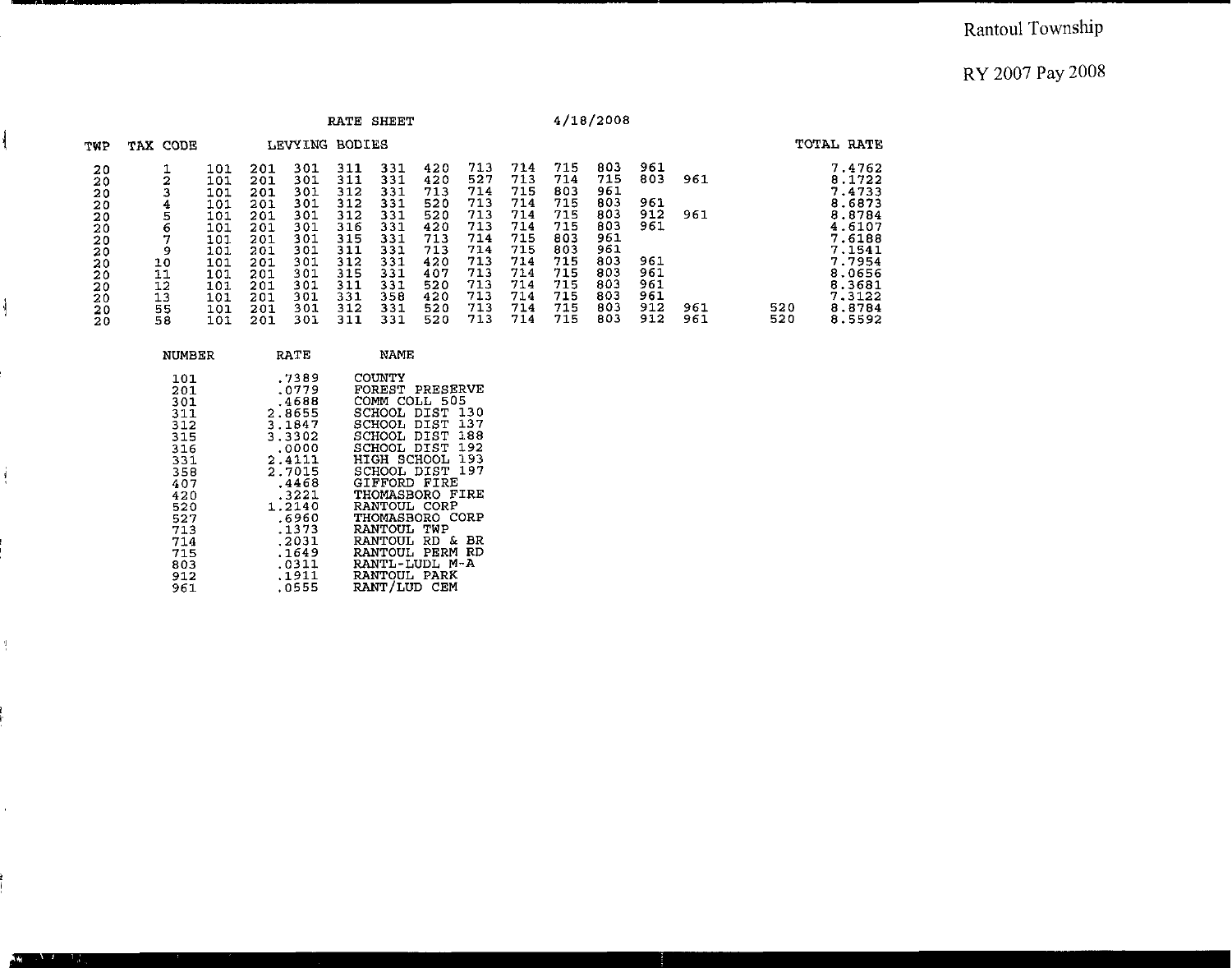|                                         |                                                                                  |                                 |                                 |                                                                                                             |                                 | RATE SHEET                                                                                                                                                                                                        |                                 |                                 |                                 |                                 | 4/18/2008         |                                                |
|-----------------------------------------|----------------------------------------------------------------------------------|---------------------------------|---------------------------------|-------------------------------------------------------------------------------------------------------------|---------------------------------|-------------------------------------------------------------------------------------------------------------------------------------------------------------------------------------------------------------------|---------------------------------|---------------------------------|---------------------------------|---------------------------------|-------------------|------------------------------------------------|
| TWP                                     | TAX CODE                                                                         |                                 |                                 | LEVYING BODIES                                                                                              |                                 |                                                                                                                                                                                                                   |                                 |                                 |                                 |                                 |                   | TOTAL RATE                                     |
| 21<br>21<br>$\overline{21}$<br>21<br>21 | 2<br>4<br>5                                                                      | 101<br>101<br>101<br>101<br>101 | 201<br>201<br>201<br>201<br>201 | 301<br>301<br>301<br>301<br>301                                                                             | 354<br>354<br>353<br>354<br>353 | 402<br>402<br>402<br>402<br>402                                                                                                                                                                                   | 719<br>514<br>719<br>719<br>719 | 720<br>719<br>720<br>720<br>720 | 721<br>720<br>721<br>721<br>721 | 808<br>721<br>808<br>808<br>808 | 808<br>943<br>943 | 7.5094<br>8.5141<br>7.4048<br>7.7180<br>7.1962 |
|                                         | <b>NUMBER</b>                                                                    |                                 |                                 | <b>RATE</b>                                                                                                 |                                 | <b>NAME</b>                                                                                                                                                                                                       |                                 |                                 |                                 |                                 |                   |                                                |
|                                         | 101<br>201<br>301<br>353<br>354<br>402<br>514<br>719<br>720<br>721<br>808<br>943 |                                 |                                 | .7389<br>.0779<br>.4688<br>4.4385<br>4.7517<br>.3282<br>1.0047<br>.4793<br>.4429<br>.1724<br>.0493<br>.2086 |                                 | <b>COUNTY</b><br>FOREST PRESERVE<br>COMM COLL 505<br>UNIT SCHL 302D<br>UNIT SCHOOL 8<br>BROADLANDS FIRE<br>LONGVIEW CORP<br>RAYMOND TWP<br>RAYMOND RD & BR<br>RAYMOND PERM RD<br>AY-RAY-SH M-A<br>CAMARGO LIB DIS |                                 |                                 |                                 |                                 |                   |                                                |

 $\frac{1}{2}$ 

 $\frac{1}{2}$ 

 $\frac{1}{4}$ 

 $\frac{1}{4}$ 

 $\frac{q}{\epsilon}$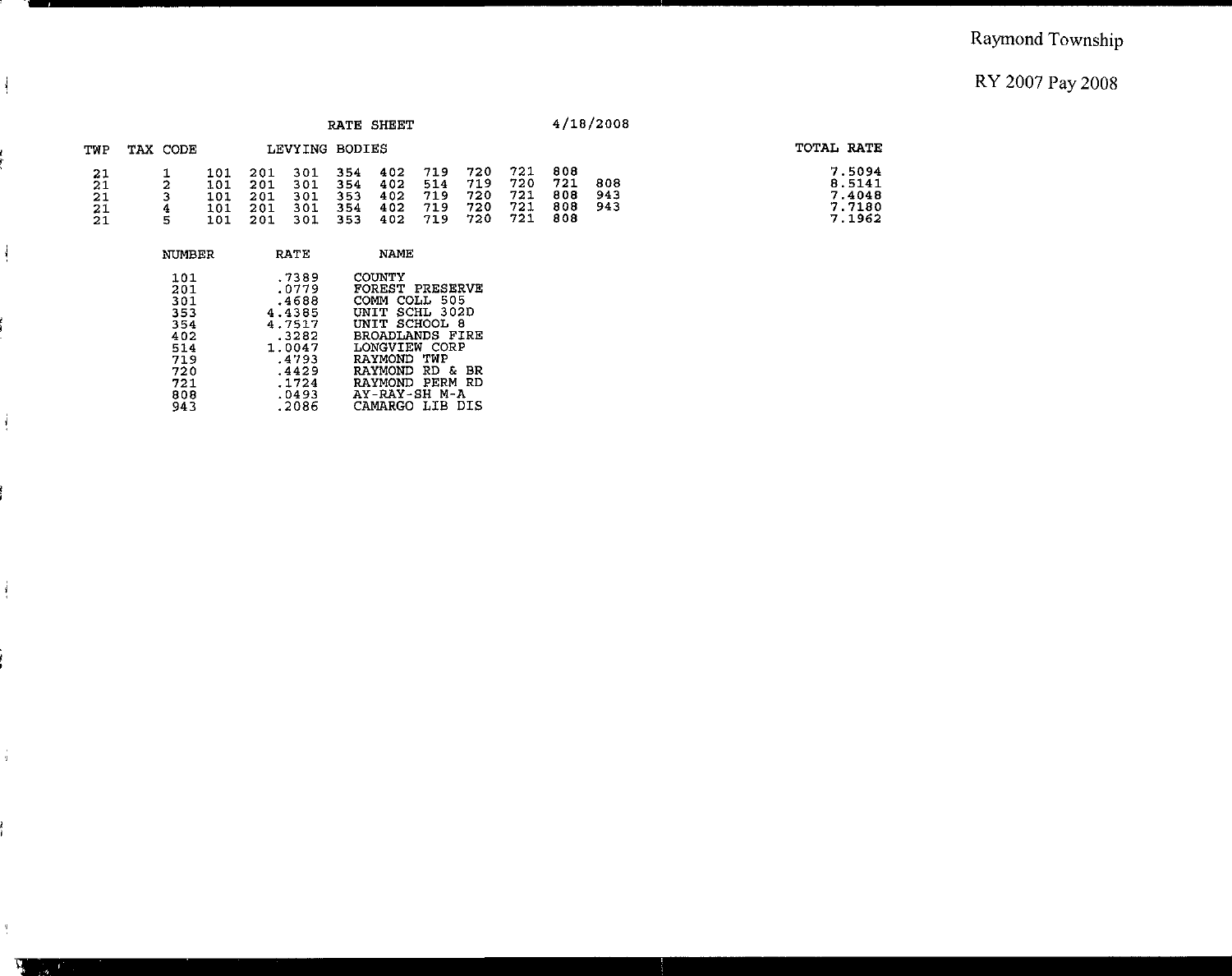#### Sadorus **Township**

**RY 2007 Pay** 2008

| RATE SHEET                                    |  |                                                                                                                            |                                                                    |                                                                    |                                                                                                                                                                    |                                                                    | 4/18/2008                                                                                                                                                                                                                                                                                                    |                                                                    |                                                                    |                                                                    |                                                                    |                          |            |                                                                                                  |
|-----------------------------------------------|--|----------------------------------------------------------------------------------------------------------------------------|--------------------------------------------------------------------|--------------------------------------------------------------------|--------------------------------------------------------------------------------------------------------------------------------------------------------------------|--------------------------------------------------------------------|--------------------------------------------------------------------------------------------------------------------------------------------------------------------------------------------------------------------------------------------------------------------------------------------------------------|--------------------------------------------------------------------|--------------------------------------------------------------------|--------------------------------------------------------------------|--------------------------------------------------------------------|--------------------------|------------|--------------------------------------------------------------------------------------------------|
| TWP                                           |  | TAX CODE                                                                                                                   |                                                                    |                                                                    | LEVYING BODIES                                                                                                                                                     |                                                                    |                                                                                                                                                                                                                                                                                                              |                                                                    |                                                                    |                                                                    |                                                                    |                          |            | TOTAL RATE                                                                                       |
| 22<br>$\bar{2}2$<br>22222222<br>$\frac{2}{2}$ |  | 1<br>2<br>3<br>3B<br>4<br>$\frac{5}{6}$<br>7<br>8<br>9                                                                     | 101<br>101<br>101<br>101<br>101<br>101<br>101<br>101<br>101<br>101 | 201<br>201<br>201<br>201<br>201<br>201<br>201<br>201<br>201<br>201 | 301<br>301<br>301<br>301<br>301<br>301<br>301<br>301<br>301<br>301                                                                                                 | 348<br>348<br>348<br>348<br>346<br>346<br>350<br>352<br>352<br>348 | 425<br>409<br>425<br>425<br>409<br>409<br>409<br>425<br>409<br>414                                                                                                                                                                                                                                           | 725<br>725<br>523<br>523<br>725<br>513<br>725<br>725<br>725<br>725 | 726<br>726<br>725<br>725<br>726<br>725<br>726<br>726<br>726<br>726 | 727<br>727<br>726<br>726<br>727<br>726<br>727<br>727<br>727<br>727 | 806<br>806<br>727<br>727<br>806<br>727<br>806<br>806<br>806<br>806 | 806<br>806<br>945<br>806 | 941<br>945 | 7.4373<br>7.6638<br>7.8388<br>7.7254<br>8.2128<br>8.6126<br>7.5189<br>7.2703<br>7.4968<br>7.4118 |
|                                               |  | <b>NUMBER</b>                                                                                                              |                                                                    |                                                                    | RATE                                                                                                                                                               |                                                                    | <b>NAME</b>                                                                                                                                                                                                                                                                                                  |                                                                    |                                                                    |                                                                    |                                                                    |                          |            |                                                                                                  |
|                                               |  | 101<br>201<br>301<br>346<br>348<br>350<br>352<br>409<br>414<br>425<br>513<br>523<br>725<br>726<br>727<br>806<br>941<br>945 |                                                                    |                                                                    | .7389<br>.0779<br>.4688<br>4.9417<br>4.5943<br>4.4494<br>4.4273<br>5358.<br>2838.<br>.3093<br>.3998<br>.2881<br>.3870<br>.6521<br>.1537<br>.0553<br>.1134<br>.2016 |                                                                    | COUNTY<br>FOREST PRESERVE<br>COMM COLL 505<br>UNIT SCHOOL 5P<br>UNIT SCHOOL 7<br>UNIT SCHOOL 39P<br>UNIT SCHL 301D<br>IVESDALE FIRE<br>PESOTUM FIRE<br>SADORUS FIRE<br><b>IVESDALE CORP</b><br>SADORUS CORP<br>SADORUS<br>SADORUS<br>SADORUS PERM RD<br>CLFX-SADRS M-A<br>TOLONO PUBL LIB<br>BEMENT PUB LIBR | TWP<br>RD & BR                                                     |                                                                    |                                                                    |                                                                    |                          |            |                                                                                                  |

ĵ ÷

 $\frac{1}{2}$ 

ł

 $\frac{1}{2}$ 

 $\mathcal{A}$ 

 $\bar{A}$ 

**SALE**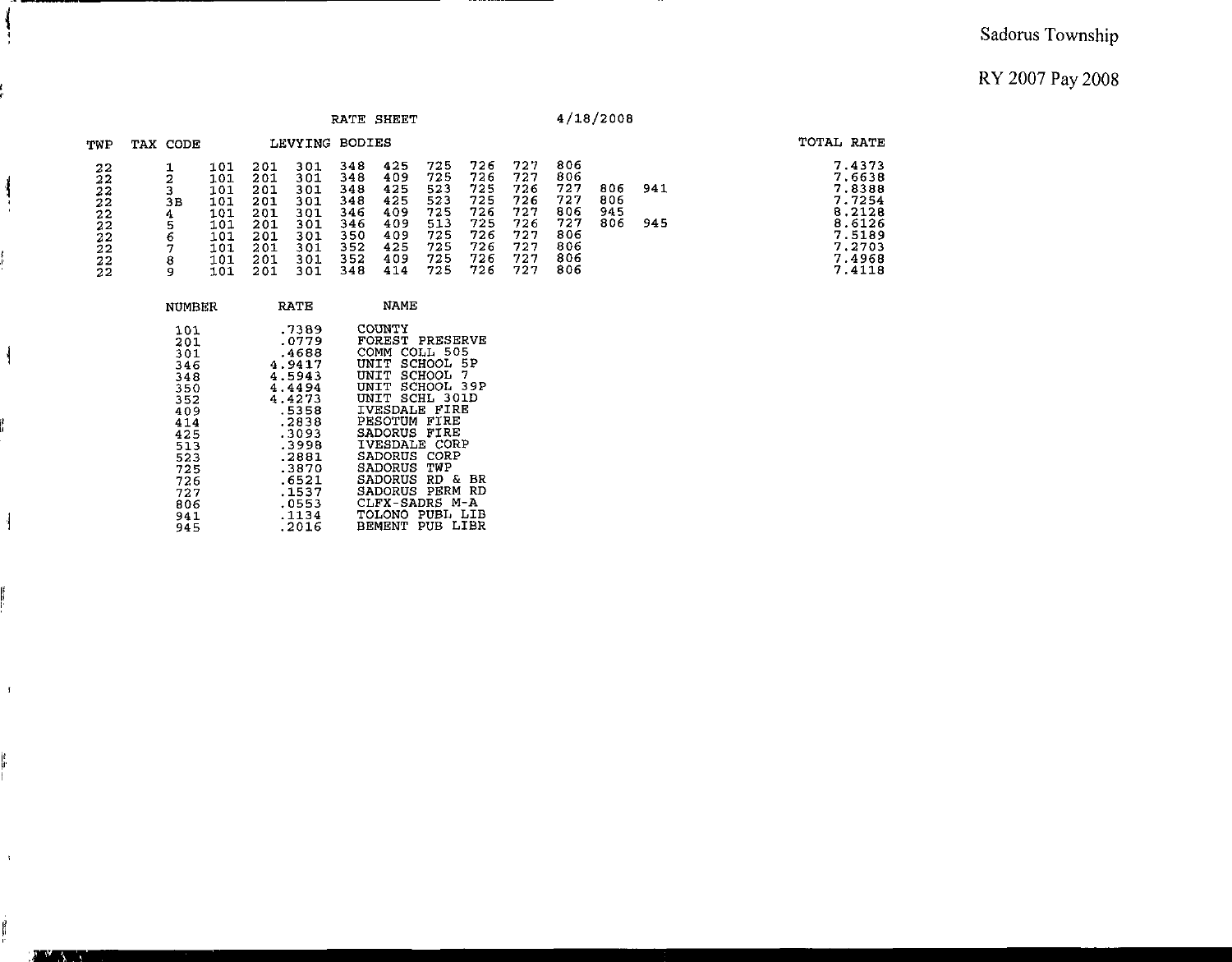#### I **Scott Township**

### RY 2007 Pay 2008

|                                         |             |                                 |                                 |                                 |                                 | RATE SHEET                      |                                 |                                 |                                 | 4/18/2008 |                                                |
|-----------------------------------------|-------------|---------------------------------|---------------------------------|---------------------------------|---------------------------------|---------------------------------|---------------------------------|---------------------------------|---------------------------------|-----------|------------------------------------------------|
| TWP                                     | TAX CODE    |                                 |                                 | LEVYING BODIES                  |                                 |                                 |                                 |                                 |                                 |           | TOTAL RATE                                     |
| 23<br>23<br>23<br>23<br>$\overline{23}$ | 2<br>4<br>5 | 101<br>101<br>101<br>101<br>101 | 201<br>201<br>201<br>201<br>201 | 301<br>301<br>301<br>301<br>301 | 344<br>345<br>349<br>344<br>345 | 424<br>424<br>424<br>404<br>424 | 731<br>731<br>731<br>731<br>502 | 732<br>732<br>732<br>732<br>731 | 733<br>733<br>733<br>733<br>732 | 733       | 7.0134<br>5.9492<br>5.6433<br>7.1134<br>6.1656 |
|                                         | NUMBER      |                                 |                                 | <b>RATE</b>                     |                                 | <b>NAME</b>                     |                                 |                                 |                                 |           |                                                |

| 101 | .7389  | COUNTY                 |
|-----|--------|------------------------|
| 201 | .0779  | <b>FOREST PRESERVE</b> |
| 301 | .4688  | COMM COLL 505          |
| 344 | 4.6938 | UNIT SCHOOL 3          |
| 345 | 3.6296 | UNIT SCHOOL 4          |
| 349 | 3.3237 | UNIT SCHOOL 25P        |
| 404 | .3349  | CORNBELT FIRE          |
| 424 | .2349  | SCOTT FIRE             |
| 502 | .2164  | BONDVILLE CORP         |
| 731 | .3727  | SCOTT TWP              |
| 732 | .2631  | SCOTT RD &<br>-BR      |
| 733 | .1633  | SCOTT PERM ROAD        |

 $\mathbf{\mathcal{L}}$ 

 $\frac{1}{2}$ 

 $\overline{\mathcal{L}}$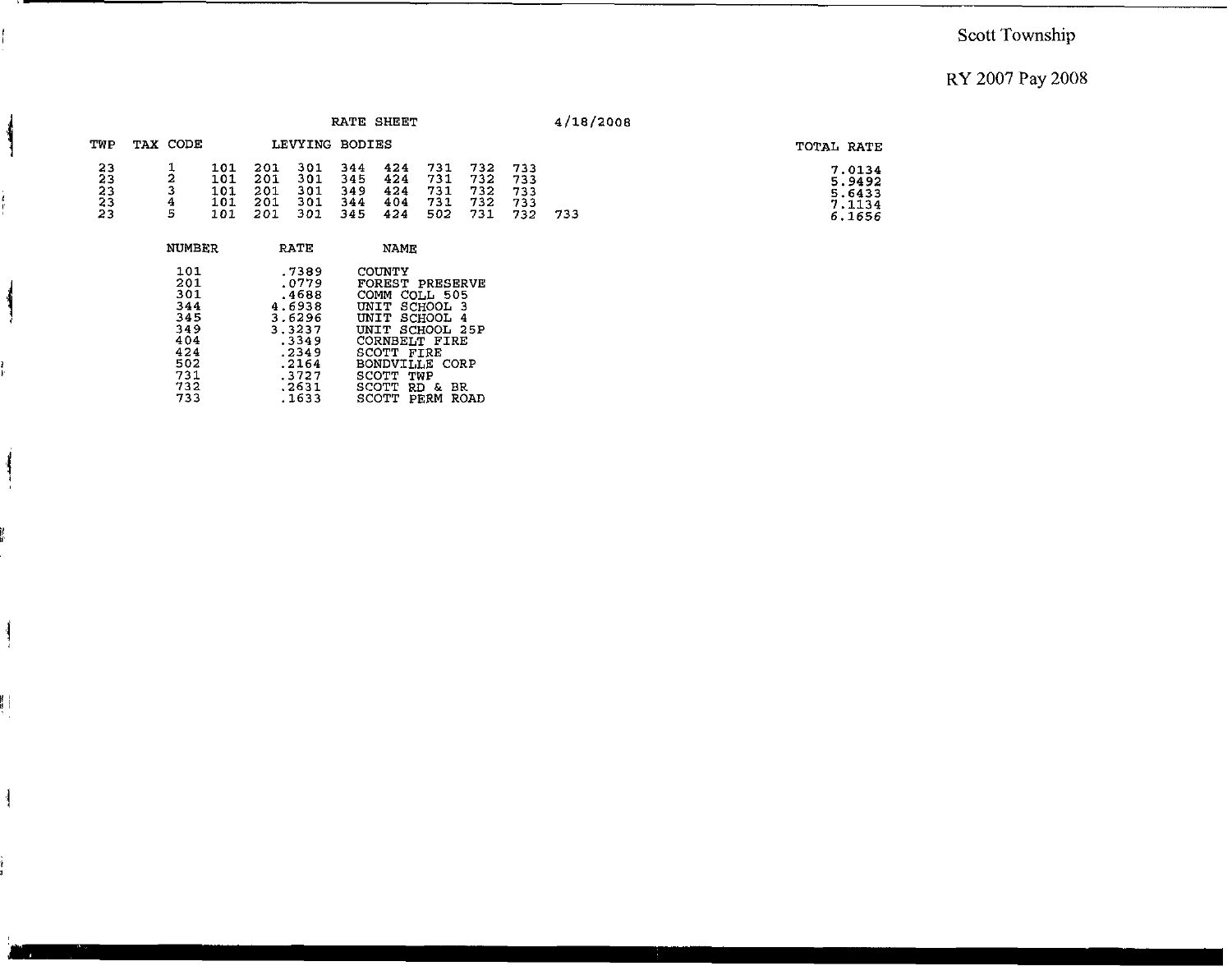### Sidney Township

### RY 2007 Pay 2008

|                       |          |                   |                   |                   |     | <b>RATE SHEET</b>         |                       |                   |                    |                   | 4/18/2008 |                            |
|-----------------------|----------|-------------------|-------------------|-------------------|-----|---------------------------|-----------------------|-------------------|--------------------|-------------------|-----------|----------------------------|
| TWP                   | TAX CODE |                   |                   | LEVYING BODIES    |     |                           |                       |                   |                    |                   |           | TOTAL RATE                 |
| $\frac{24}{24}$<br>24 |          | 101<br>101<br>101 | 201<br>201<br>201 | 301<br>301<br>301 | 354 | 348 418<br>348 418<br>418 | - 737<br>526<br>- 737 | 738<br>737<br>738 | 739<br>738<br>-739 | 740<br>739<br>740 | 740       | 6.9072<br>7.2355<br>7.0646 |

| NUMBER                                                             | RATE                                                                                     | NAME                                                                                                                                                                                            |
|--------------------------------------------------------------------|------------------------------------------------------------------------------------------|-------------------------------------------------------------------------------------------------------------------------------------------------------------------------------------------------|
| 101<br>201<br>301<br>348<br>354<br>418<br>526<br>737<br>738<br>739 | .7389<br>.0779<br>.4688<br>4.5943<br>4.7517<br>.2422<br>.3283<br>.2719<br>.3290<br>.1550 | COUNTY<br>FOREST PRESERVE<br>COMM<br>COLL 505<br>UNIT SCHOOL<br>- 7<br>UNIT SCHOOL<br>-8<br>FTRF<br>STDNEY<br>CORP<br>SIDNEY<br>SIDNEY<br>TWP<br>SIDNEY<br>RD &<br>-BR<br>PFRM<br>STDNEY<br>-RD |
| 740                                                                | .0292                                                                                    | CEMETERY<br>STDNEY                                                                                                                                                                              |

 $\mathcal{N}$ 

 $\sum_{i=1}^n$ 

 $\frac{1}{2}$ 

ļ÷

 $\frac{1}{2}$ 

 $\frac{1}{2}$ 

 $\frac{1}{2}$ 

 $\mathcal{W}^{\bullet}$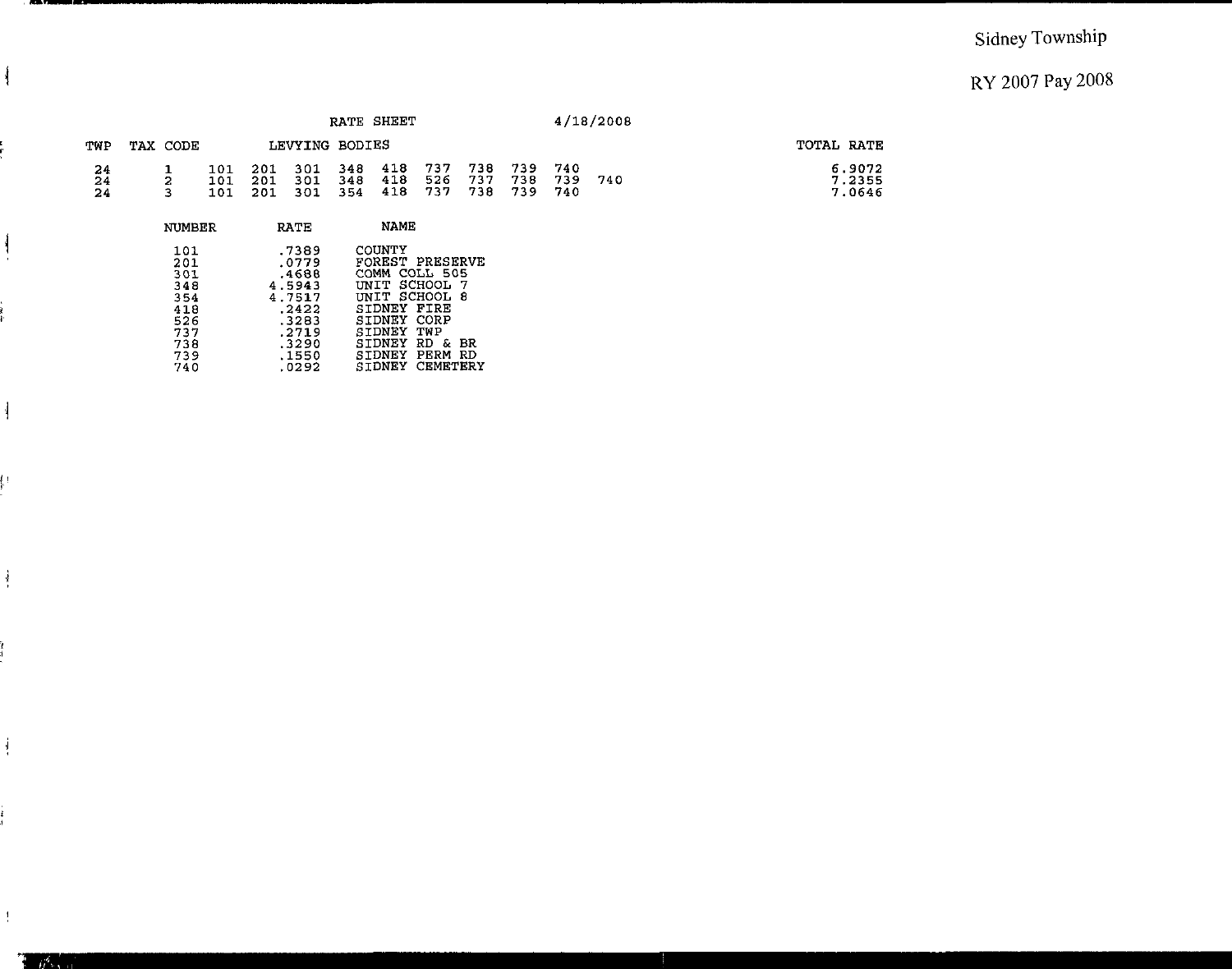|                                                                                              |                                                                                     |                                                                                                              |                                                                                                              |                                                                                                              | RATE SHEET                                                                                                   |                                                                                                              |                                                                                                              |                                                                                                              |                                                                                                              |                                                                           | 4/18/2008  |                                                                                                                                                              |
|----------------------------------------------------------------------------------------------|-------------------------------------------------------------------------------------|--------------------------------------------------------------------------------------------------------------|--------------------------------------------------------------------------------------------------------------|--------------------------------------------------------------------------------------------------------------|--------------------------------------------------------------------------------------------------------------|--------------------------------------------------------------------------------------------------------------|--------------------------------------------------------------------------------------------------------------|--------------------------------------------------------------------------------------------------------------|--------------------------------------------------------------------------------------------------------------|---------------------------------------------------------------------------|------------|--------------------------------------------------------------------------------------------------------------------------------------------------------------|
| TWP                                                                                          | TAX CODE                                                                            |                                                                                                              |                                                                                                              | LEVYING BODIES                                                                                               |                                                                                                              |                                                                                                              |                                                                                                              |                                                                                                              |                                                                                                              |                                                                           |            | TOTAL RATE                                                                                                                                                   |
| 25<br>25<br>25<br>25<br>25<br>25<br>25<br>25<br>25<br>25<br>25<br>25<br>25<br>25<br>25<br>25 | 1<br>17<br>2<br>2Α<br>з<br>4<br>5<br>6<br>7<br>8<br>9<br>10<br>11<br>12<br>13<br>62 | 101<br>101<br>101<br>101<br>101<br>TOT<br>101<br>101<br>101<br>101<br>101<br>101<br>101<br>101<br>101<br>101 | 201<br>201<br>201<br>201<br>201<br>201<br>201<br>201<br>201<br>201<br>201<br>201<br>201<br>201<br>201<br>201 | 301<br>301<br>301<br>301<br>301<br>301<br>301<br>301<br>301<br>301<br>301<br>301<br>301<br>301<br>301<br>301 | 351<br>345<br>351<br>351<br>311<br>314<br>311<br>316<br>345<br>351<br>345<br>314<br>351<br>345<br>333<br>345 | 403<br>405<br>403<br>405<br>333<br>333<br>331<br>333<br>420<br>420<br>405<br>333<br>405<br>405<br>358<br>405 | 743<br>743<br>743<br>743<br>420<br>403<br>420<br>420<br>743<br>743<br>743<br>419<br>743<br>743<br>420<br>743 | 744<br>744<br>744<br>744<br>743<br>743<br>743<br>743<br>744<br>744<br>744<br>743<br>744<br>744<br>743<br>744 | 745<br>745<br>745<br>745<br>744<br>744<br>744<br>744<br>745<br>745<br>745<br>744<br>745<br>745<br>744<br>745 | 901<br>745<br>745<br>745<br>745<br>901<br>745<br>901<br>901<br>745<br>901 | 921<br>921 | 6.3501<br>5.7883<br>6.3501<br>6.4467<br>6.9823<br>6.8079<br>7.4168<br>4.1168<br>5.7698<br>6.4282<br>5.7883<br>6.7504<br>6.4467<br>6.0427<br>6.8183<br>6.0427 |
| 25                                                                                           | 69                                                                                  | 101                                                                                                          | 201                                                                                                          | 301                                                                                                          | 345                                                                                                          | 405                                                                                                          | 743                                                                                                          | 744                                                                                                          | 745                                                                                                          | 901                                                                       |            | 5.7883                                                                                                                                                       |

| NUMBER                                                                                                                                   | RATE                                                                                                                                                                                    | NAME                                                                                                                                                                                                                                                                                                                                                                                                   |
|------------------------------------------------------------------------------------------------------------------------------------------|-----------------------------------------------------------------------------------------------------------------------------------------------------------------------------------------|--------------------------------------------------------------------------------------------------------------------------------------------------------------------------------------------------------------------------------------------------------------------------------------------------------------------------------------------------------------------------------------------------------|
| 101<br>201<br>301<br>311<br>314<br>316<br>331<br>333<br>345<br>351<br>358<br>403<br>405<br>419<br>420<br>743<br>744<br>745<br>901<br>921 | .7389<br>.0779<br>.4688<br>2.8655<br>2.7692<br>.0000<br>2.4111<br>1.9766<br>3.6296<br>4.2880<br>2.7015<br>.2440<br>.3406<br>.1865<br>.3221<br>.1373<br>.2338<br>.1614<br>.0000<br>.2544 | COUNTY<br><b>FOREST PRESERVE</b><br>COMM COLL 505<br>SCHOOL DIST 130<br>169<br>SCHOOL DIST<br>192<br>SCHOOL DIST<br>HIGH SCHOOL 193<br>305<br>SCHOOL<br>HIGH<br>4<br>UNIT SCHOOL<br>UNIT SCHOOL 116<br>SCHOOL DIST 197<br>CARROLL FIRE<br>PRAIRIE FIRE<br>Е<br>S JOE STAN FIRE<br>THOMASBORO<br>FIRE<br>TWP<br>SOMER<br>вR<br>SOMER RD &<br>SOMER PERM<br>ROAD<br>SANITARY<br>U - C<br>CU MASS TRANSIT |
|                                                                                                                                          |                                                                                                                                                                                         |                                                                                                                                                                                                                                                                                                                                                                                                        |

Ĭ.

 $\overline{\phantom{a}}$ 

 $\frac{1}{2}$ 

 $\mathbf{I}$ 

 $\overline{\mathcal{L}}$ 

 $\frac{1}{2}$ 

**TANK**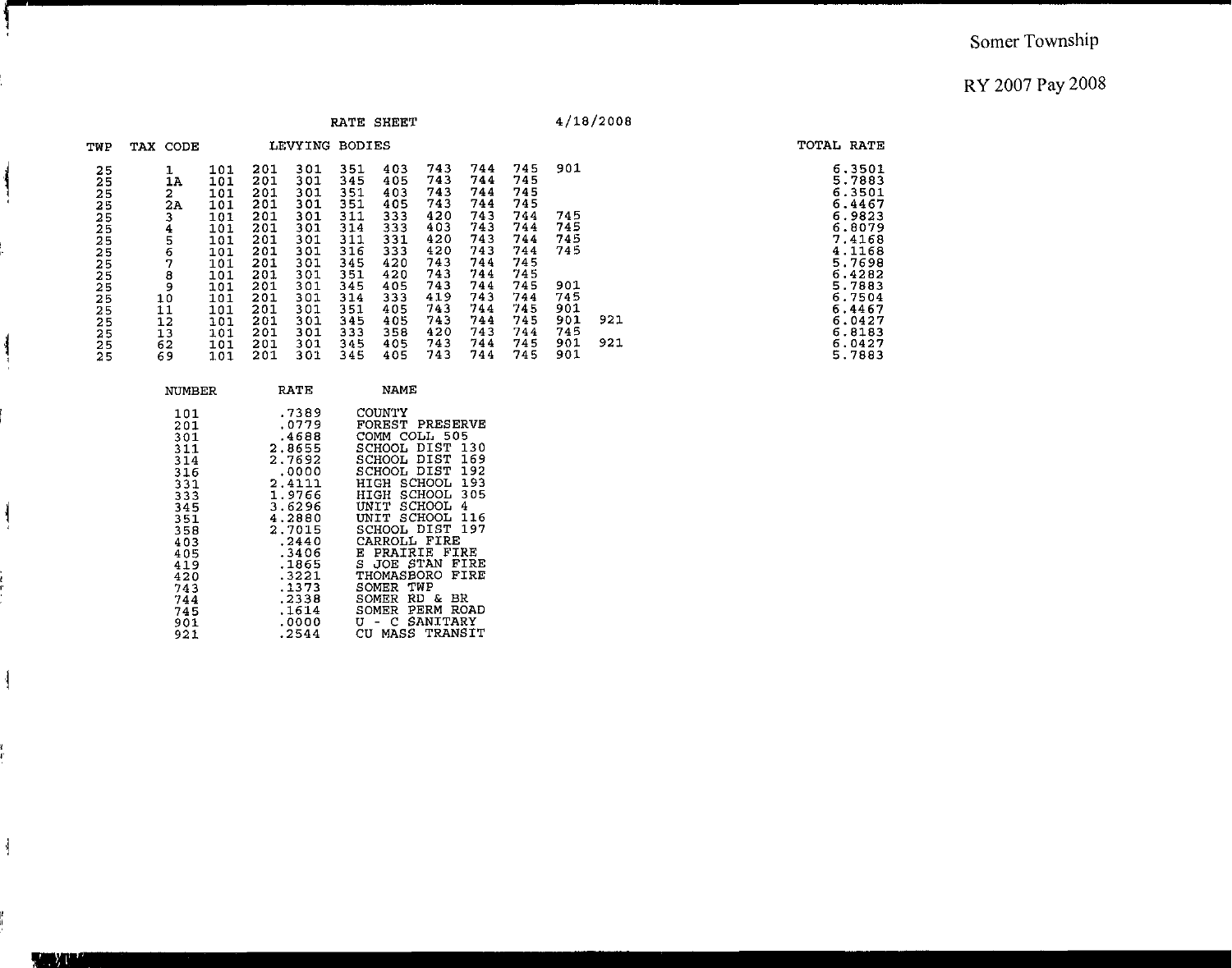|                                  |          |                                        |                                        |                                        |                                        | RATE SHEET                             |                                        |                                        |                                        |                                        | 4/18/2008                       |     |                                                          |
|----------------------------------|----------|----------------------------------------|----------------------------------------|----------------------------------------|----------------------------------------|----------------------------------------|----------------------------------------|----------------------------------------|----------------------------------------|----------------------------------------|---------------------------------|-----|----------------------------------------------------------|
| TWP                              | TAX CODE |                                        |                                        | LEVYING BODIES                         |                                        |                                        |                                        |                                        |                                        |                                        |                                 |     | TOTAL RATE                                               |
| 26<br>26<br>26<br>26<br>26<br>26 | 50       | 101<br>101<br>101<br>101<br>101<br>101 | 201<br>201<br>201<br>201<br>201<br>201 | 301<br>301<br>301<br>301<br>301<br>301 | 314<br>354<br>354<br>318<br>333<br>354 | 333<br>408<br>408<br>333<br>358<br>408 | 408<br>512<br>749<br>408<br>408<br>512 | 749<br>749<br>750<br>749<br>749<br>749 | 750<br>750<br>751<br>750<br>750<br>750 | 751<br>751<br>808<br>751<br>751<br>751 | 808<br>808<br>808<br>808<br>808 | 512 | 7.0864<br>8.2570<br>7.0923<br>4.3172<br>7.0187<br>8.2570 |

| NUMBER                                                                           | RATE                                                                                                          | NAME                                                                                                                                                                                                                   |
|----------------------------------------------------------------------------------|---------------------------------------------------------------------------------------------------------------|------------------------------------------------------------------------------------------------------------------------------------------------------------------------------------------------------------------------|
| 101<br>201<br>301<br>314<br>318<br>333<br>354<br>358<br>408<br>512<br>749<br>750 | .7389<br>.0779<br>.4688<br>2.7692<br>.0000<br>1.9766<br>4.7517<br>2.7015<br>-3924<br>1.1647<br>.2531<br>.2023 | COUNTY<br>FOREST PRESERVE<br>COMM COLL 505<br>SCHOOL DIST 169<br>SCHOOL DIST<br>-212<br>HIGH SCHOOL 305<br>UNIT SCHOOL<br>8<br>SCHOOL DIST 197<br>HOMER FIRE<br>HOMER CORP<br>SOUTH HOMER<br>TWP<br>S HOMER RD &<br>BR |
| 751<br>808                                                                       | .1579<br>.0493                                                                                                | S HOMER PERM<br>RD.<br>AY-RAY-SH M-A                                                                                                                                                                                   |

**Read of America** 

 $\frac{1}{2}$ 

 $\frac{1}{2}$ 

 $\frac{4}{3}$ 

 $\Lambda$ 

ļ.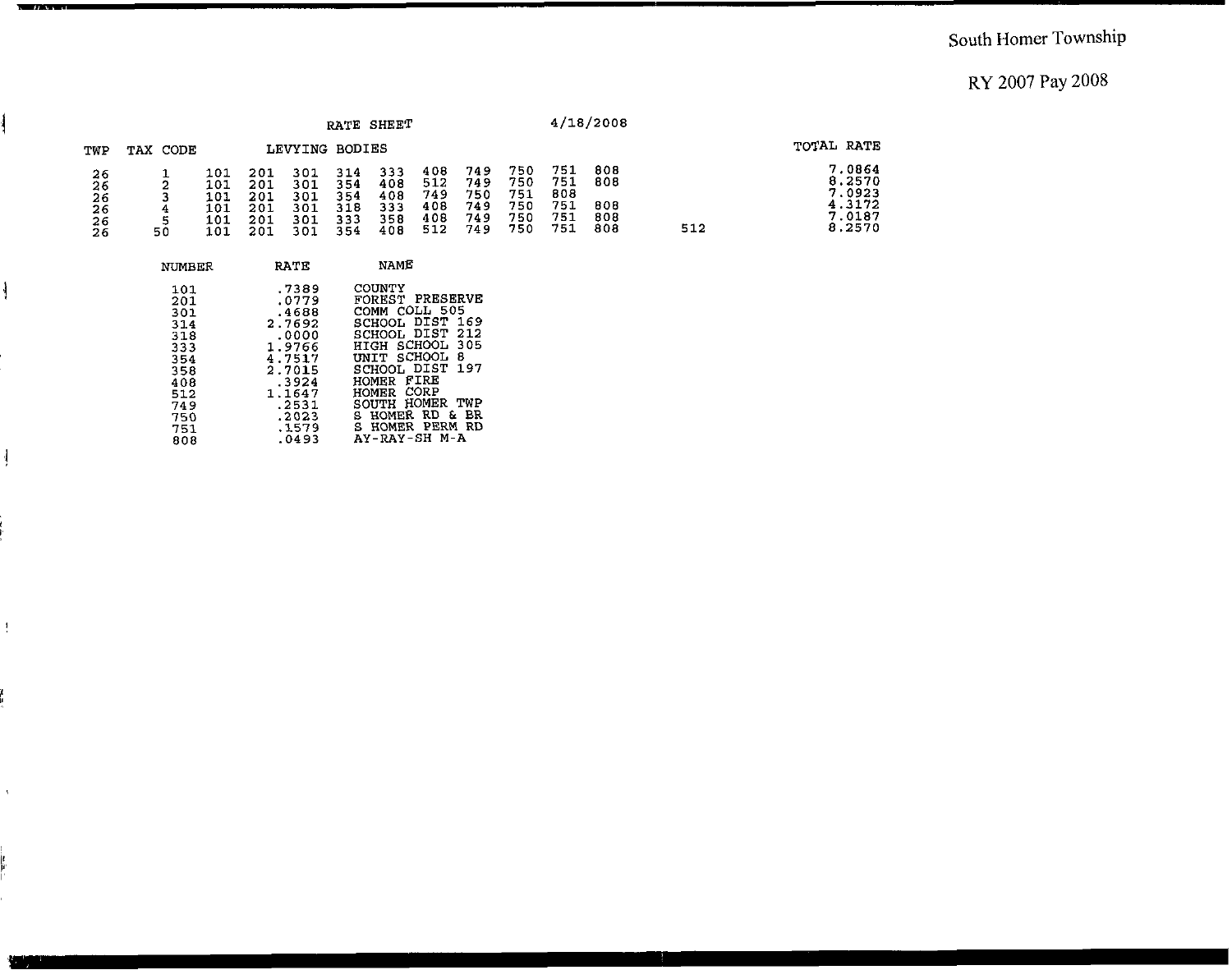TOTAL RATE

 $4.5728$ <br>  $7.2674$ <br>  $4.4982$ <br>  $4.6338$ <br>  $7.2743$ <br>  $7.1997$ <br>  $7.3353$ 

|                                        |                  |                                               |                                               |                                               |                                               | RATE SHEET                                    |                                               |                                               |                                               |                                               | 4/18/2008                                     |
|----------------------------------------|------------------|-----------------------------------------------|-----------------------------------------------|-----------------------------------------------|-----------------------------------------------|-----------------------------------------------|-----------------------------------------------|-----------------------------------------------|-----------------------------------------------|-----------------------------------------------|-----------------------------------------------|
| TWP                                    | TAX CODE         |                                               |                                               | LEVYING                                       | BODIES                                        |                                               |                                               |                                               |                                               |                                               |                                               |
| 27<br>27<br>27<br>27<br>27<br>27<br>27 | 6<br>⇁<br>8<br>9 | 101<br>101<br>101<br>101<br>101<br>101<br>101 | 201<br>201<br>201<br>201<br>201<br>201<br>201 | 301<br>301<br>301<br>301<br>301<br>301<br>301 | 316<br>314<br>316<br>316<br>333<br>333<br>333 | 333<br>333<br>333<br>333<br>358<br>358<br>358 | 413<br>419<br>419<br>420<br>413<br>419<br>420 | 755<br>755<br>755<br>755<br>755<br>755<br>755 | 756<br>756<br>756<br>756<br>756<br>756<br>756 | 757<br>757<br>757<br>757<br>757<br>757<br>757 | 805<br>805<br>805<br>805<br>805<br>805<br>805 |

| NUMBER | <b>RATE</b> | NAME            |
|--------|-------------|-----------------|
| 101    | .7389       | COUNTY          |
| 201    | .0779       | FOREST PRESERVE |
| 301    | .4688       | COMM COLL 505   |
| 314    | 2.7692      | SCHOOL DIST 169 |
| 316    | .0000       | SCHOOL DIST 192 |
| 333    | 1.9766      | HIGH SCHOOL 305 |
| 358    | 2.7015      | SCHOOL DIST 197 |
| 413    | .2611       | OGDN/ROYAL FIRE |
| 419    | .1865       | S JOE STAN FIRE |
| 420    | .3221       | THOMASBORO FIRE |
| 755    | .4487       | STANTON TWP     |
| 756    | .3816       | STANTON RD & BR |
| 757    | .1763       | STANTON PERM RD |
| 805    | .0429       | OGDN-STNTN M-A  |

 $\mathcal{J}_{\mathcal{A}}$ 

 $\frac{1}{2}$ 

 $\mathfrak{g}^{\pm}$ 

Ì

 $\mathcal{A}^{\pm}$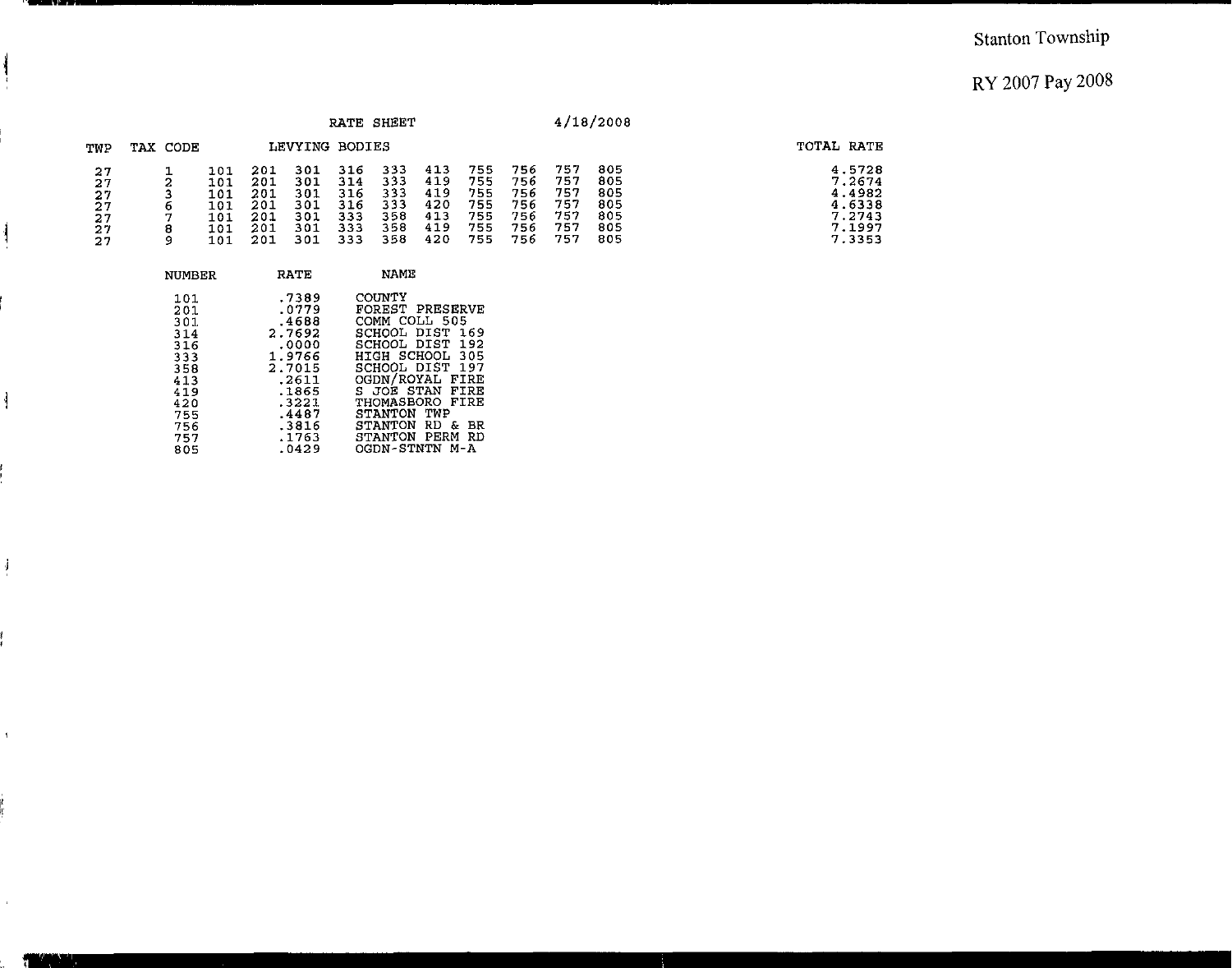## St. Joseph Township

### RY 2007 Pay 2008

|                                                           |               |                                 |                                 |                                 |                                 | RATE SHEET                      |                                 |                                 |                                 |                                  | 4/18/2008                |            |                                                |
|-----------------------------------------------------------|---------------|---------------------------------|---------------------------------|---------------------------------|---------------------------------|---------------------------------|---------------------------------|---------------------------------|---------------------------------|----------------------------------|--------------------------|------------|------------------------------------------------|
| TWP                                                       | TAX CODE      |                                 |                                 | LEVYING BODIES                  |                                 |                                 |                                 |                                 |                                 |                                  |                          |            | TOTAL RATE                                     |
| 28<br>28<br>$\begin{array}{c} 28 \\ 28 \end{array}$<br>28 | 4<br>65       | 101<br>101<br>101<br>101<br>101 | 201<br>201<br>201<br>201<br>201 | 301<br>301<br>301<br>301<br>301 | 314<br>314<br>314<br>314<br>314 | 333<br>333<br>333<br>333<br>333 | 419<br>419<br>419<br>419<br>419 | 761<br>524<br>524<br>761<br>524 | 762<br>761<br>761<br>762<br>761 | 763<br>762<br>762<br>763<br>762. | 763<br>763<br>902<br>763 | 902<br>902 | 6.8000<br>7.2216<br>7.2216<br>6.8000<br>7.2216 |
|                                                           | <b>NUMBER</b> |                                 |                                 | RATE                            |                                 | <b>NAME</b>                     |                                 |                                 |                                 |                                  |                          |            |                                                |

| 101 | .7389  | COUNTY          |
|-----|--------|-----------------|
| 201 | .0779  | FOREST PRESERVE |
| 301 | .4688  | COMM COLL 505   |
| 314 | 2.7692 | SCHOOL DIST 169 |
| 333 | 1.9766 | HIGH SCHOOL 305 |
| 419 | .1865  | S JOE STAN FIRE |
| 524 | .4216  | ST JOE CORP     |
| 761 | .2782  | ST JOSEPH TWP   |
| 762 | .1542  | ST JOE RD & BR  |
| 763 | .1497  | S JOE PERM ROAD |
| 902 | .0000  | ST JOE SANITARY |

ļ

 $\mathbf{I}$ 

 $\mathcal{L}$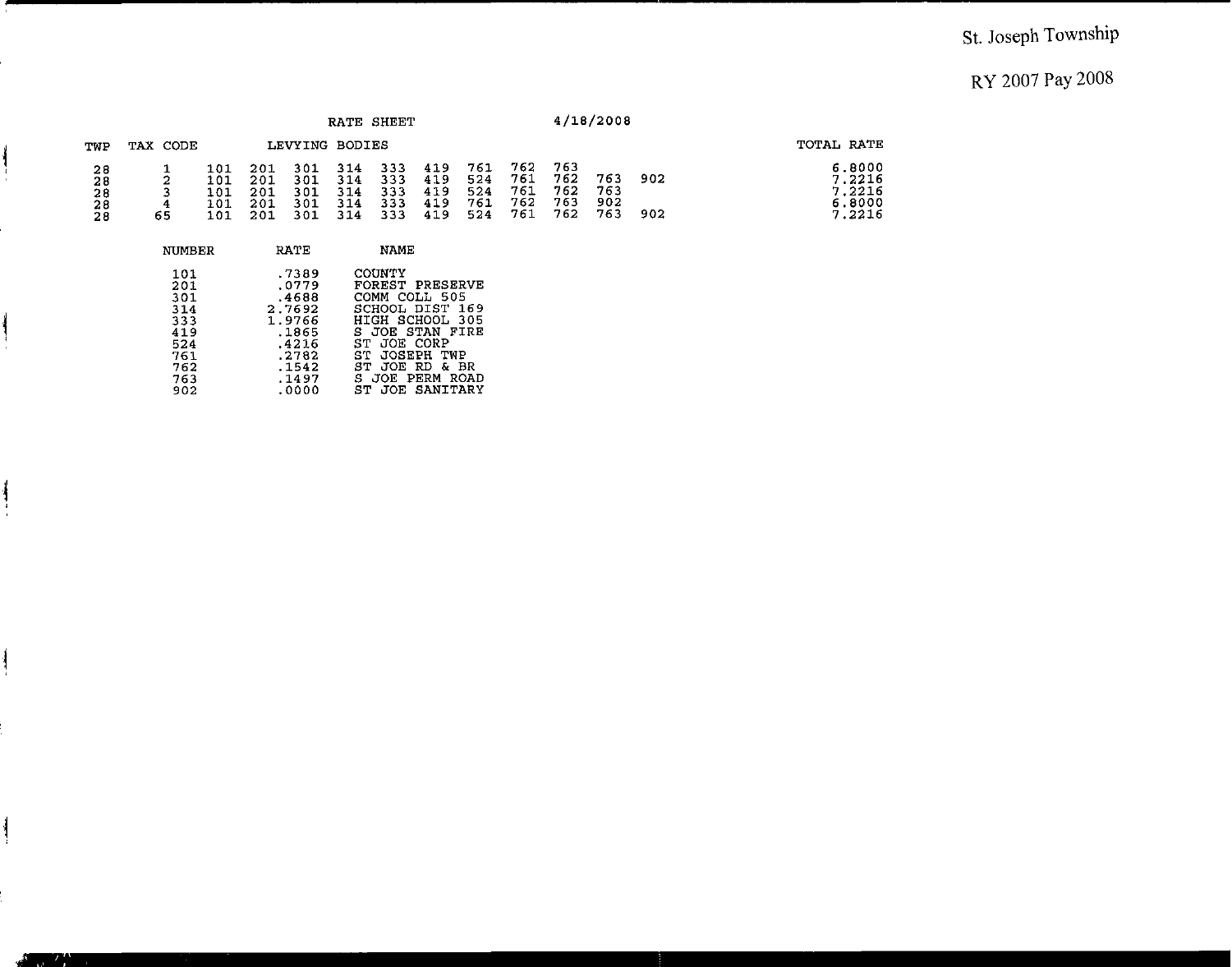|                                                                                  |                                                          |                                                                                                |                                                                                                |                                                                                                | RATE SHEET                                                                                     |                                                                                                |                                                                                                |                                                                                                |                                                                                                |                                                                                  | 4/18/2008                                     |            |            |     |                                                                                                                                          |
|----------------------------------------------------------------------------------|----------------------------------------------------------|------------------------------------------------------------------------------------------------|------------------------------------------------------------------------------------------------|------------------------------------------------------------------------------------------------|------------------------------------------------------------------------------------------------|------------------------------------------------------------------------------------------------|------------------------------------------------------------------------------------------------|------------------------------------------------------------------------------------------------|------------------------------------------------------------------------------------------------|----------------------------------------------------------------------------------|-----------------------------------------------|------------|------------|-----|------------------------------------------------------------------------------------------------------------------------------------------|
| TWP                                                                              | TAX CODE                                                 |                                                                                                |                                                                                                | LEVYING                                                                                        | <b>BODIES</b>                                                                                  |                                                                                                |                                                                                                |                                                                                                |                                                                                                |                                                                                  |                                               |            |            |     | TOTAL RATE                                                                                                                               |
| 29<br>29<br>29<br>29<br>29<br>29<br>29<br>29<br>29<br>29<br>29<br>29<br>29<br>29 | 2<br>3A<br>4<br>5<br>6<br>8<br>9<br>10<br>50<br>51<br>55 | 101<br>101<br>101<br>101<br>101<br>101<br>101<br>101<br>101<br>101<br>101<br>101<br>101<br>101 | 201<br>201<br>201<br>201<br>201<br>201<br>201<br>201<br>201<br>201<br>201<br>201<br>201<br>201 | 301<br>301<br>301<br>301<br>301<br>301<br>301<br>301<br>301<br>301<br>301<br>301<br>301<br>301 | 345<br>348<br>348<br>348<br>348<br>345<br>345<br>348<br>345<br>348<br>348<br>348<br>348<br>345 | 767<br>426<br>426<br>426<br>425<br>525<br>767<br>424<br>424<br>425<br>767<br>426<br>426<br>525 | 768<br>767<br>528<br>528<br>523<br>767<br>768<br>767<br>767<br>767<br>768<br>528<br>528<br>767 | 769<br>768<br>767<br>767<br>767<br>768<br>769<br>768<br>768<br>768<br>769<br>767<br>767<br>768 | 941<br>769<br>768<br>768<br>768<br>769<br>901<br>769<br>769<br>769<br>941<br>768<br>768<br>769 | 941<br>769<br>769<br>769<br>901<br>941<br>941<br>941<br>941<br>769<br>769<br>901 | 913<br>941<br>941<br>941<br>913<br>941<br>941 | 941<br>941 | 528<br>525 | 528 | 5.5496<br>6.7613<br>7.3520<br>7.1401<br>7.1117<br>6.1180<br>5.5496<br>6.7492<br>5.7845<br>6.8236<br>6.5143<br>7.3520<br>7.1401<br>6.1180 |

| NUMBER                                                                                                              | RATE                                                                                                                                                    | <b>NAME</b>                                                                                                                                                                                                                                                                                                 |
|---------------------------------------------------------------------------------------------------------------------|---------------------------------------------------------------------------------------------------------------------------------------------------------|-------------------------------------------------------------------------------------------------------------------------------------------------------------------------------------------------------------------------------------------------------------------------------------------------------------|
| 101<br>201<br>301<br>345<br>348<br>424<br>425<br>426<br>523<br>525<br>528<br>767<br>768<br>769<br>901<br>913<br>941 | .7389<br>.0779<br>.4688<br>3.6296<br>4.5943<br>.2349<br>.3093<br>.2470<br>.2881<br>.5684<br>.3788<br>.2063<br>.1702<br>.1445<br>.0000<br>.2119<br>.1134 | <b>COUNTY</b><br>FOREST PRESERVE<br>COLL 505<br>COMM<br>SCHOOL<br>UNIT<br>-4<br>UNIT SCHOOL 7<br>SCOTT FIRE<br>SADORUS FIRE<br>TOLONO FIRE<br>SADORUS CORP<br>SAVOY CORP<br>TOLONO CORP<br>TOLONO TWP<br><b>TOLONO RD &amp;</b><br>ΒR<br>TOLONO PERM RD<br>U - C SANITARY<br>TOLONO PARK<br>TOLONO PUBL LIB |
|                                                                                                                     |                                                                                                                                                         |                                                                                                                                                                                                                                                                                                             |

ł

 $\frac{1}{2}$ 

ł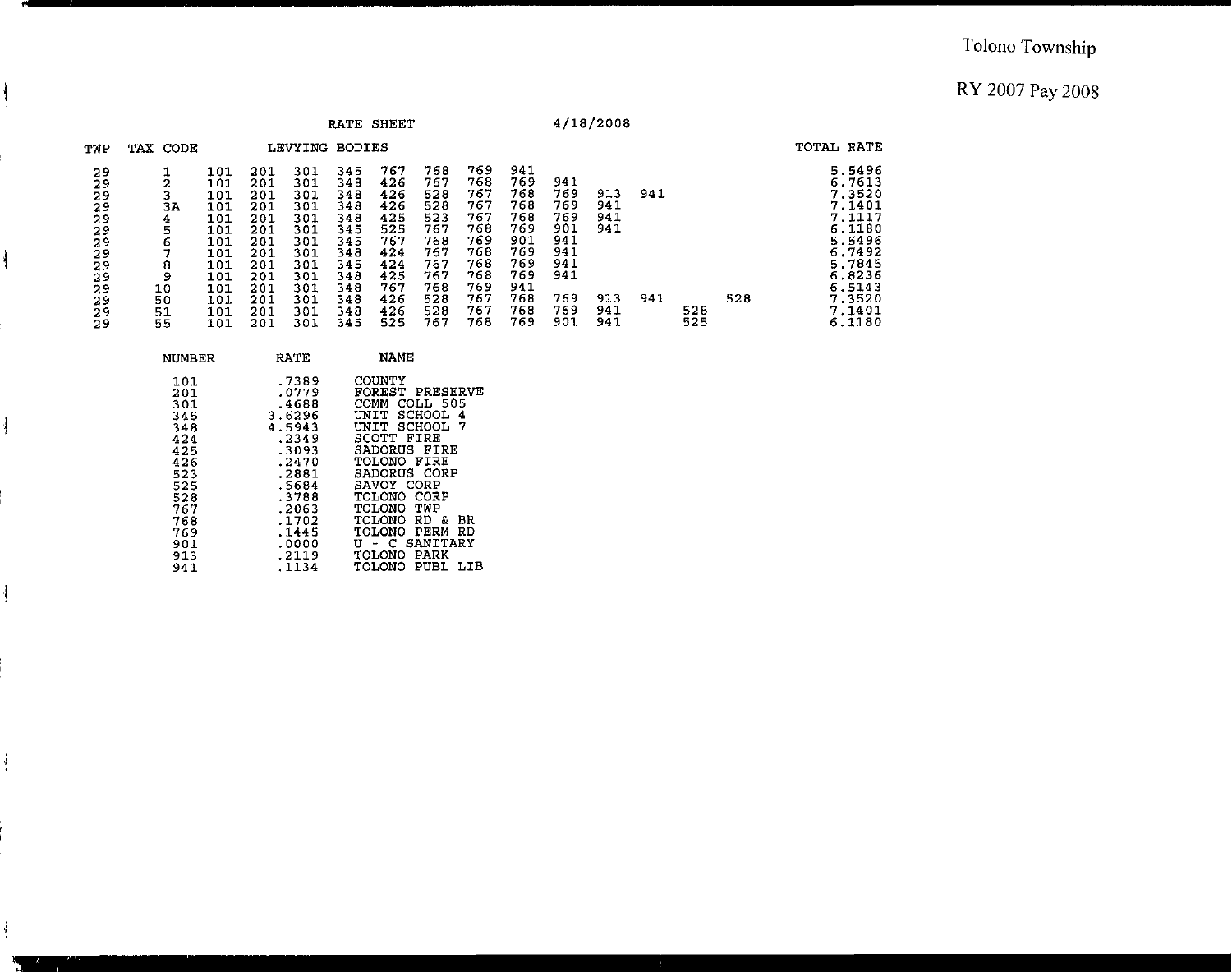TOTAL RATE<br>
5.3694<br>
6.2143<br>
6.0278<br>
6.02718<br>
6.6096<br>
7.3057<br>
7.3057<br>
7.3057

 $6.9653$ <br>  $6.27296$ <br>  $6.27296$ <br>  $6.52622$ <br>  $6.52622$ <br>  $6.52228$ <br>  $6.52228$ <br>  $6.52238$ <br>  $6.52238$ <br>  $6.52223$ <br>  $6.52223$ <br>  $6.52223$ <br>  $6.552223$ <br>  $7.21213$ <br>  $7.2223$ 

ł

 $\frac{1}{2}$ 

ا

M.

#### RATE SHEET **4/18/2008**

- -

| TWP      | TAX CODE      |            |            | LEVYING BODIES |            |            |            |            |            |            |            |     |  |
|----------|---------------|------------|------------|----------------|------------|------------|------------|------------|------------|------------|------------|-----|--|
| 30<br>30 | $\frac{1}{4}$ | 101<br>101 | 201<br>201 | 301<br>301     | 345<br>351 | 773<br>419 | 774<br>773 | 775<br>774 | 775        |            |            |     |  |
| 30       | 5             | 101        | 201        | 301            | 351        | 773        | 774        | 775        |            |            |            |     |  |
| 30       | 5B            | 101        | 201        | 301            | 351        | 403        | 773        | 774        | 775        |            |            |     |  |
| 30       | 5C            | 101        | 201        | 301            | 351        | 406        | 773        | 774        | 775        | 921        |            |     |  |
| 30       | 5D            | 101        | 201        | 301            | 351        | 406        | 773        | 774        | 775        | 914<br>901 | 921<br>921 |     |  |
| 30<br>30 | 6C<br>6D      | 101<br>101 | 201<br>201 | 301<br>301     | 351<br>351 | 406<br>406 | 773<br>773 | 774<br>774 | 775<br>775 | 901        | 914        | 921 |  |
| 30       | 7.            | 101        | 201        | 301            | 351        | 415        | 773        | 774        | 775        | 914        |            |     |  |
| 30       | 9             | 101        | 201        | 301            | 314        | 333        | 419        | 773        | 774        | 775        |            |     |  |
| 30       | 10            | 101        | 201        | 301            | 351        | 415        | 773        | 774        | 775        |            |            |     |  |
| 30       | 11            | 101        | 201        | 301            | 314        | 333        | 403        | 773<br>774 | 774<br>775 | 775<br>921 |            |     |  |
| 30<br>30 | 12<br>14      | 101<br>101 | 201<br>201 | 301<br>301     | 351<br>351 | 403<br>403 | 773<br>773 | 774        | 775        | 901        | 921        |     |  |
| 30       | 16            | 101        | 201        | 301            | 351        | 405        | 773        | 774        | 775        | 901        | 921        |     |  |
| 30       | 18            | 101        | 201        | 301            | 314        | 333        | 406        | 773        | 774        | 775        |            |     |  |
| 30       | 19            | 101        | 201        | 301            | 351        | 405        | 773        | 774        | 775        | 901        | 914        | 921 |  |
| 30       | 22            | 101        | 201        | 301            | 351        | 773        | 774        | 775        | 921        |            |            |     |  |
| 30<br>30 | 23<br>24      | 101<br>101 | 201<br>201 | 301<br>301     | 345<br>351 | 773<br>773 | 774<br>774 | 775<br>775 | 921<br>901 | 921        |            |     |  |
| 30       | 25            | 101        | 201        | 301            | 351        | 405        | 773        | 774        | 775        | 921        |            |     |  |
| 30       | 26            | 101        | 201        | 301            | 345        | 405        | 773        | 774        | 775        | 901        | 921        |     |  |
| 30       | 27            | 101        | 201        | 301            | 351        | 406        | 773        | 774        | 775        |            |            |     |  |
| 30       | 28            | 101        | 201        | 301            | 351        | 403        | 773        | 774        | 775        | 901        | 914        | 921 |  |
| 30       | 30<br>31      | 101<br>101 | 201<br>201 | 301<br>301     | 351<br>351 | 415<br>406 | 773<br>773 | 774<br>774 | 775<br>775 | 914<br>914 | 921        |     |  |
| 30<br>30 | 32            | 101        | 201        | 301            | 351        | 403        | 773        | 774        | 775        | 914        | 921        |     |  |

| NUMBER | RATE   | NAME                        |
|--------|--------|-----------------------------|
|        |        |                             |
| 101    | .7389  | COUNTY                      |
| 201    | .0779  | FOREST PRESERVE             |
| 301    | .4688  | COMM COLL 505               |
| 314    | 2.7692 | SCHOOL DIST<br>-169         |
| 333    | 1.9766 | HIGH SCHOOL 305             |
| 345    | 3.6296 | SCHOOL<br>UNIT<br>4         |
| 351    | 4.2880 | UNIT SCHOOL 116             |
| 403    | .2440  | CARROLL FIRE                |
| 405    | .3406  | E PRAIRIE FIRE              |
| 406    | .3274  | EDGE SCOTT<br>FIRE          |
|        |        | FIRE                        |
| 415    | .2414  | PHILO                       |
| 419    | .1865  | FIRE<br>S JOE STAN          |
| 773    | .1474  | URBANA TWP                  |
| 774    | .1555  | BR<br><b>URBANA</b><br>RD & |
| 775    | .1513  | PERM RD<br>URBANA           |
| 901    | .0000  | U - C SANITARY              |
| 914    | .6961  | URBANA<br>PARK              |
| 921    | .2544  | CU MASS<br>TRANSIT          |
|        |        |                             |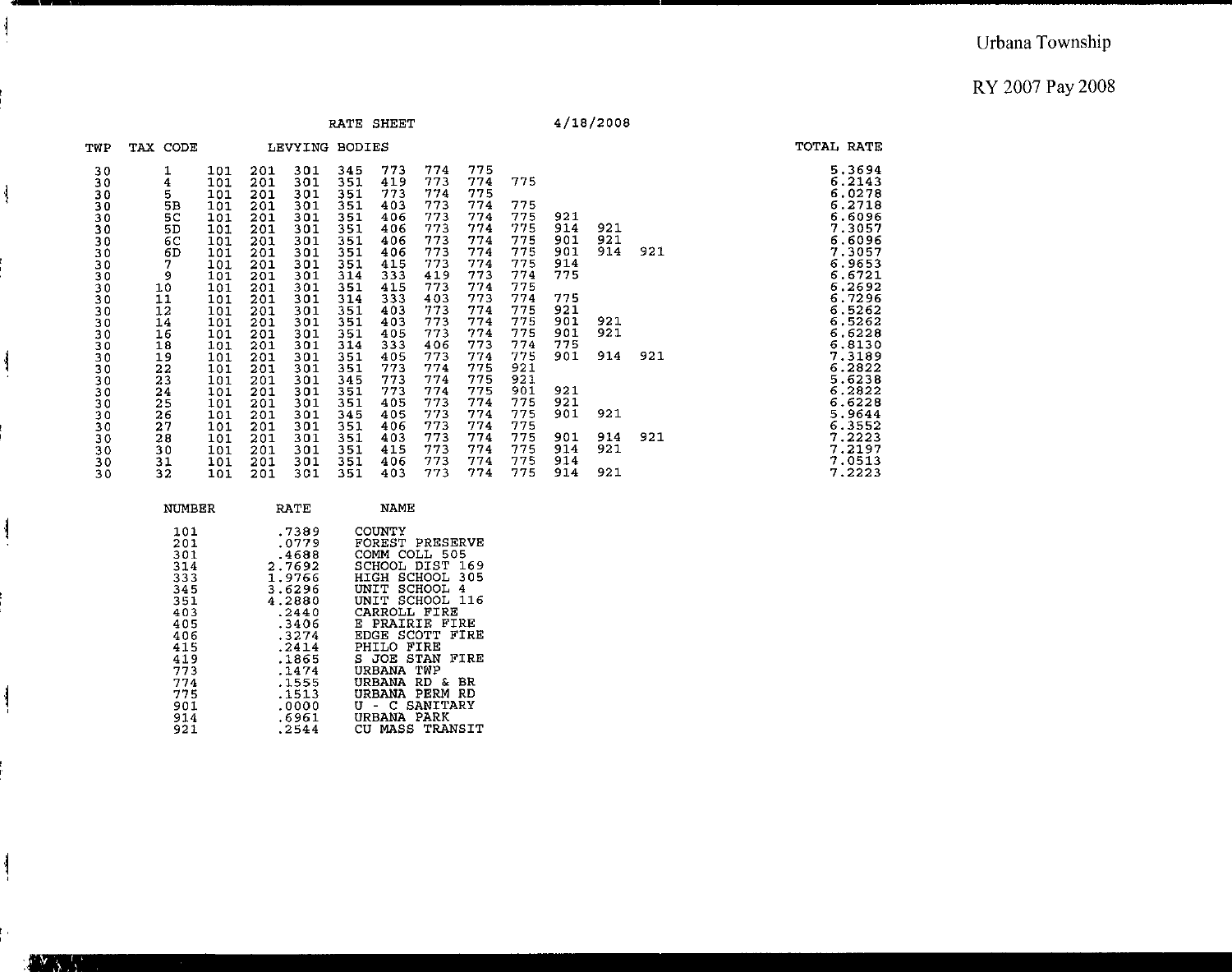|                                                          |                                          |                                                                    |                                                                    |                                                                    | RATE SHEET                                                         |                                                                    |                                                                    |                                                                    |                                                             |                                        | 4/18/2008  |                                                                                                  |
|----------------------------------------------------------|------------------------------------------|--------------------------------------------------------------------|--------------------------------------------------------------------|--------------------------------------------------------------------|--------------------------------------------------------------------|--------------------------------------------------------------------|--------------------------------------------------------------------|--------------------------------------------------------------------|-------------------------------------------------------------|----------------------------------------|------------|--------------------------------------------------------------------------------------------------|
| TWP                                                      | TAX CODE                                 |                                                                    |                                                                    | LEVYING BODIES                                                     |                                                                    |                                                                    |                                                                    |                                                                    |                                                             |                                        |            | TOTAL RATE                                                                                       |
| 41<br>41<br>41<br>41<br>41<br>41<br>41<br>41<br>41<br>41 | ◠<br>Æ.<br>4<br>5<br>ь<br>60<br>62<br>63 | 101<br>101<br>101<br>101<br>101<br>101<br>101<br>101<br>101<br>101 | 201<br>201<br>201<br>201<br>201<br>201<br>201<br>201<br>201<br>201 | 301<br>301<br>301<br>301<br>301<br>301<br>301<br>301<br>301<br>301 | 345<br>345<br>345<br>345<br>345<br>345<br>345<br>345<br>345<br>345 | 504<br>504<br>504<br>504<br>504<br>504<br>504<br>504<br>504<br>504 | 619<br>619<br>619<br>619<br>619<br>619<br>619<br>619<br>619<br>619 | 921<br>901<br>901<br>931<br>901<br>911<br>911<br>901<br>901<br>911 | 931<br>911<br>911<br>931<br>921<br>931<br>911<br>911<br>921 | 921<br>931<br>931<br>921<br>931<br>931 | 931<br>931 | 6.6037<br>7.2227<br>6.9683<br>6.3493<br>6.3493<br>7.2227<br>6.9683<br>7.2227<br>6.9683<br>7.2227 |

| .7389<br>COUNTY<br>101<br>FOREST PRESERVE<br>.0779<br>201<br>COMM COLL 505<br>.4688<br>301<br>INIT SCHOOL 4<br>3.6296<br>345<br>CHAMPAIGN CORP<br>1.2942<br>504<br>C OF C TWP<br>.0350<br>619<br>- C SANITARY<br>.0000<br>901<br>CHAMPAIGN PARK<br>.6190<br>911<br>CU MASS TRANSIT | NUMBER | RATE  | NAME |
|------------------------------------------------------------------------------------------------------------------------------------------------------------------------------------------------------------------------------------------------------------------------------------|--------|-------|------|
| PUBLIC HEALTH<br>.1049<br>931                                                                                                                                                                                                                                                      | 921    | .2544 |      |

 $\overline{\mathbf{w}}$ 

 $\overline{\mathcal{L}}$ 

ļ

۱,

المناصف.<br>التي تقدم المناسبة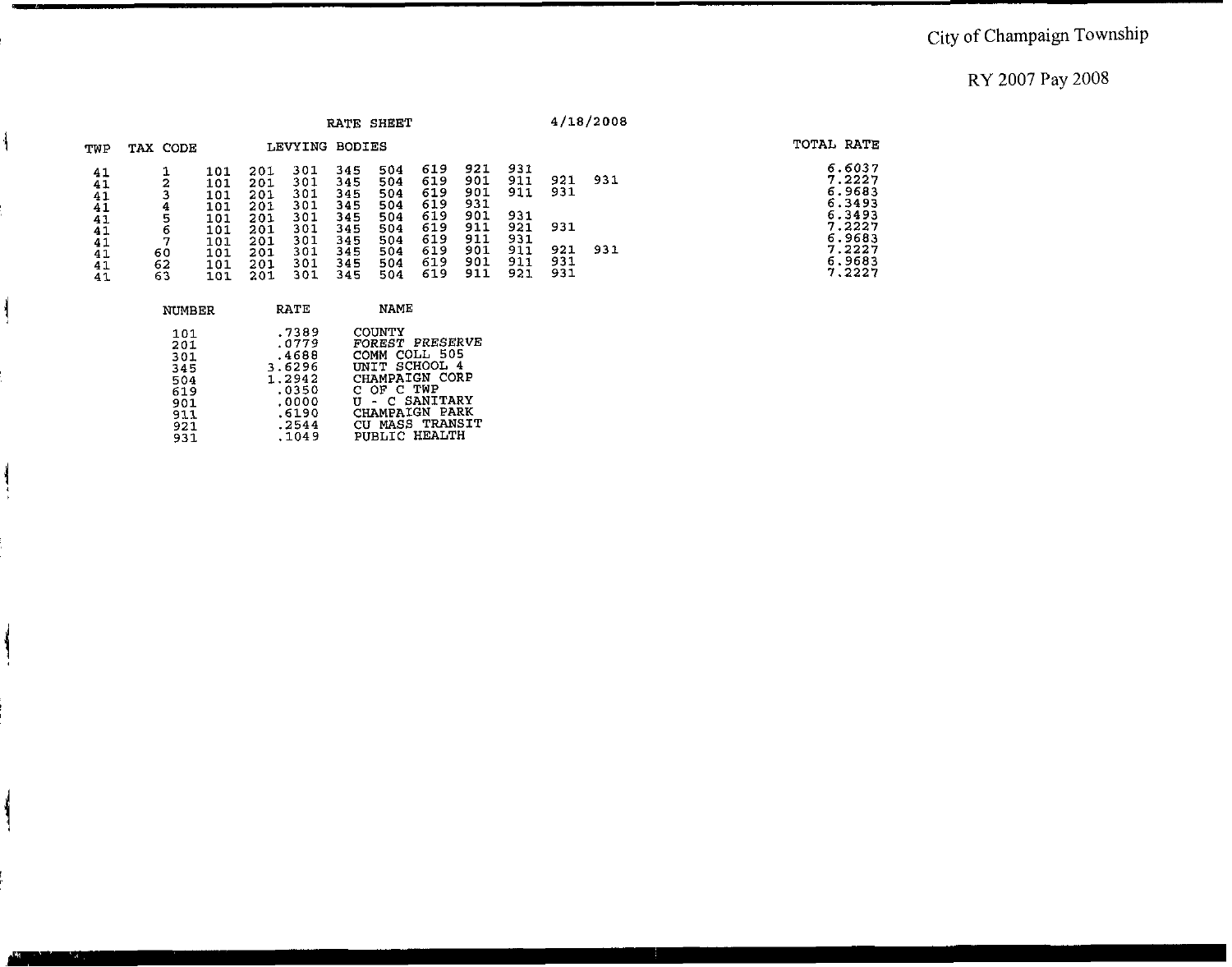## City of Champaign Township

RY 2007 Pay 2008

|                      |                 |                          |                          |                          |                          | RATE SHEET               |                          |                          |                          |                          | 4/18/2008                |            |                                      |
|----------------------|-----------------|--------------------------|--------------------------|--------------------------|--------------------------|--------------------------|--------------------------|--------------------------|--------------------------|--------------------------|--------------------------|------------|--------------------------------------|
| TWP                  | TAX CODE        |                          |                          | LEVYING BODIES           |                          |                          |                          |                          |                          |                          |                          |            | TOTAL RATE                           |
| 42<br>42<br>42<br>42 | 50<br>-51<br>60 | 101<br>101<br>101<br>101 | 201<br>201<br>201<br>201 | 301<br>301<br>301<br>301 | 345<br>345<br>345<br>345 | 504<br>504<br>504<br>504 | 619<br>619<br>619<br>619 | 901<br>901<br>901<br>901 | 911<br>911<br>911<br>911 | 921<br>921<br>921<br>921 | 931<br>931<br>931<br>931 | 504<br>504 | 7.2227<br>7.2227<br>7.2227<br>7.2227 |

| NUMBER | <b>RATE</b> | NAME               |
|--------|-------------|--------------------|
| 101    | .7389       | COUNTY             |
| 201    | .0779       | FOREST PRESERVE    |
| 301    | .4688       | COLL 505<br>COMM   |
| 345    | 3.6296      | UNIT SCHOOL 4      |
| 504    | 1.2942      | CHAMPAIGN CORP     |
| 619    | .0350       | OF C TWP           |
| 901    | .0000       | - C SANITARY       |
| 911    | .6190       | CHAMPAIGN PARK     |
| 921    | .2544       | MASS TRANSIT<br>CU |
| 931    | .1049       | PUBLIC HEALTH      |
|        |             |                    |

ł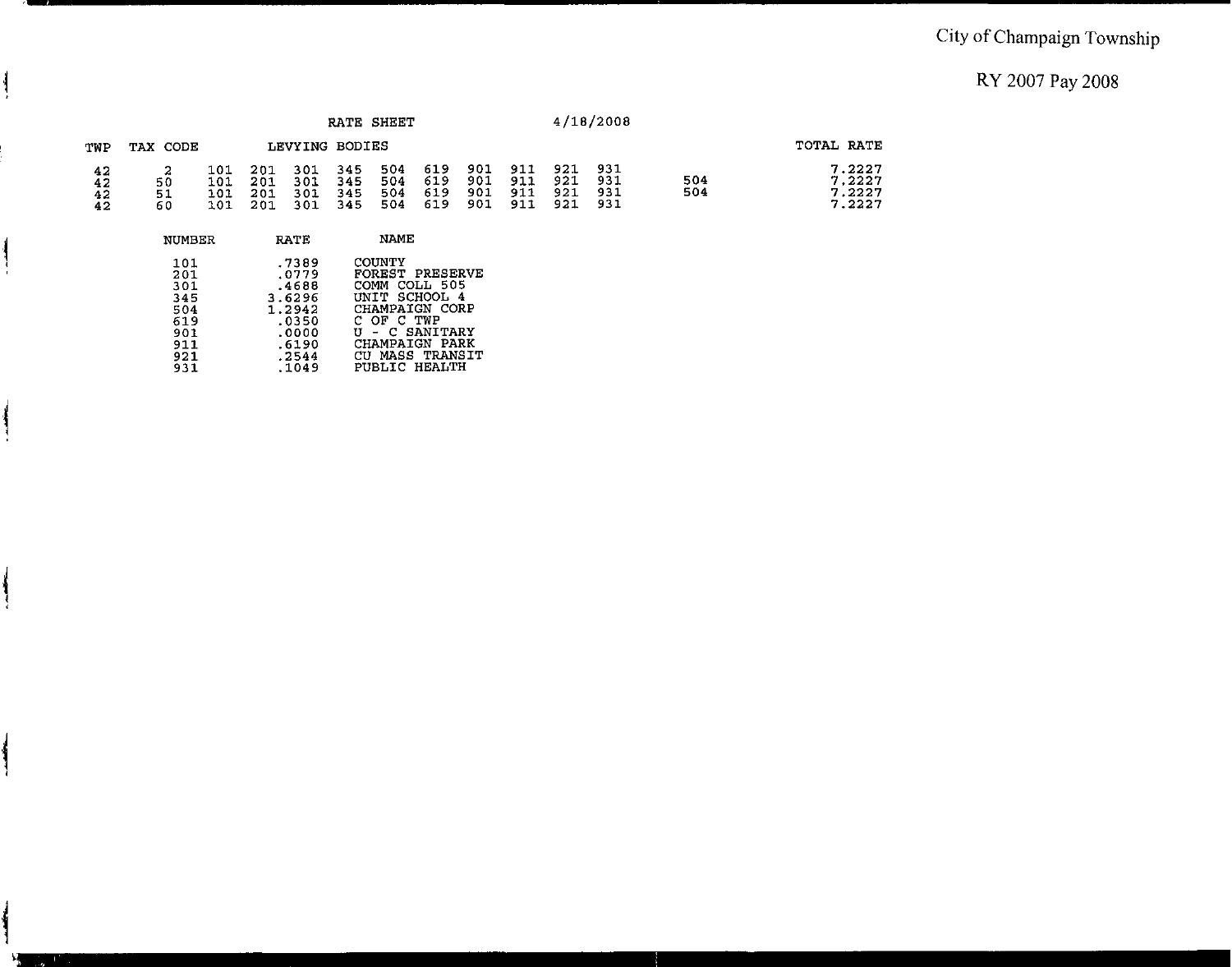#### City of Champaign Township

RY 2007 Pay 2008

|                |           |                   |                   |                   |                   | RATE SHEET        |                   |                   |                   |                   | 4/18/2008         |     |                            |
|----------------|-----------|-------------------|-------------------|-------------------|-------------------|-------------------|-------------------|-------------------|-------------------|-------------------|-------------------|-----|----------------------------|
| TWP            | TAX CODE  |                   |                   | LEVYING BODIES    |                   |                   |                   |                   |                   |                   |                   |     | TOTAL RATE                 |
| 43<br>43<br>43 | 51<br>-60 | 101<br>101<br>101 | 201<br>201<br>201 | 301<br>301<br>301 | 345<br>345<br>345 | 504<br>504<br>504 | 619<br>619<br>619 | 901<br>901<br>901 | 911<br>911<br>911 | 921<br>921<br>921 | 931<br>931<br>931 | 504 | 7.2227<br>7.2227<br>7.2227 |
|                | NUMBER    |                   |                   | <b>RATE</b>       |                   | NAME              |                   |                   |                   |                   |                   |     |                            |

| .7389  | COUNTY          |
|--------|-----------------|
| .0779  | FOREST PRESERVE |
| .4688  | COMM COLL 505   |
| 3.6296 | UNIT SCHOOL 4   |
| 1.2942 | CHAMPAIGN CORP  |
| .0350  | C OF C TWP      |
| .0000  | U - C SANITARY  |
| .6190  | CHAMPAIGN PARK  |
| .2544  | CU MASS TRANSIT |
| .1049  | PUBLIC HEALTH   |
|        |                 |

 $\mathcal{I}$ 

ł

 $\mathbf{I}$ 

 $\frac{1}{2}$ 

 $\frac{1}{2}$ 

 $\mathbb{P}^1$  ,  $\mathbb{P}^1$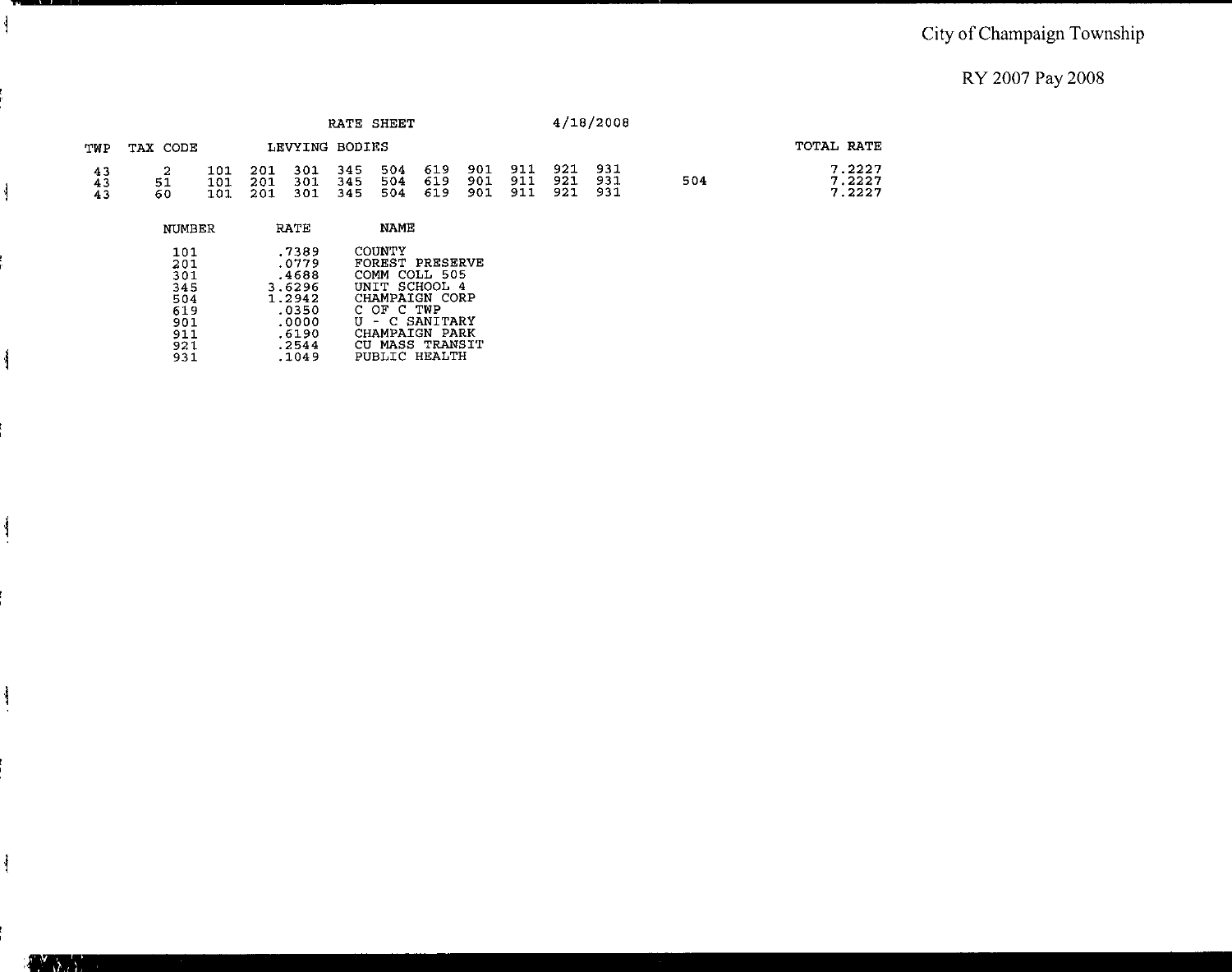|                                                    |                                        |                                                             |                                                                    |                                                                    |                                                                    | RATE SHEET                                                         |                                                                    |                                                                    |                                                                    |                                                      | 4/18/2008                |     |                                                                                                  |
|----------------------------------------------------|----------------------------------------|-------------------------------------------------------------|--------------------------------------------------------------------|--------------------------------------------------------------------|--------------------------------------------------------------------|--------------------------------------------------------------------|--------------------------------------------------------------------|--------------------------------------------------------------------|--------------------------------------------------------------------|------------------------------------------------------|--------------------------|-----|--------------------------------------------------------------------------------------------------|
| TWP                                                | TAX CODE                               |                                                             |                                                                    | LEVYING                                                            | BODIES                                                             |                                                                    |                                                                    |                                                                    |                                                                    |                                                      |                          |     | TOTAL RATE                                                                                       |
| 44<br>44<br>44<br>44<br>44<br>44<br>44<br>44<br>44 | 2<br>4<br>5<br>6<br>8<br>9<br>10       | 101<br>101<br>101<br>101<br>101<br>101<br>101<br>101<br>101 | 201<br>201<br>201<br>201<br>201<br>201<br>201<br>201<br>201<br>201 | 301<br>301<br>301<br>301<br>301<br>301<br>301<br>301<br>301<br>301 | 344<br>345<br>345<br>345<br>344<br>345<br>345<br>345<br>345<br>344 | 504<br>504<br>504<br>504<br>504<br>504<br>504<br>504<br>504<br>504 | 619<br>619<br>619<br>619<br>619<br>619<br>619<br>619<br>619<br>619 | 911<br>901<br>901<br>911<br>911<br>911<br>901<br>911<br>911<br>911 | 921<br>911<br>911<br>931<br>931<br>921<br>911<br>922<br>921<br>921 | 931<br>921<br>931<br>931<br>921<br>931<br>922<br>922 | 931<br>922<br>931<br>931 | 931 | 8.2869<br>7.2227<br>6.9683<br>6.9683<br>8.0325<br>7.2227<br>7.2430<br>6.9886<br>7.2430<br>8.3072 |
| 44<br>44<br>44<br>44<br>44<br>44<br>44             | 13<br>14<br>60<br>62<br>64<br>66<br>68 | 101<br>101<br>101<br>101<br>101<br>101<br>101               | 201<br>201<br>201<br>201<br>201<br>201                             | 301<br>301<br>301<br>301<br>301<br>301                             | 344<br>345<br>345<br>345<br>345<br>345                             | 504<br>504<br>504<br>504<br>504<br>504                             | 619<br>619<br>619<br>619<br>619<br>619                             | 911<br>901<br>901<br>911<br>901<br>911                             | 922<br>911<br>911<br>931<br>911<br>921                             | 931<br>921<br>931<br>921<br>922                      | 931<br>922<br>931        | 931 | 8.0528<br>7.2227<br>6.9683<br>6.9683<br>7.2430<br>7.2430                                         |

| NUMBER | RATE   | <b>NAME</b>        |
|--------|--------|--------------------|
| 101    | .7389  | COUNTY             |
| 201    | .0779  | FOREST PRESERVE    |
| 301    | .4688  | COMM COLL 505      |
| 344    | 4.6938 | UNIT SCHOOL<br>- 3 |
| 345    | 3.6296 | UNIT SCHOOL 4      |
| 504    | 1.2942 | CHAMPAIGN CORP     |
| 619    | .0350  | C OF C TWP         |
| 901    | .0000  | U - C SANITARY     |
| 911    | .6190  | CHAMPAIGN PARK     |
| 921    | .2544  | CU MASS TRANSIT    |
| 922    | .0203  | SW MASS TRANSIT    |
| 931    | .1049  | PUBLIC HEALTH      |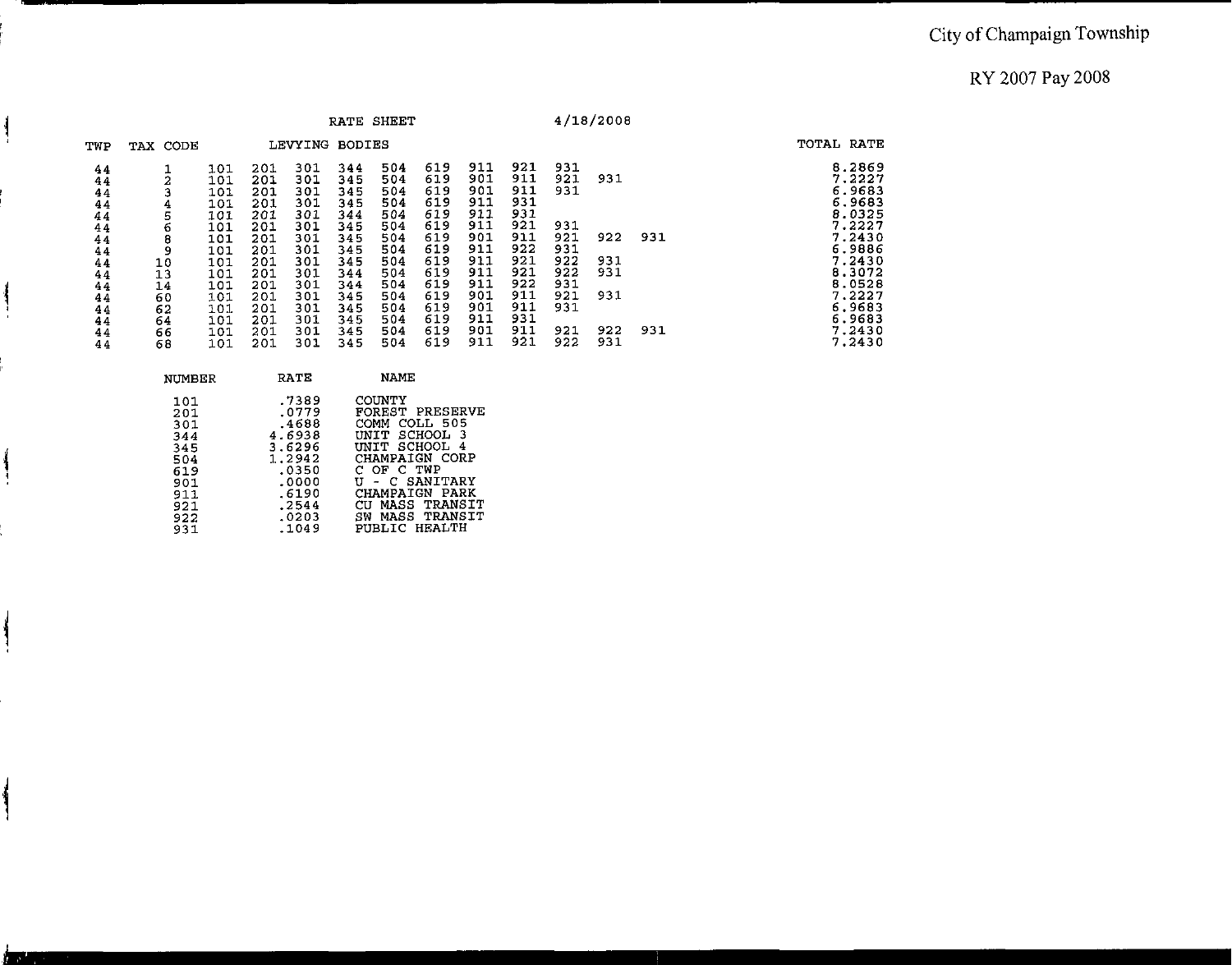|                                                    |                             |                                                              |                                                             |                                                             |                                                             | RATE SHEET                                                  |                                                             |                                                             |                                                      |                                        | 4/18/2008                |     |                                                                                        |
|----------------------------------------------------|-----------------------------|--------------------------------------------------------------|-------------------------------------------------------------|-------------------------------------------------------------|-------------------------------------------------------------|-------------------------------------------------------------|-------------------------------------------------------------|-------------------------------------------------------------|------------------------------------------------------|----------------------------------------|--------------------------|-----|----------------------------------------------------------------------------------------|
| TWP                                                | TAX CODE                    |                                                              |                                                             | LEVYING BODIES                                              |                                                             |                                                             |                                                             |                                                             |                                                      |                                        |                          |     | TOTAL RATE                                                                             |
| 45<br>45<br>45<br>45<br>45<br>45<br>45<br>45<br>45 | ◠<br>4<br>5<br>8<br>9<br>60 | 101<br>101<br>101<br>101<br>101<br>101<br>10 T<br>101<br>101 | 201<br>201<br>201<br>201<br>201<br>201<br>201<br>201<br>201 | 301<br>301<br>301<br>301<br>301<br>301<br>301<br>301<br>301 | 345<br>345<br>345<br>345<br>345<br>345<br>345<br>345<br>345 | 504<br>504<br>504<br>504<br>504<br>504<br>504<br>504<br>504 | 619<br>619<br>619<br>619<br>619<br>619<br>619<br>619<br>619 | 911<br>901<br>901<br>901<br>931<br>901<br>901<br>911<br>901 | 931<br>911<br>911<br>931<br>911<br>911<br>922<br>911 | 921<br>931<br>921<br>922<br>931<br>921 | 931<br>922<br>931<br>931 | 931 | 6.9683<br>7.2227<br>6.9683<br>6.3493<br>6.3493<br>7.2430<br>6.9886<br>6.9886<br>7.2227 |

| NUMBER                                                                    | RATE                                                                                              | NAME                                                                                                                                                                                          |
|---------------------------------------------------------------------------|---------------------------------------------------------------------------------------------------|-----------------------------------------------------------------------------------------------------------------------------------------------------------------------------------------------|
| 101<br>201<br>301<br>345<br>504<br>619<br>901<br>911<br>921<br>922<br>931 | .7389<br>.0779<br>.4688<br>3.6296<br>1.2942<br>.0350<br>.0000<br>.6190<br>.2544<br>.0203<br>.1049 | COUNTY<br><b>FOREST PRESERVE</b><br>COMM COLL 505<br>UNIT SCHOOL 4<br>CHAMPAIGN CORP<br>C OF C TWP<br>U - C SANITARY<br>CHAMPAIGN PARK<br>CU MASS TRANSIT<br>SW MASS TRANSIT<br>PUBLIC HEALTH |
|                                                                           |                                                                                                   |                                                                                                                                                                                               |

л

 $y'$   $\rightarrow$   $y$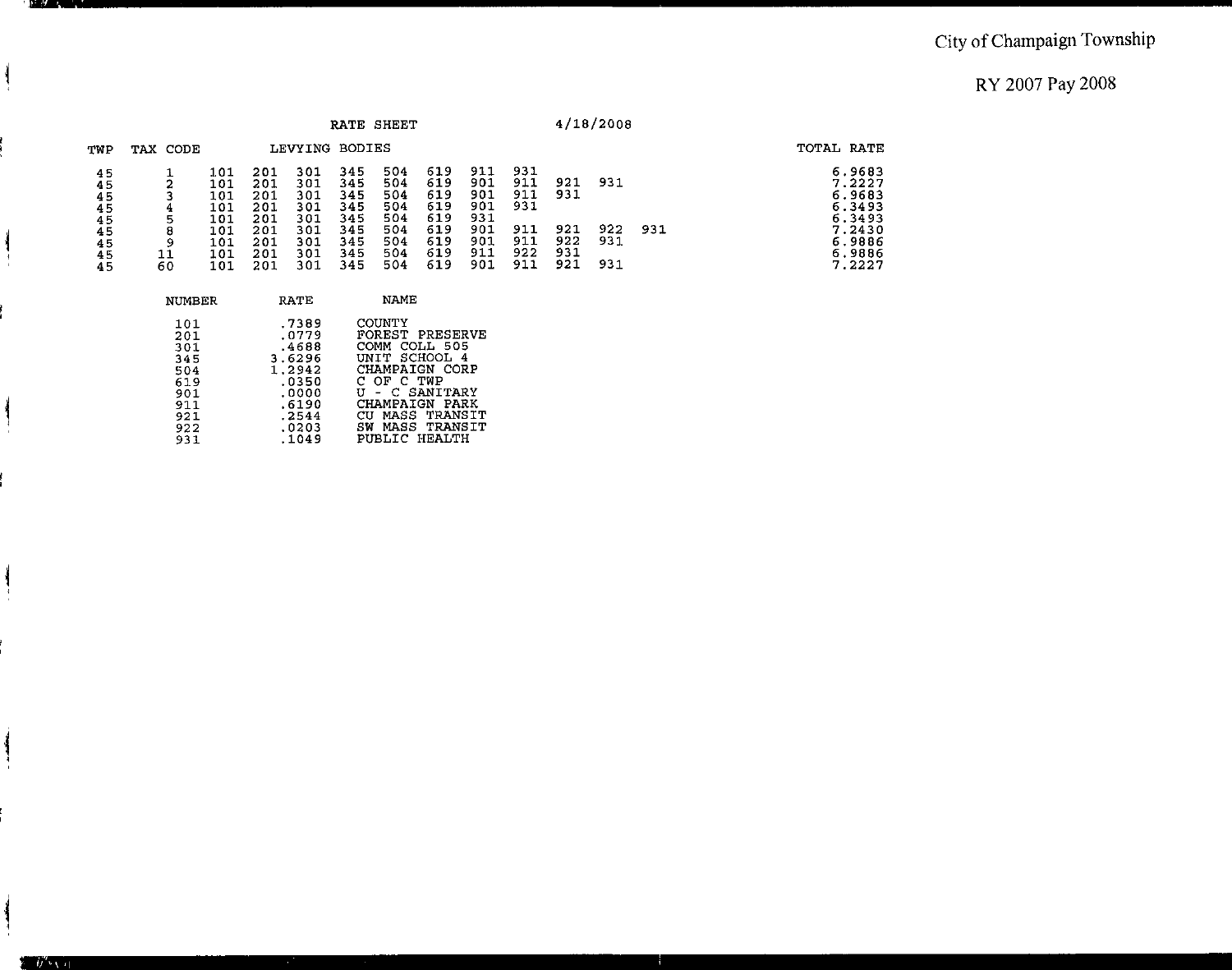# <sup>I</sup>**City of Champaign Township**

RY 2007 Pay 2008

|                      |                |                          |                          |                          |                          | RATE SHEET               |                          |                          |                          |                          | 4/18/2008  |     |                                      |
|----------------------|----------------|--------------------------|--------------------------|--------------------------|--------------------------|--------------------------|--------------------------|--------------------------|--------------------------|--------------------------|------------|-----|--------------------------------------|
| TWP                  | TAX CODE       |                          |                          | LEVYING BODIES           |                          |                          |                          |                          |                          |                          |            |     | TOTAL RATE                           |
| 46<br>46<br>46<br>46 | o              | 101<br>101<br>101<br>101 | 201<br>201<br>201<br>201 | 301<br>301<br>301<br>301 | 345<br>345<br>345<br>345 | 504<br>504<br>504<br>504 | 619<br>619<br>619<br>619 | 901<br>911<br>931<br>911 | 911<br>931<br>921        | 921<br>931               | 931        |     | 7.2227<br>6.9683<br>6.3493<br>7.2227 |
| 46<br>46<br>46<br>46 | q<br>11<br>51  | 101<br>101<br>101<br>101 | 201<br>201<br>201<br>201 | 301<br>301<br>301<br>301 | 345<br>345<br>345<br>345 | 504<br>504<br>504<br>504 | 619<br>619<br>619<br>619 | 901<br>901<br>911<br>901 | 911<br>911<br>922<br>911 | 931<br>922<br>931<br>921 | 931<br>931 | 504 | 6.9683<br>6.9886<br>6.9886<br>7.2227 |
| 46<br>46<br>46       | 52<br>60<br>62 | 101<br>-01<br>101        | 201<br>201<br>201        | 301<br>301<br>301        | 345<br>345<br>345        | 504<br>504<br>504        | 619<br>619<br>619        | 901<br>901<br>911        | 911<br>911<br>921        | 921<br>921<br>931        | 931<br>931 | 504 | 7.2227<br>7.2227<br>7.2227           |

| NUMBER | <b>RATE</b> | NAME                 |
|--------|-------------|----------------------|
| 101    | .7389       | COUNTY               |
| 201    | .0779       | FOREST PRESERVE      |
| 301    | .4688       | COMM COLL 505        |
| 345    | 3.6296      | UNIT SCHOOL 4        |
| 504    | 1.2942      | CHAMPAIGN CORP       |
| 619    | .0350       | C OF C TWP           |
| 901    | .0000       | U - C SANITARY       |
| 911    | .6190       | CHAMPAIGN PARK       |
| 921    | .2544       | CU MASS TRANSIT      |
| 922    | .0203       | SW MASS TRANSIT      |
| 931    | .1049       | <b>PUBLIC HEALTH</b> |

 $\frac{1}{2}$ 

 $\overline{\phantom{a}}$ 

**TANADI**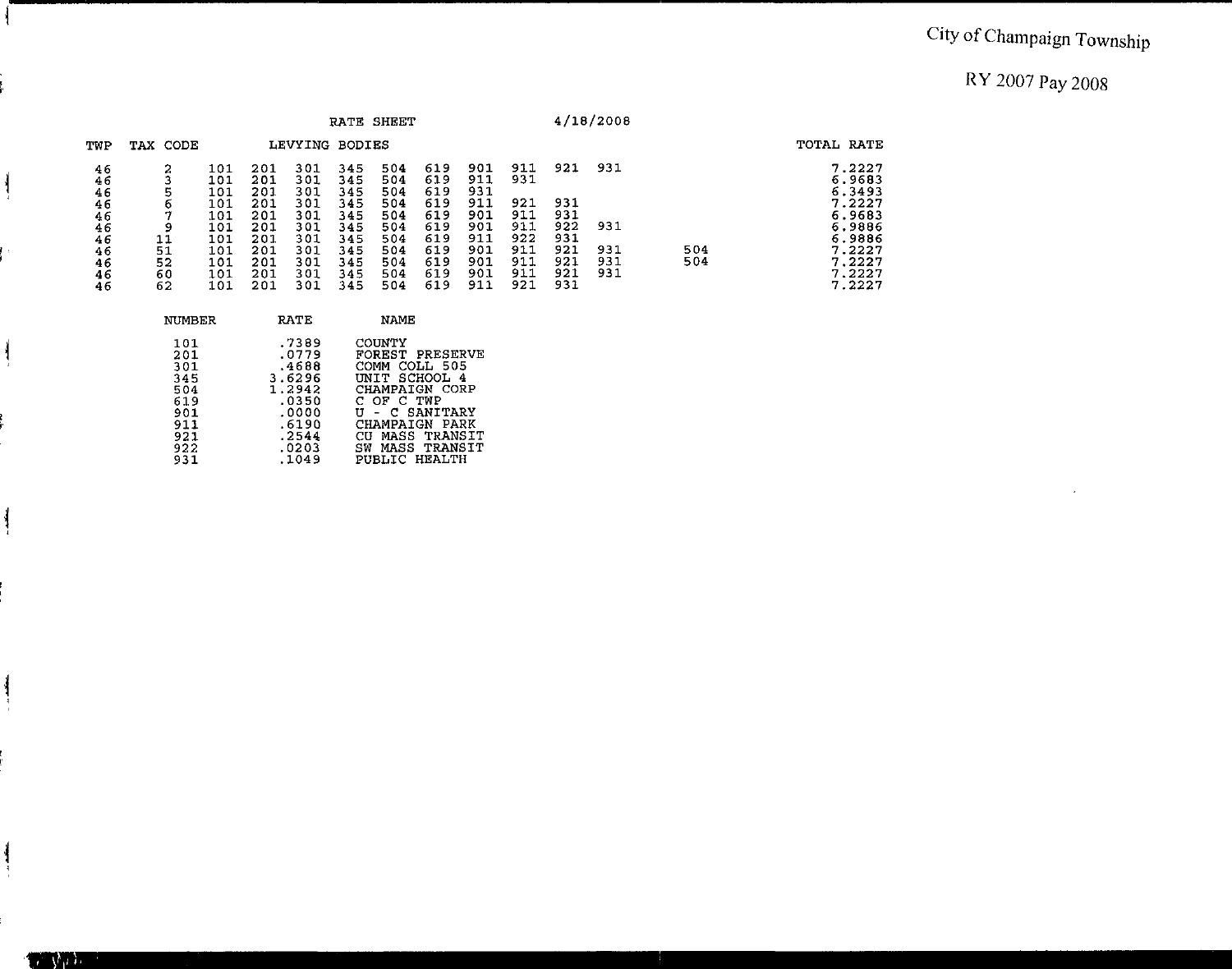|                |                         |                   |                   |                   |                   | RATE SHEET        |                   |                   |                   |                   | 4/18/2008  |     |            |                            |
|----------------|-------------------------|-------------------|-------------------|-------------------|-------------------|-------------------|-------------------|-------------------|-------------------|-------------------|------------|-----|------------|----------------------------|
| TWP            | TAX CODE                |                   |                   | <b>LEVYING</b>    | <b>BODIES</b>     |                   |                   |                   |                   |                   |            |     |            | TOTAL RATE                 |
| 91<br>91       | $\overline{\mathbf{c}}$ | 101<br>101<br>101 | 201<br>201<br>201 | 301<br>301<br>301 | 345<br>351<br>351 | 529<br>529<br>529 | 648<br>648<br>648 | 914<br>901<br>901 | 921<br>914<br>914 | 931<br>931<br>921 | 931        |     |            | 7.4565<br>7.8605<br>8.1149 |
| 91<br>91       | 4                       | 101<br>101        | 201<br>201        | 301<br>301        | 351<br>351        | 529<br>529        | 648<br>648        | 914<br>914        | 931<br>921        | 931               |            |     |            | 7.8605<br>8.1149           |
| 91<br>91       | $\frac{5}{7}$           | 101<br>101        | 201<br>201        | 301<br>301        | 345<br>351        | 529<br>529        | 648<br>648        | 901<br>901        | 914<br>921        | 921<br>931        | 931        |     |            | 7.4565<br>7.4188           |
| 91<br>91<br>91 | 8<br>9<br>10            | 101<br>101        | 201<br>201        | 301<br>301        | 345<br>351        | 529<br>529        | 648<br>648        | 914<br>921        | 931<br>931        |                   |            |     |            | 7.2021<br>7.4188           |
| 91<br>91       | 50<br>51                | 101<br>101        | 201<br>201        | 301<br>301        | 351<br>351        | 529<br>529        | 648<br>648        | 901<br>901        | 914<br>914        | 921<br>921        | 931<br>931 |     | 529<br>529 | 8.1149<br>8.1149           |
| 91<br>91       | 52<br>53                | 101<br>101        | 201<br>201        | 301<br>301        | 351<br>351        | 529<br>529        | 648<br>648        | 901<br>901        | 914<br>914        | 921<br>921        | 931<br>931 |     | 529<br>529 | 8.1149<br>8.1149           |
| 91<br>91       | 54<br>55                | 101<br>101        | 201<br>201        | 301<br>301        | 351<br>351        | 529<br>529        | 648<br>648        | 914<br>914        | 931<br>921        | 931               | 529        | 529 |            | 7.8605<br>8.1149           |
| 91<br>91       | 56<br>60                | <b>101</b><br>101 | 201<br>201        | 301<br>301        | 351<br>351        | 529<br>529        | 648<br>648        | 901<br>901        | 914<br>914        | 931<br>921        | 931        | 529 |            | 7.8605<br>8.1149           |
| 91<br>91       | 61<br>62                | 101<br>101        | 201<br>201        | 301<br>301        | 351<br>345        | 529<br>529        | 648<br>648        | 901<br>901        | 914<br>914        | 921<br>921        | 931<br>931 |     | 529        | 8.1149<br>7.4565           |
| 91<br>91       | 63<br>64                | 101<br>101        | 201<br>201        | 301<br>301        | 351<br>351        | 529<br>529        | 648<br>648        | 914<br>901        | 921<br>914        | 931<br>931        |            |     |            | 8.1149<br>7.8605           |

| NUMBER | RATE   | NAME            |
|--------|--------|-----------------|
| 101    | .7389  | COUNTY          |
| 201    | .0779  | FOREST PRESERVE |
| 301    | .4688  | COMM COLL 505   |
| 345    | 3.6296 | UNIT SCHOOL 4   |
| 351    | 4.2880 | UNIT SCHOOL 116 |
| 529    | 1.2942 | URBANA CORP     |
| 648    | .1917  | CUNNINGHAM TWP  |
| 901    | .0000. | U - C SANITARY  |
| 914    | .6961  | URBANA PARK     |
| 921    | .2544  | CU MASS TRANSIT |
| 931    | .1049  | PUBLIC HEALTH   |

ł

 $\mathcal{A} \in \mathbf{V}$  is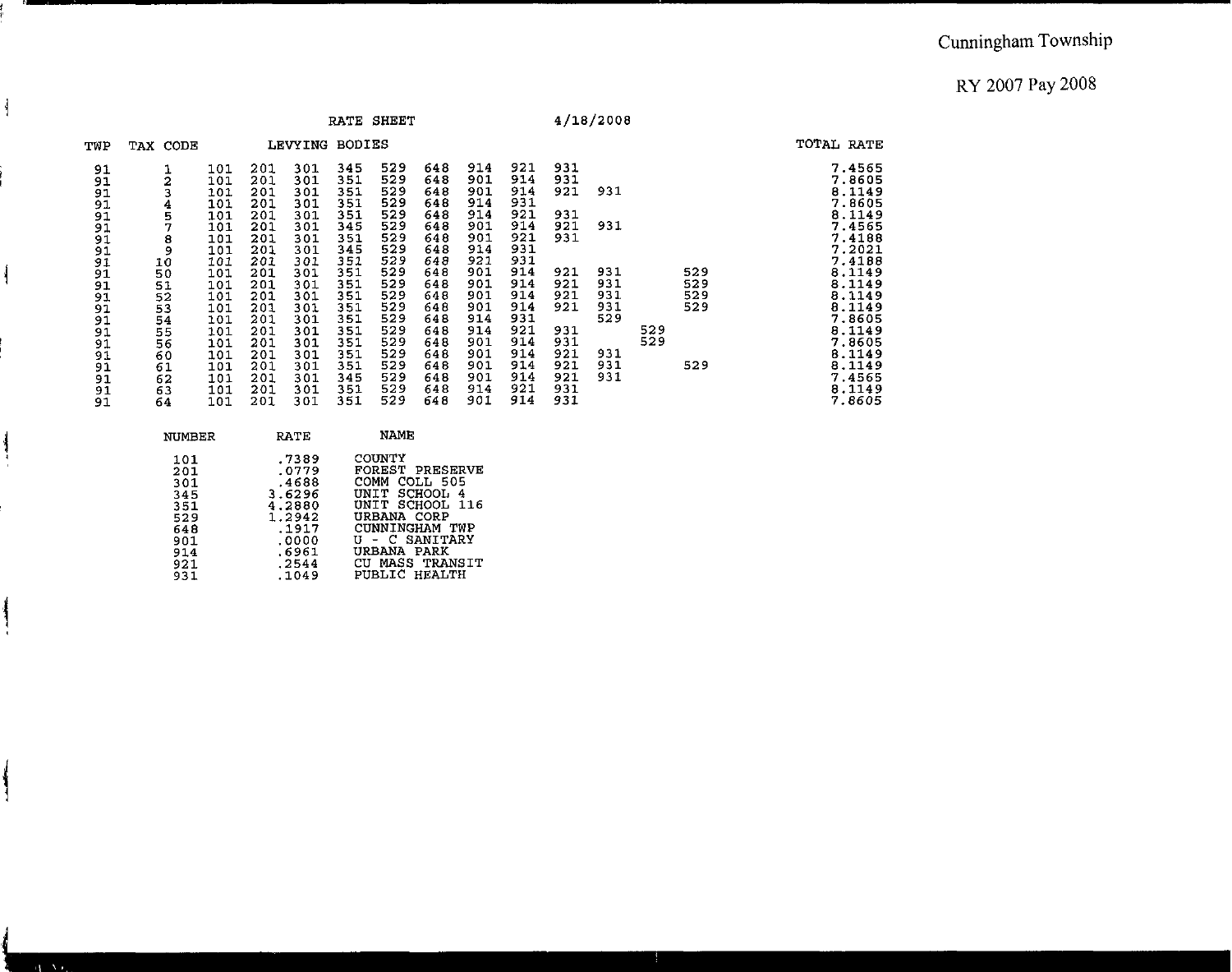## 'j Cunningham Township

#### RY 2007 Pay 2008

|                             |                |                          |                          |                          |                          | RATE SHEET               |                          |                          |                          |                          | 4/18/2008                |            |                                      |  |
|-----------------------------|----------------|--------------------------|--------------------------|--------------------------|--------------------------|--------------------------|--------------------------|--------------------------|--------------------------|--------------------------|--------------------------|------------|--------------------------------------|--|
| TWP                         | TAX CODE       |                          | LEVYING BODIES           |                          |                          |                          |                          |                          |                          |                          |                          | TOTAL RATE |                                      |  |
| 92<br>92<br>$\frac{92}{92}$ | 50<br>51<br>60 | 101<br>101<br>101<br>101 | 201<br>201<br>201<br>201 | 301<br>301<br>301<br>301 | 351<br>351<br>351<br>351 | 529<br>529<br>529<br>529 | 648<br>648<br>648<br>648 | 901<br>901<br>901<br>901 | 914<br>914<br>914<br>914 | 921<br>921<br>921<br>921 | 931<br>931<br>931<br>931 | 529<br>529 | 8.1149<br>8.1149<br>8.1149<br>8.1149 |  |

| NUMBER | RATE   | NAME            |
|--------|--------|-----------------|
| 101    | .7389  | COUNTY          |
| 201    | .0779  | FOREST PRESERVE |
| 301    | .4688  | COMM COLL 505   |
| 351    | 4.2880 | UNIT SCHOOL 116 |
| 529    | 1.2942 | URBANA CORP     |
| 648    | .1917  | CUNNINGHAM TWP  |
| 901    | .0000  | U - C SANITARY  |
| 914    | .6961  | URBANA PARK     |
| 921    | .2544  | CU MASS TRANSIT |
| 931    | .1049  | PUBLIC HEALTH   |

 $\frac{1}{2}$ 

 $\overline{\mathcal{A}}$ 

 $\mathbf{I}$ 

ļ

۱